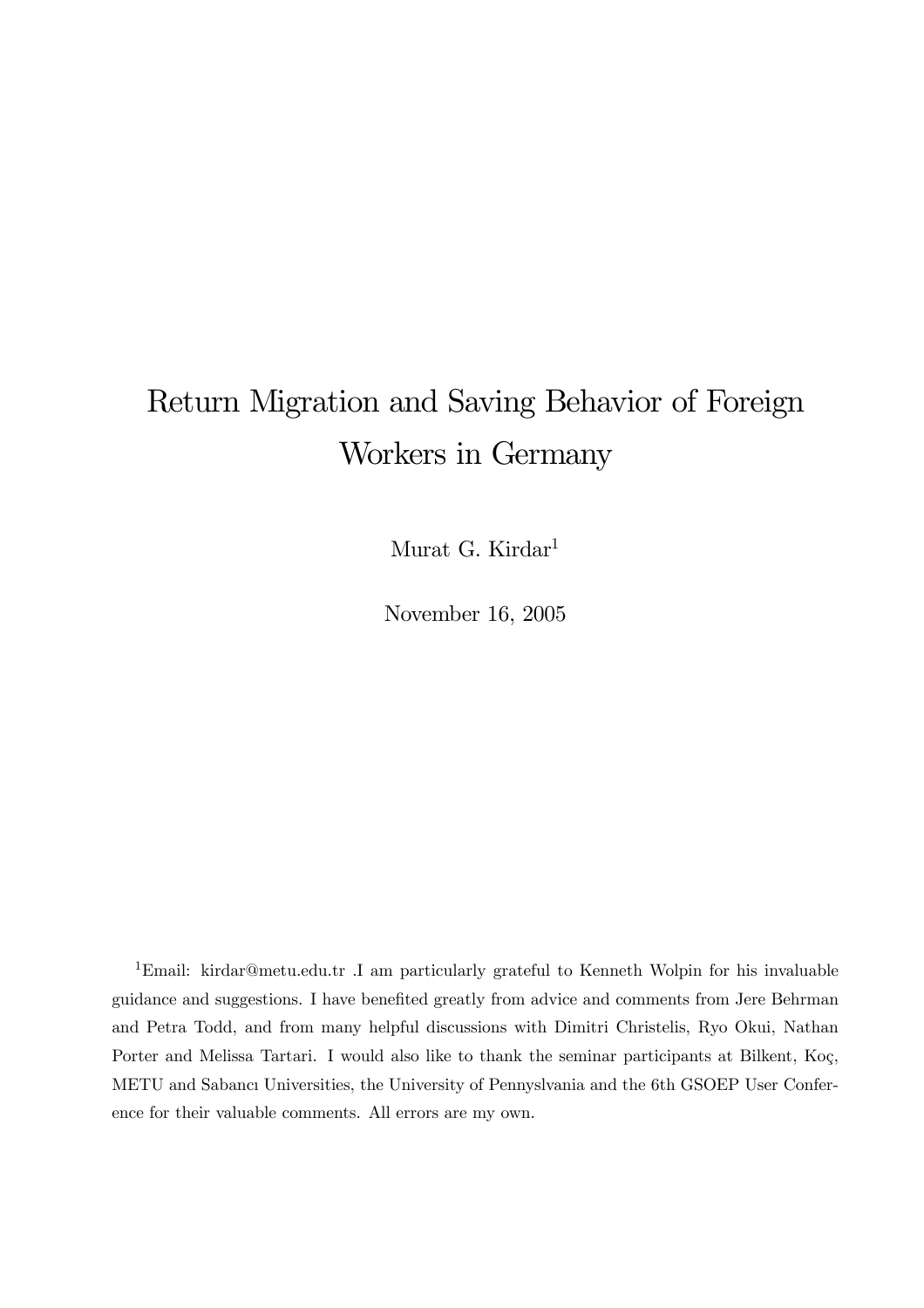### Abstract

In this paper, I develop a dynamic stochastic model of joint return migration and saving decisions that accounts for uncertainty in future employment and income and estimate this model using a longitudinal dataset on legal immigrants in Germany. The model gives a number of implications about the level, timing and selection of return migration as well as asset accumulation of immigrants according to their country of origin We also calculate the net lifetime contributions of immigrants to the pension and unemployment insurance systems of the host country. The estimated model is used to determine the impact of a number of counterfactual policy experiments on the return and savings behavior of immigrants as well as on their net contribution to the social security system. These counterfactuals include changes in the unemployment insurance program, payment of bonuses to selected groups to encourage return home, and exchange rate premiums by the source countries. In addition, I assess the impact of counterfactuals in the macroeconomic environment, like changes in wages in Germany and in purchasing power parity between Germany and the source countries.

List of Themes: Migration, Labor Market Policy

Keywords: International Migration, Unemployment Insurance, Life Cycle Models and Saving, Public Policy

JEL Codes: J61, D91, J64, J65, J68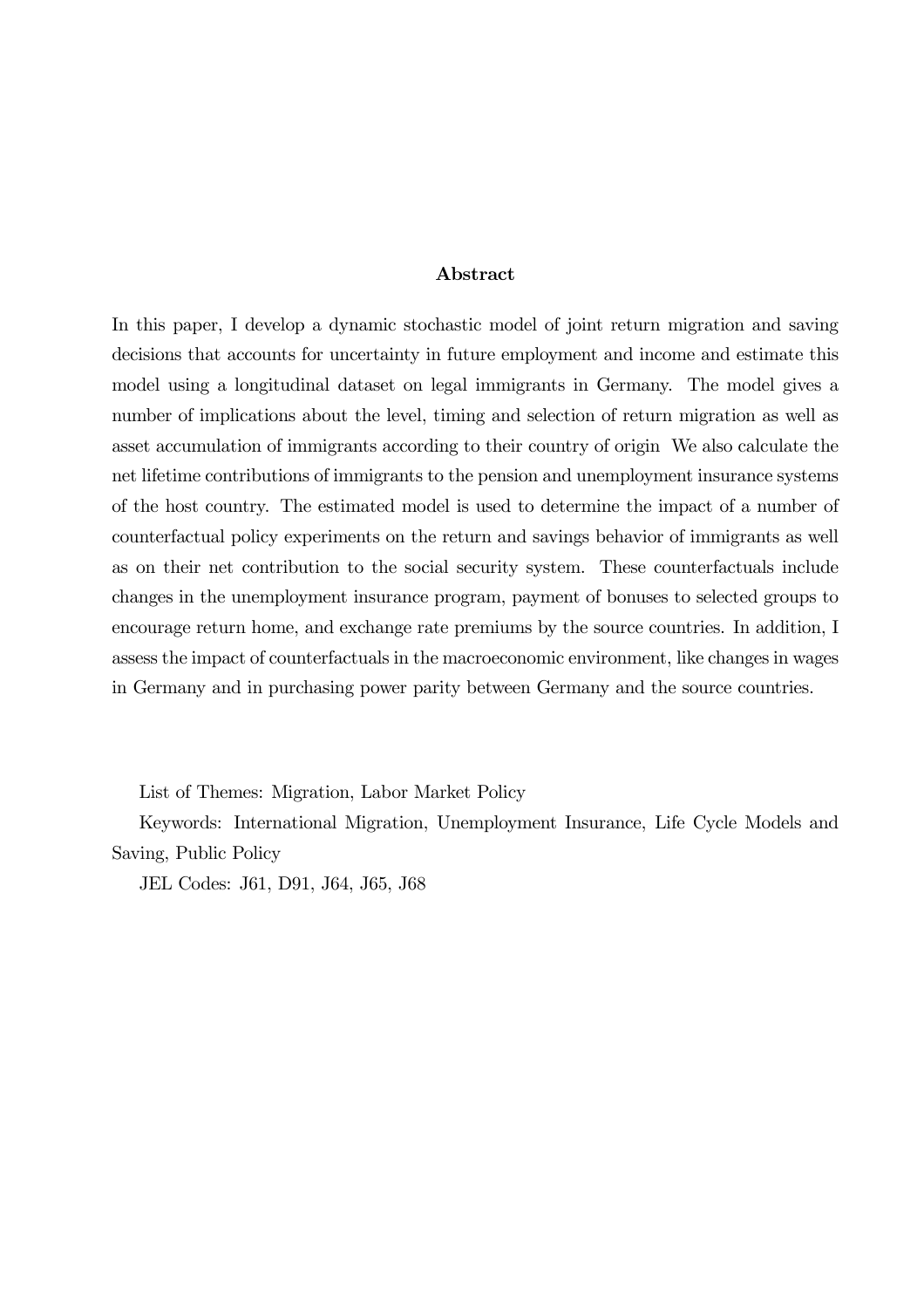# 1 INTRODUCTION

Many European countries see immigration as a potential solution to the social security crisis they face due to an aging native population, rising health costs and low fertility rates.<sup>1</sup> Immigration slows down the aging of population by bringing in younger workers. Due to their age composition, immigrants are more likely to be conributing to the social security system rather than receiving benefits. In addition, return of immigrants to their home countires is significant. These immigrants pay into the social security system for many years before returning home but receive no benefits if they return before qualifying to pension benefits or little benefits even after that if they do not reside in the host country for a long time. Moreover, those who choose to stay in the host country for the rest of their lives will be drawing pension benefits for a shorter period of time because immigrants coming from less developed countries generally have lower life expectancies. However, immigrants can become a financial burden on the host country if they come at or stay until older ages because in that case they could draw from public health and social insurance systems more than they contribute to them. Moreover, if they are more likely to be unemployed compared to the natives, their withdrawal of unemployment benefits will be higher than their contributions to the unemployment insurance system. Whether immigrants become a burden also depends in part on whether the returners are selective of the most or least economically successful immigrants. One goal of this paper is to evaluate the impact of immigrants on the host country social security system by calculating their net lifetime contributions to the pension and unemployment insurance systems.

Another important policy issue regarding immigrants in many host countries is their takeup of welfare benefits. Many host countries are taking steps in the direction of restricting benefits to immigrants.<sup>2</sup> In Germany, one reason for higher welfare participation among immigrants is their higher unemployment rate compared to that of the natives. In December 1999, the unemployment rate was 23.3% for Turkish and 18.4% for Italian immigrants in Germany. Therefore, a question of interest to policy makers is whether immigrants would be less likely to stay if the unemployment insurance system were less generous. For this purpose,

<sup>&</sup>lt;sup>1</sup>Boerch-Supan and Schnabel (1999) report the following for the German social security system: "In 1993, social security benefits amounted to 10.3 percent of GDP, a share more than two and a half times larger than in the United States."

<sup>&</sup>lt;sup>2</sup>For instance, in the U.S., a law passed in 1996 denied immigrants most types of welfare benefits. In Germany, immigrants without permanent residence may lose their right to stay if they live on welfare benefits.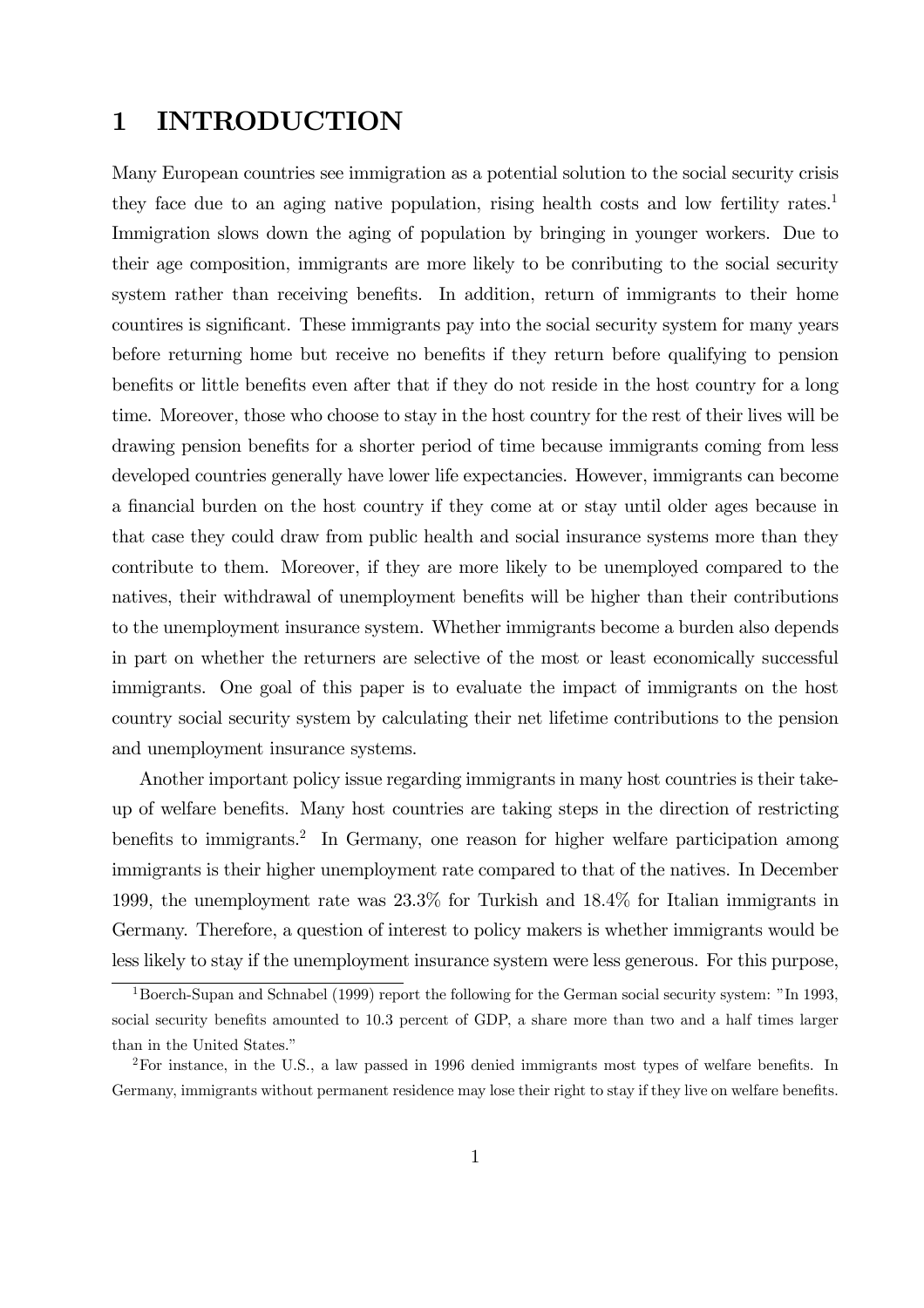I analyze how changes in the unemployment compensation system affect immigrants' return decisions.

In order to influence the number, demographic composition and labor market status of immigrants, some host countries adopted policies to motivate immigrants to return to their home country. For instance, in 1983 Germany implemented a policy that provided financial aid to immigrants conditional on returning, especially oriented towards certain nationalities and the unemployed.<sup>3</sup> In this paper, I also analyze the impact of various financial aid schemes on return migration flows and on the demographic composition and labor market outcomes of the stayers as well as on immigrants' net lifetime contribution to the social security system.

The return behavior of immigrants has important economic implications for the source country as well. A major motivation for immigration is asset accumulation. Although an exodus of workers seeking to take advantage of higher wages in other countries may impose a cost on the source country economy, migrants who return home often bring with them significant amounts of assets. Moreover, many of them invest their assets in small businesses.<sup>4</sup> I calculate the amount of wealth that enters the source country with the returning migrants and evaluate the impact of source country policies aimed to increase this amount.

This paper develops and estimates a dynamic model of joint return migration and savings decisions under uncertainty. In the model, migrants are subject to earnings, employment and preference shocks and they make decisions about what fraction of their income to save and about whether and when to return to their home country. The structural framework of the model allows us to evaluate the impact a number of counterfactual policy experiments. In addition, since I model the migrants' decisions in a dynamic setting, I am able to explore the effects of these policies not only on migrants' return decision but also on their duration of residence. The model also incorporates unobserved heterogeneity in migrants' permanent skill endowments and preferences.

In the model, the reasons that immigrants return to their home country are higher purchasing power of accumulated assets in the home country due to lower prices there and immigrants preference to live in their home country rather than in Germany. I exploit the variation in the price levels across source countries to identify the effects of purchasing power on immigrants' decisions. I also investigate how counterfactual changes in the purchasing

 $3$ Dustmann (1996) reports that the return aid amounted to 10,500 DM for each worker. In addition, there was a 1,500 DM bonus for each child. (Roughly, 2 DM is equal to 1 US \$.)

<sup>4</sup>Dustmann and Kirschkampf (2002) report that, based on a sample of Turkish return migrants, 51 percent operated small businesses.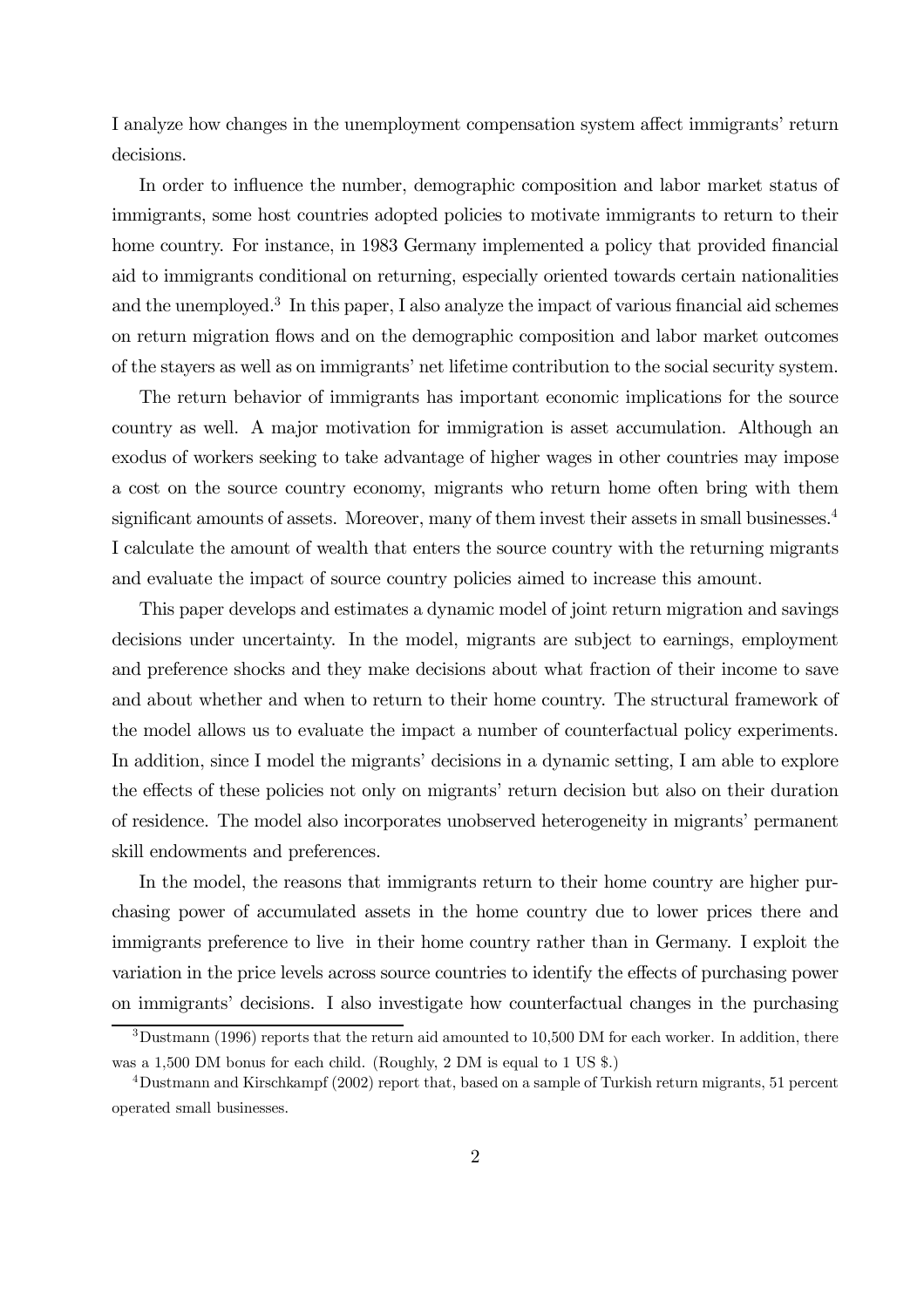power parity influence immigrants' savings and return decisions. The model also incorporates variation in the earnings potential across the source countries. This would be especially important in the return decision of younger immigrants. I assess the response of immigrants to changes in the wage differential between the source country and Germany.

The model is estimated using a unique longitudinal dataset from Germany that contains information on legal immigrants from five different countries, which include EU member as well as non-member countries. The pieces of information employed from the dataset include immigrants' labor market status and earnings as well as their return migration and saving choices. In the estimation of the model, a simulated maximum likelihood technique is used. The results indicate that the model can account very well for the key features in these four pieces of information according to EU status.

The model provides a characterization of immigrants' return and saving behavior by country of origin. 61 percent of Turkish, 31 percent of ex-Yugoslavian, 88 percent of Greek, 83 percent of Italian and 92 percent of Spanish immigrants return to their home countries during their lifetime. The hazard function of non-EU immigrants is hump-shaped and peaks around 15 years of residence whereas EU immigrants' hazard function is initially a fast-decreasing one that levels off after 10 years of residence before rising slightly again at retirement. The savings profiles of both immigrant groups are downward-sloping. It is steeper for non-EU immigrants, though. Both EU and non-EU immigrants save one third of their income right after arrival. The saving rate gradually drops to 10 percent in the next 20 years. It keeps dropping for non-EU immigrants and the savings rate averages around zero after 30 years of residence whereas for EU immigrants it stays at around 10 percent from 20 to 30 years of residence, then gradually drops to around 5 percent.

This paper provides the first estimate, to my knowledge, of the amount of wealth that return migrants bring to their home country. I find that Turkish return migrants take on average 92,857 DM, ex-Yugoslavians 91,407 DM, Greeks 94,093 DM, Italians 42,619 DM and Spanish 84,129 DM to their home countries. Using information on the total number of Turkish return migrants between 1993 and 1998, I estimate that the total amount of returned wealth to Turkey was almost a billion DM per year in this time interval.

Using the estimates, I calculate the net contribution of immigrants to the pension and unemployment insurance systems by country of origin and age at entry. Immigrants from all five countries of origin, in particular those coming from non-EU countries, make positive net lifetime contributions to the pension insurance system. This ranges from 5,662 DM for Greek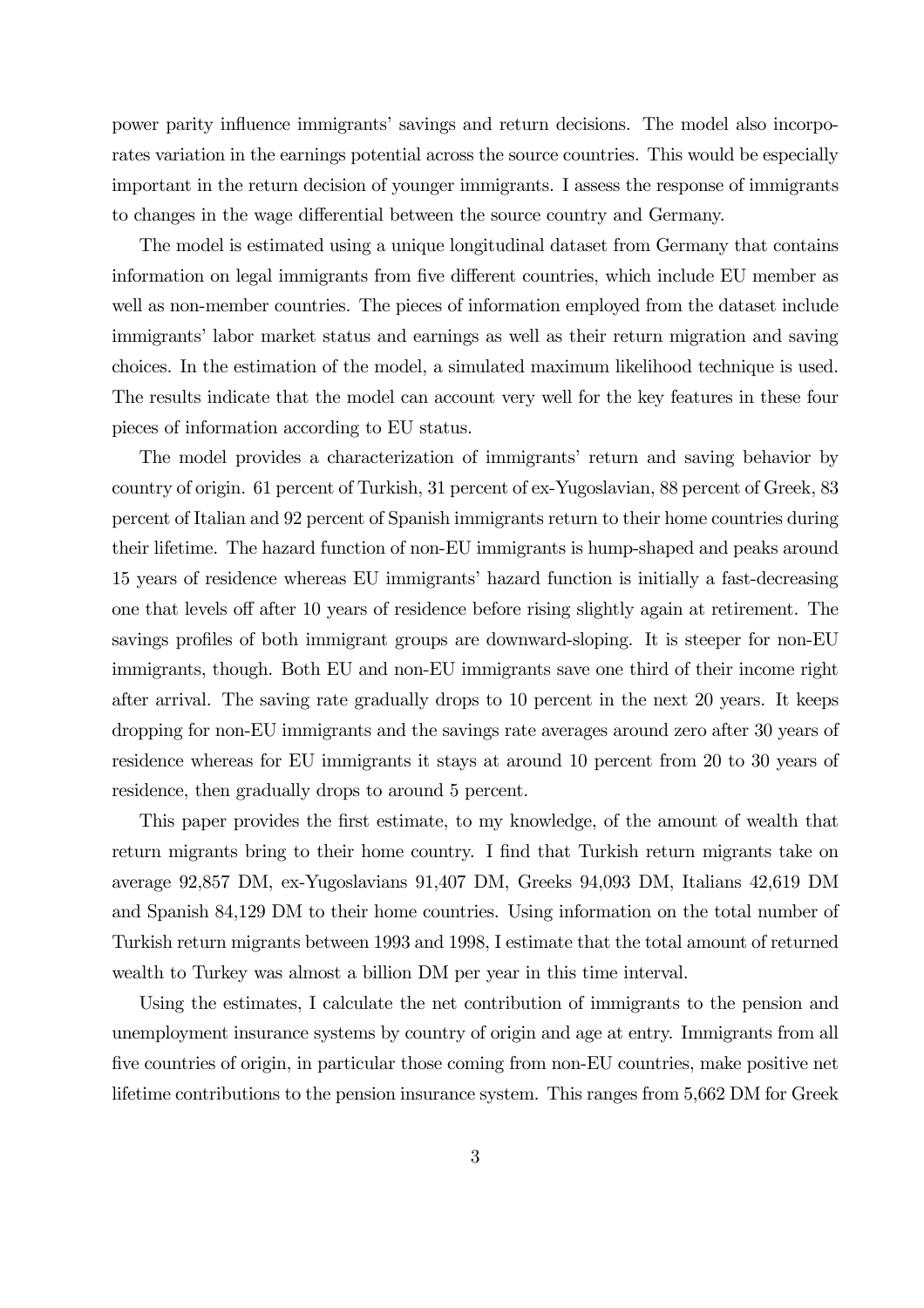immigrants to 21,461 DM for Turkish immigrants. On the other hand, net contribution to the unemployment insurance system is negative for non-EU immigrants. It stays positive for EU immigrants, though. When I examine the total net contributions to these two systems, I find that all four nationalities but ex-Yugoslavians make positive net contributions. For ex-Yugoslavians, the net contribution is -1,095 DM. The positive net contributions ranges from 5,844 DM for Turkish immigrants to 11,712 DM for Spanish immigrants.

An important contribution of this paper to the literature on immigrants' impact on the host country social security system is that it analyzes net contributions of immigrants when return migration is a choice. In fact, I show that treating return migration as an exogenous factor causes a serious underestimation of net lifetime contributions.

In a policy experiment, I show that the German government can in fact increase the net contributions to these two insurance systems by providing financial bonuses to the unemployed conditional on return. This policy is more effective on non-EU immigrants. For non-EU immigrants, I find that the optimal amount of bonus is in the 45,000 to 50,000DM range regardless of the duration of residence at which the bonus is received when the bonus is given at one point in time. The impact of the policy in decreasing unemployment rate of immigrants is significant at the time the policy is implemented. However, the fall in the unemployment rate diminishes over time. When such a policy is kept in effect all the time rather than at a single point in time, net contributions to the two insurance systems can still be increased. In this case, upper limits on age or duration of residence for qualification would be needed in order to prevent the immigrants from first receiving the unemployment benefits then taking the bonus before retirement and leaving.

I also examine the impact of a policy that restricts the generosity of the unemployment insurance system, which is the elimination of unemployment assistance —the second phase of the benefits—. Given the high unemployment rates of immigrants in Germany, a less generous unemployment insurance system.could increase the return rates of immigrants. However, I find that this policy has a very small impact in terms of increasing the return rates of immigrants.

In another policy experiment, I assess the impact of an exchange rate premium provided by the source country governments on the amount of assets that immigrants take with them when they return to their home country. Such policies have been used by various source countries in order to boost the amount of returned wealth. Even though this policy increases the fraction of returners, it also decreases the amount of average asset holdings of a returner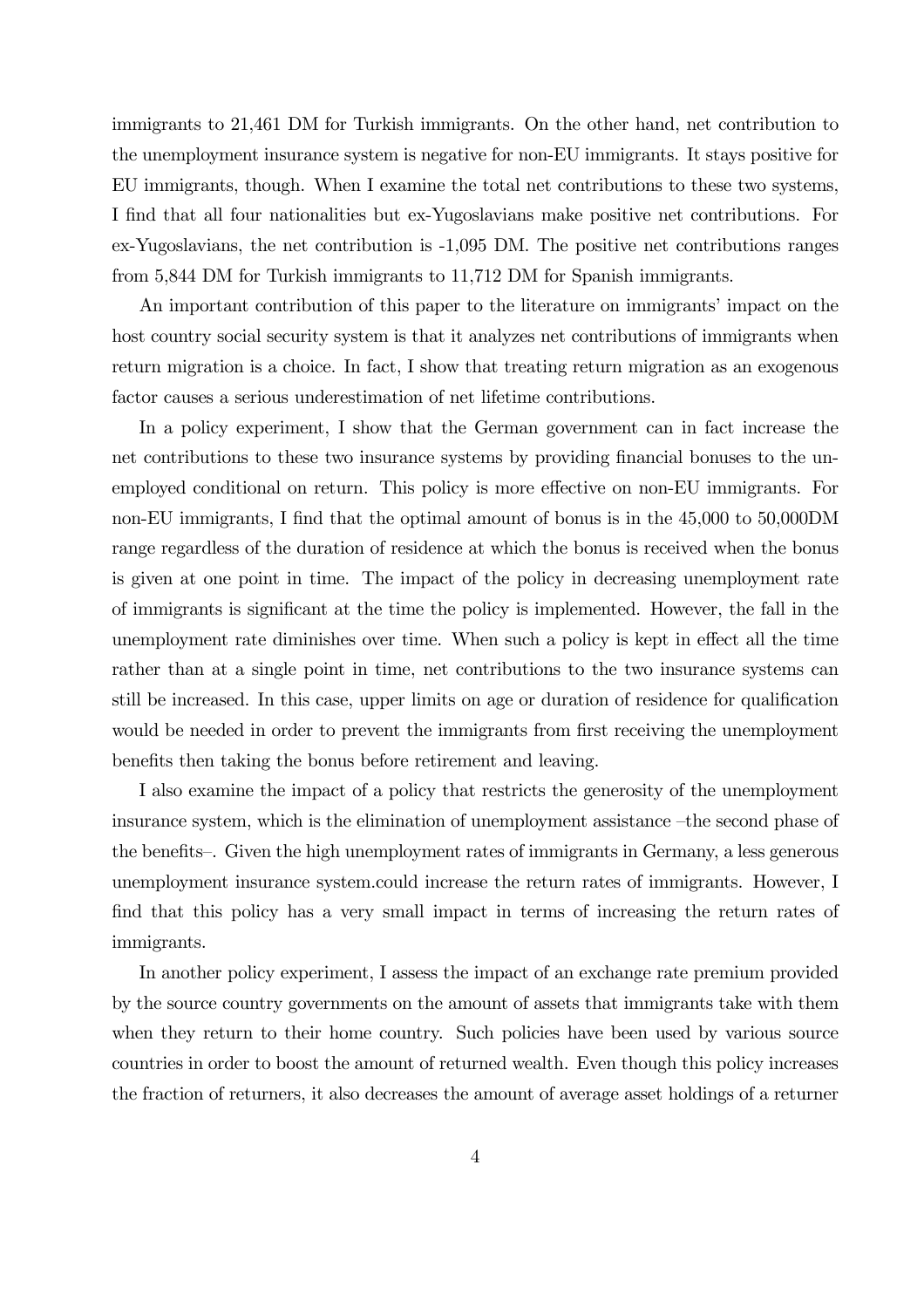because the average duration of residence of returners shortens. Moroever, the latter affect dominates the former and the amount of returned wealth from all emigrants from the source country decreases.

The way immigrants' return and savings choices respond to counterfactual changes in the macroeconomic environment is also analyzed. The variables of the macroeconomic environment influencing immigrants' return and saving decisions are wages in Germany, expected wages in the home country and purchasing power parity between the home country and Germany. Whenever the theoretical impact of a change in these variables is ambiguous, the counterfactual simulations allows us to find out the empirical answer. For instance, an increase in German wages has conflicting income and substitution effects on the return decision. I find that substitution effect dominates and immigrants become more likely to stay. On the saving decision, an increase in ppp has conflicting income and substitution effects. In this case, I find that the income effect dominates and immigrants save less.

Next section provides background information, reviews the relevant literature and highlights the main contributions of this paper. In section 3, the model and its solution is described. Section 4 presents the data and some descriptive analysis. Section 5 covers the estimation method and section 6 presents the estimation results. The implications of the results as to the host country social security system and the return of wealth to the home country along with the returning migrants is examined in section 7. The results of policy experiments and the counterfactuals on the macroeconomic environment are presented in sections 8 and 9, respectively. Section 10 concludes.

## 2 BACKGROUND AND RELEVANT LITERATURE

This study analyzes the behavior of the guestworkers of 1960's and 70's who immigrated to Germany under the bilateral agreements signed by the German government with 5 Mediterranean countries. (3 European Union countries: Greece, Italy and Spain; and 2 non-EU countries: Turkey and ex-Yugoslavia). The German government actively recruited immigrant workers by opening recruitment posts in the capitals and major cities of these countries. Residents of these countries who were willing to go to Germany registered at these agencies and were matched with employers in Germany. The initial goal of the guestworker recruitment system was to have these migrants work in Germany for a limited number of years and replace them with new ones once their permit expired. While most of the migrants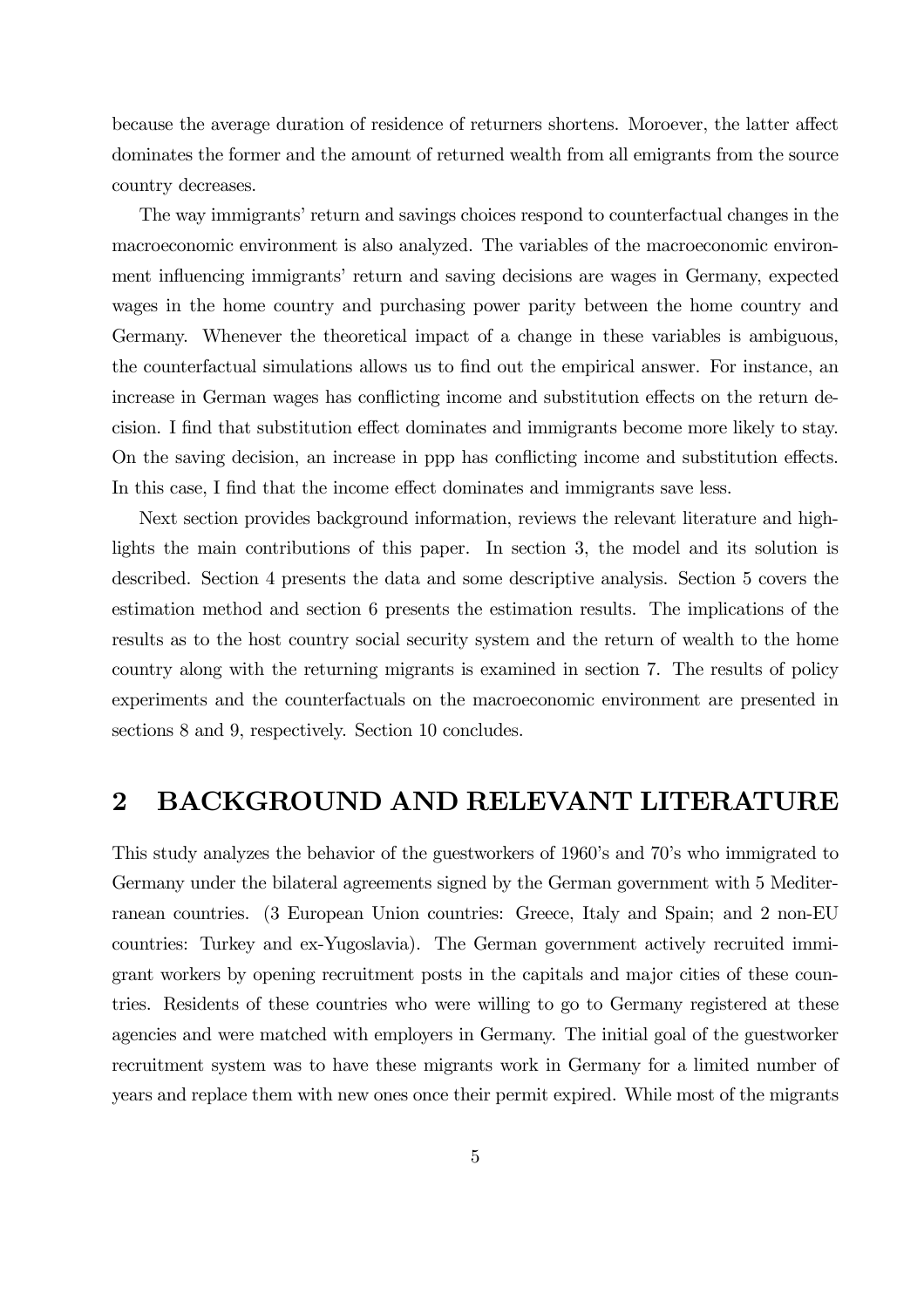in fact went back, some stayed. Paine (1974) reports that, in practice, if these guestworkers maintained their employment status in Germany for a few years, they were able to stay. In 1973, after the oil price shocks, recruitment of new immigrant workers came to a halt. However, immigration continued mostly in the form of family reunification.<sup>5</sup>

Immigrants constitute a relatively significant part of the German work force. The Federal Ministry of the Interior reports that "1.95m foreigners had a job that made them liable to pay social security contributions in the western federal territory, meaning they account for 8.9 per cent of all gainfully employed persons." Return migration of these immigrants has remained at a significant level. Between 1993 and 1998, around 45,000 Turks returned to Turkey each year on average (Federal Ministry of the Interior). Given that there are around 2 million Turkish immigrants in Germany, this roughly amounts to a 2% annual hazard rate.

The literature has identified a number of determinants of return migration. Borjas and Bratsberg (1996) emphasize that return migration may be part of an optimal life-cycle location decision. At the time they immigrate, migrants realize that after they acquire physical or human capital in the host country, it may be optimal for them to return because the returns to that type of capital are higher in the home country. The assets that guestworkers accumulate in Germany have higher purchasing power at the home country due to the lower prices there. On the other hand, since most guestworkers took jobs as unskilled workers, it is quite unlikely that their goal in moving to Germany was to acquire human capital. Even if they acquired some skills, these skills would be specific to the German labor market, which is a more capital-intensive production environment, and would not fit to the needs of the home country labor market. In fact, based on a survey of Turkish emigrants from Germany in Turkey, Dustmann and Kirchkamp (2002) report that only 6 percent worked as salaried workers after return whereas 51 percent of the returners were self-employed. The other 43 percent were retired. Another interesting fact that Dustmann and Kirchkamp report is that the median age of the retirees among the returners was 45. This suggests that some immigrants were able to accumulate enough assets by a relatively early age to spend the rest of their lives as rentiers. The facts that half of these migrants engaged in entrepreneurial activities after return and that most of the rest lived as rentiers suggest a savings motive for immigrating to Germany. If the goal of guestworkers were to accumulate assets, they would have high saving rates. Based on a empirical investigation of Turkish households in Germany, Kumcu (1989), in fact, finds evidence for very high savings rates. Another reason

 $5$ Only 10% of the migrants in our sample entered Germany after 1973.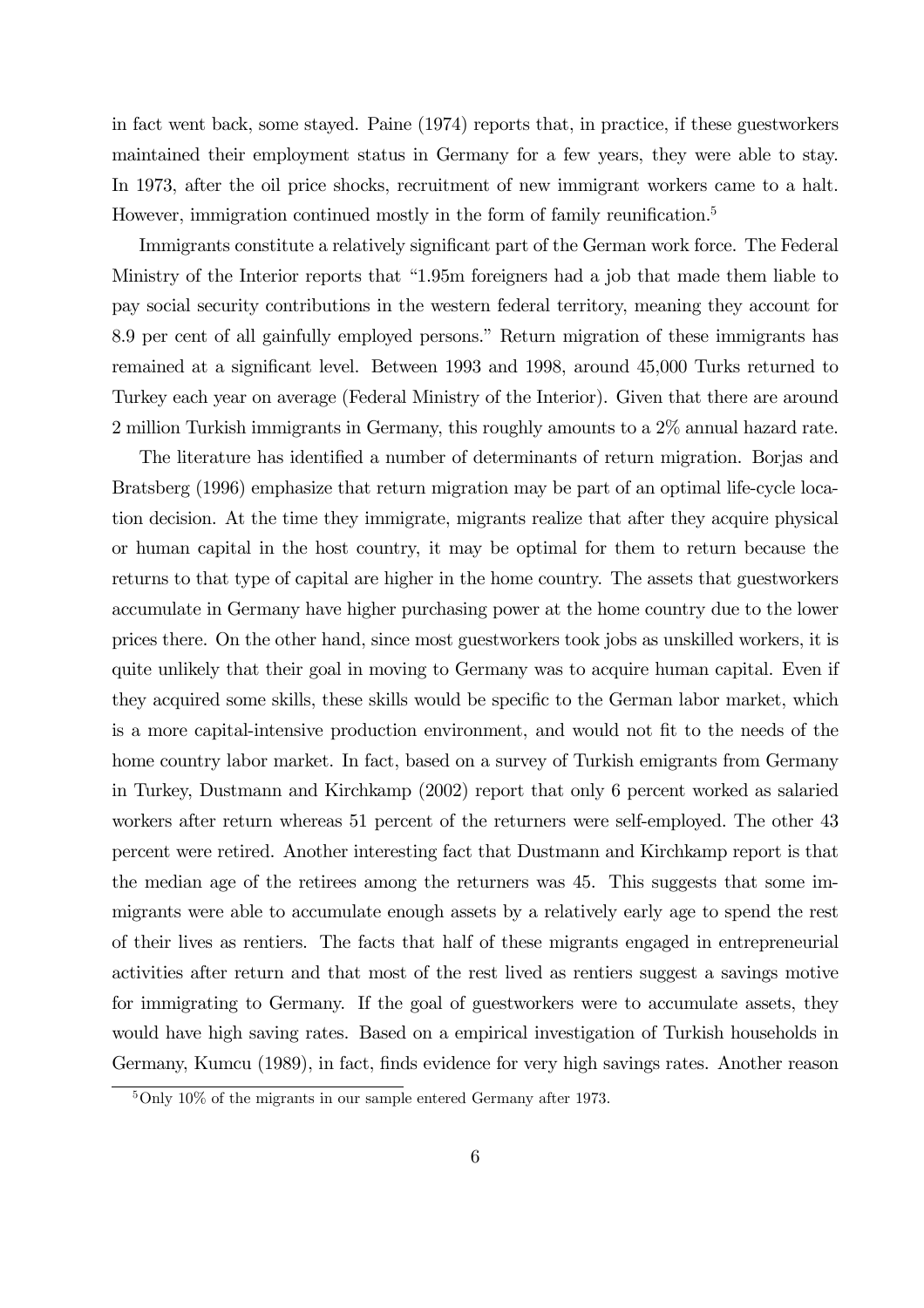for return migration, noted by Hill (1987), is that migrants have a preference for location. Return migration may also be the result of unexpected events, either in the host country or in the home country (Berninghaus and Siefer-Vogt, 1992). Unexpected changes in earnings or in preferences for living in Germany, for instance due to the death of family members back at home, might alter immigrants' decisions.

There is very limited empirical evidence concerning the relationship between savings and return migration. The existing empirical papers on the savings behavior of immigrants, Merkle and Zimmermann (1992), Kumcu (1989), treat return migration as exogenous. However, Dustmann (1995) shows that treating return decision as exogenous in analyzing the savings behavior of migrants could give false implications in policy experiments. The research on the joint return and savings decisions of immigrants has been theoretical so far. Berninghaus and Seifert-Vogt (1992) provide a theoretical analysis of optimal savings and return migration strategies in a stochastic dynamic model where the cause of return is higher purchasing power parity. In a similar but more extended model, I conduct the first empirical analysis of this joint saving and return migration decisions.

There has been a number of studies involving the impact of immigrants on the host country social security system. Analyzing the redistribution caused by public transfers, oldage pensions, and tax and social security contributions in the German context, Buchel and Frick (2001) find that immigrants are net payers. They attribute this fact mainly to the age composition of immigrants, which makes them less likely to receive old-age pensions. This study examines net contributions in a few years and therefore is likely to be influenced with the particular age composition or labor market situation in that few years. On the other hand, this study conducts a longitudinal analysis; therefore, it accounts for the changes in immigrants' contributions over their life cycle. Lee and Miller (2000), using detailed demographic and fiscal environment projections, calculate the net fiscal impact of immigration over the life-cycle and generations in the U.S and find that the impact of changing the level of immigration would be rather small. However, using similar aggregate demographic and employment projections to calculate the contribution rate to the social security system under various migration scenarios that would keep the budget of the pension system balanced, Borsch-Supan (1994) finds that immigration reduces the increase in the contribution rates by 50 percent and that the positive impact of immigration through the alleviation of dependency ratio dominates the negative impact of immigration through its depressing effect on the wages. In a calibrated overlapping generations general equilibrium model, Storesletten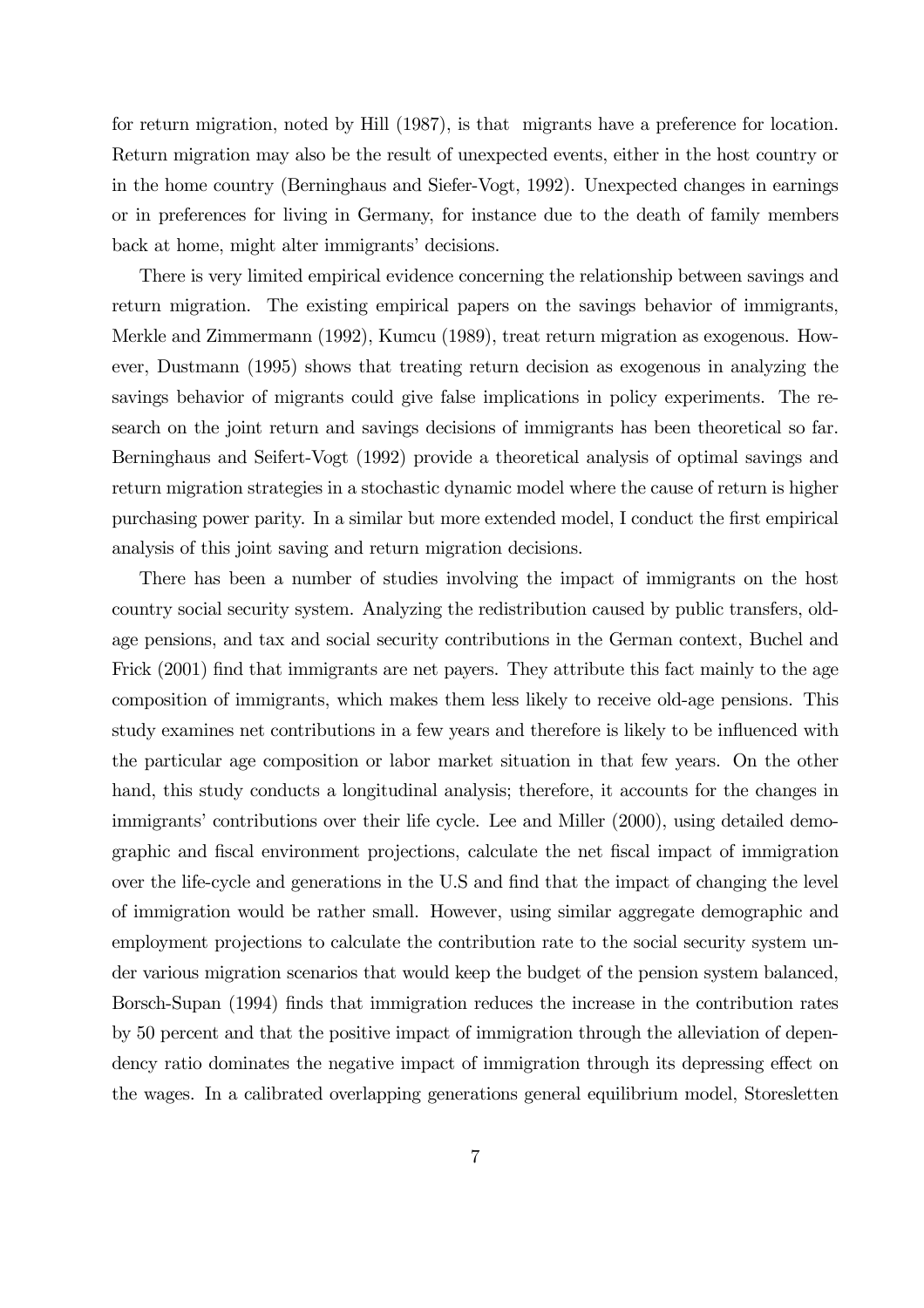(2000) finds the annual immigration necessary to balance the government budget as well as the net present value of admitting an immigrant. Unlike Lee and Miller, he finds that the quantitative impact of immigration on the fiscal policy can be significant and under certain immigration policies it would be possible to sustain current fiscal policy.

Unlike the above mentioned studies whose findings are based on calibrated values, my results come from a maximum likelihood estimation in which I use a rich longitudinal dataset and to my knowledge, this is the first estimated structural model of migration behavior and its impact on the host as well as source countries. In order to estimate my model, I had to keep it simpler, though. For instance, I ignore the indirect effects on wages and on native productivity. However, empirical studies conducted so far on this issue found that there is no evidence for immigrants depressing the labor market conditions for natives. Friedberg and Hunt (1995) in their survey of the impact of immigration on the host country and Lalonde and Topel (1991) point out that the effect of immigration on equilibrium wages is negligible. Moreover, given the rigid institutional features of the German labor market, this becomes even more likely. On the other hand, one might expect the impact on the employment of natives to be more important. However, Piscke and Velling (1997) find no employment displacement effects of immigration on natives in Germany. Therefore, I think that a partial equilibrium approach for this study is appropriate.

I also limit the analysis to first-generation immigrants only. An intergenerational extension of this study would require modeling fertility choices of the first-generation immigrants, which would severely increase the computational burden. On the other hand, I also introduce more general modeling features. All of above-mentioned studies on the fiscal impact of immigration take return migration as exogenous. However, return migration is very much linked to household income and labor market status and this has important implications for the net fiscal impact of immigrants. For instance, fiscal impact will be more positive when immigrants who are less successful in the labor market are more likely to return compared to that under a random outflow of immigrants. Moreover, it will also be important whether immigrants are more likely to return in the early periods or in later periods in calculating their net contributions. By explicitly modeling the return migration choice, I am able to account for the effect of the timing as well as selection in return migration on the net contributions of immigrants. I also add a new dimension to the studies on the fiscal impact of immigration.by examining policies from the return perspective. I analyze the results of a number of policies aimed at altering the selection process in return migration in order to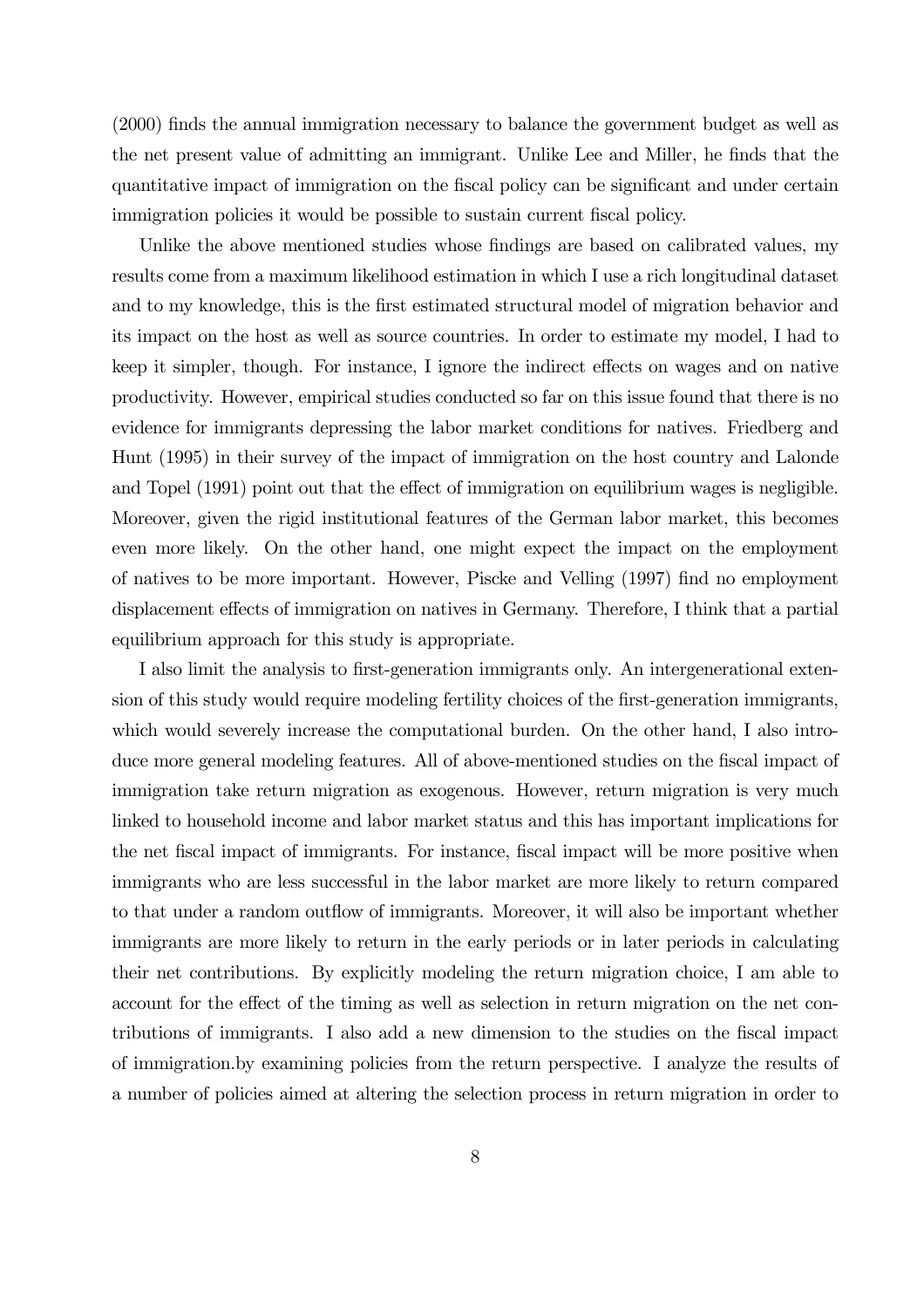increase the net contributions of immigrants to the pension and unemployment insurance systems.

## 3 THE MODEL

In this section I present the basic structure of the model and its solution in the dynamic setting.

### 3.1 Basic Structure

The basic structure is the discrete choice dynamic programming approach, as outlined in Eckstein and Wolpin (1989). Immigrants choose among a finite set of mutually exclusive alternatives over a finite horizon. I model the decisions of male household heads.

### 3.1.1 Choice Set

The elements of the choice set are return migration and savings decisions. Each period, immigrants realize their labor market status and earnings and decide first whether to stay in Germany or go back to their home country. If they choose to stay, they also make a decision about how much to save.

### 3.1.2 Preferences in Germany

Immigrants have preferences over consumption  $(c<sub>t</sub>)$  and location of residence. Their marginal utility of consumption ( $\mu$ ) varies by their labor market status ( $l_t$ ), age and their permanent unobserved preference characteristics.<sup>6</sup> Below,  $\rho(.)$  stands for immigrants' psychic cost of living in Germany. This is the difference between the psychic utility in Germany and that in the host country. Immigrants' pyschic cost varies by their duration of residence in Germany, as they adjust to the new surroundings, as well as by their age at entry and unobserved permanent characteristics.

$$
u_t(.) = \mu(l_t, age_t, type) \frac{c_t^{1-\lambda}}{1-\lambda} + \rho(t, age_0, type) \exp(\eta_t^s)
$$

 $6$ Individuals are allowed to differ in their permanent unobserved characteristics as well as in their observed characteristics. We group the immigrants into a finite number of types according to these unobserved characteristics and assume that immigrants within a type group share the same unobserved heterogeneity.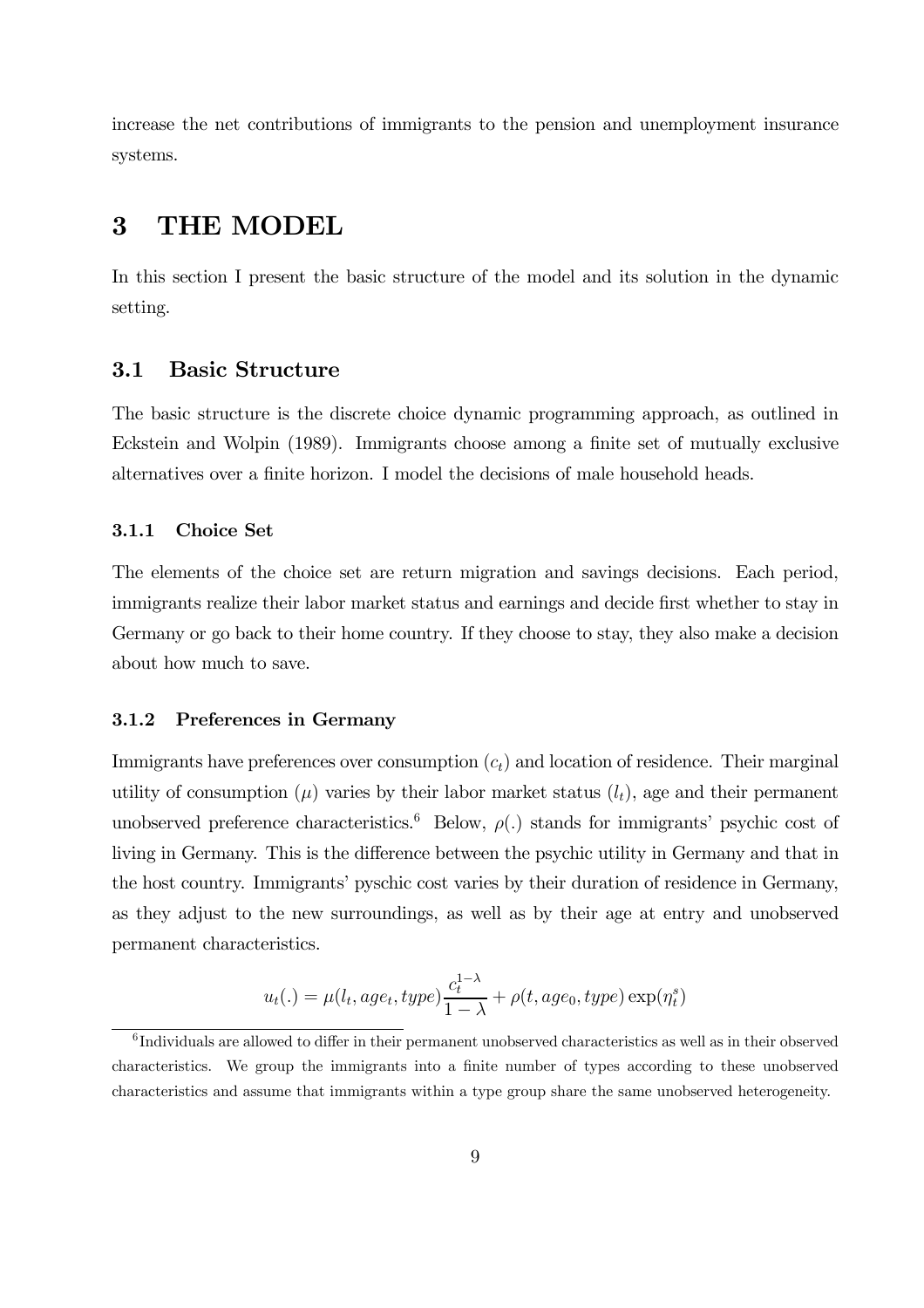Above,  $\lambda$  is the constant relative risk aversion parameter and  $\eta_t^s$  is a random shock to preferences.

**Constraints** Given their net earnings  $(y_t)$  and asset income  $(rA_t)$ , immigrants make their consumption and saving decisions.  $A_t$  is asset holdings at period t and  $c_{\min}$  is the minimum consumption level, which is equal to the subsistence income set by the German government. In this model, minimum consumption level is an institutional feature because this consumption level is guranteed by the German government through its social assistance for subsistence income program. I allow this subsistence income, which depends on family size, to vary by age and nationality  $(z)$ . (This is explained later in the social assistance subsection.) In addition, borrowing is not allowed.7

$$
c_t + (A_{t+1} - A_t) \leq y_t + rA_t
$$
  

$$
c_t \geq c_{\min}(age_t, z)
$$
  

$$
A_t \geq 0
$$

### 3.1.3 Labor Market Status in Germany

I assume that all male household heads who are not retired are willing to work. Therefore, whether they are unemployed or employed depends only on whether or not they receive job offers.

There are three potential paths to retirement: 1) One can retire after age 65. 2) Retirement is also possible at age 63 conditional on having a long service life, which is 35 years. 3) Conditional on a qualifying period of at least 15 years, workers who have been unemployed for 52 weeks can retire at age 60.8

If an immigrant does not qualify for retirement according to the above rules, random job offers determine whether they are employed  $(l = 1)$  or unemployed  $(l = 0)$ . The job offer probability,  $(l_t)$  varies according to the labor market status in the previous period, age, age at entry to Germany, nationality as well as permanent labor market characteristics.

$$
l_t = L(l_{t-1}, age_t, age_0, z, type)
$$

<sup>7</sup> Immigrants are there to save.

<sup>8</sup>We assume that this structure is unchanged during the life-cycle of an immigrant (In fact, there were a slight upward adjustment in the retirement age.) and that immigrants expect no change.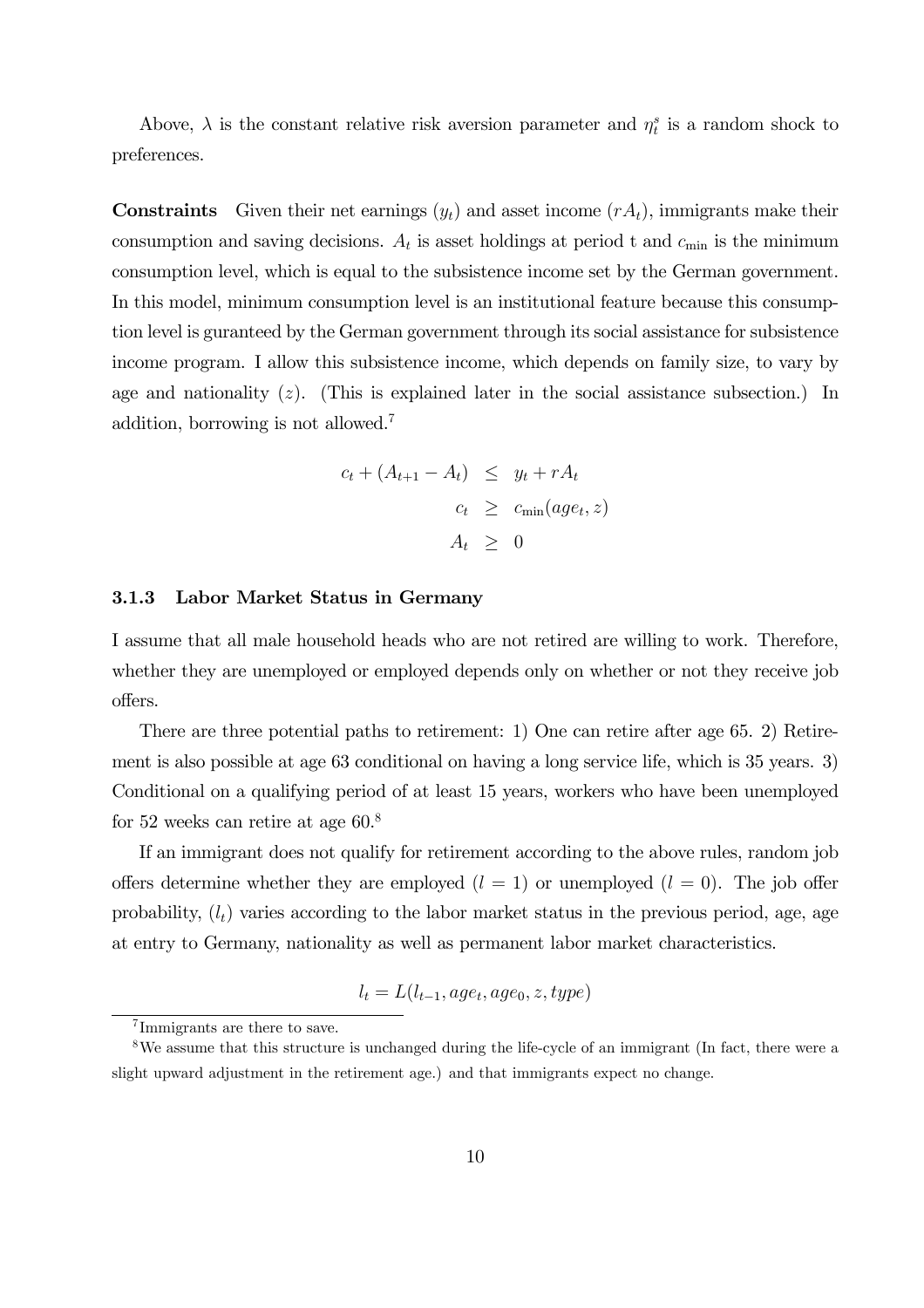Once one of the above three retirement rules becomes applicaple, immigrants may enter retirement  $(l = 2)$ , which is an absorbing state. Employment status in this case is modeled using a multinomial logit.

### 3.1.4 Income in Germany

**Gross Earnings** Labor market earnings of an immigrant at period t,  $\overline{y_t}$ , depends on how much human capital he has acquired and on the rental price of human capital, p. The level of human capital at any period,  $H_t$ , depends on the years of residence, age at entry, nationality and permanent skill characteristics of the immigrant. In addition, there is a random productivity shock,  $\eta_t^y$ .

$$
\overline{y_t} = pH_t \exp(\eta_t^y)
$$
  

$$
H_t = H(t, age_0, z, type)
$$

Social Security Contributions Workers in Germany pay three types of social security contributions: pension insurance, unemployment and health insurance premiums. Pension insurance contribution is applied at a rate of 9.35% ( $\tau$ <sup>p</sup>) and unemployment insurance contribution is applied at a rate of 2.15%  $(\tau^u)$ , both up to a earnings maximum of 85,000DM ( $y^{\text{max}}$ ) (1998 prices). The health insurance contribution is applied at a rate of 7% ( $\tau$ <sup>h</sup>) up to a earnings maximum of  $0.75y^{\text{max}}$  (in 1998 prices). Earnings below 6,000DM  $(y^{\text{min}})(1998)$ prices) are exempt from social security taxes.<sup>910</sup>

$$
\Gamma(\overline{y_t}) = \begin{cases}\n(7^p + \tau^u + \tau^h)\overline{y_t} & \text{if } y^{\min} < \overline{y_t} \le y^{\min} \\
(\tau^p + \tau^u)\overline{y_t} + \tau^h y^{\max,1} & \text{if } 0.75y^{\max} < \overline{y_t} \le y^{\max} \\
(\tau^p + \tau^u)y^{\max,2} + \tau^h y^{\max,1} & \text{if } y^{\max,2} < \overline{y_t}\n\end{cases}
$$
\n(1)

Net Earnings Net earnings,  $y_t$  is gross earnings net of social security contributions and income taxes.

$$
y_t = \left(1 - \tau \left[\overline{y_t} - \Gamma(\overline{y_t})\right]\right) \left[\overline{y_t} - \Gamma(\overline{y_t})\right]
$$

<sup>&</sup>lt;sup>9</sup>When earnings is below the tax-exempt level, employer still makes a insurance contribution and this period counts toward pension qualifying period for the worker.

 $10$ There has been very small changes in the social security contribution rates. We assume that immigrants expect the contributions rates to stay at this level when they make forecasts about the future in the forwardlooking nature of the model.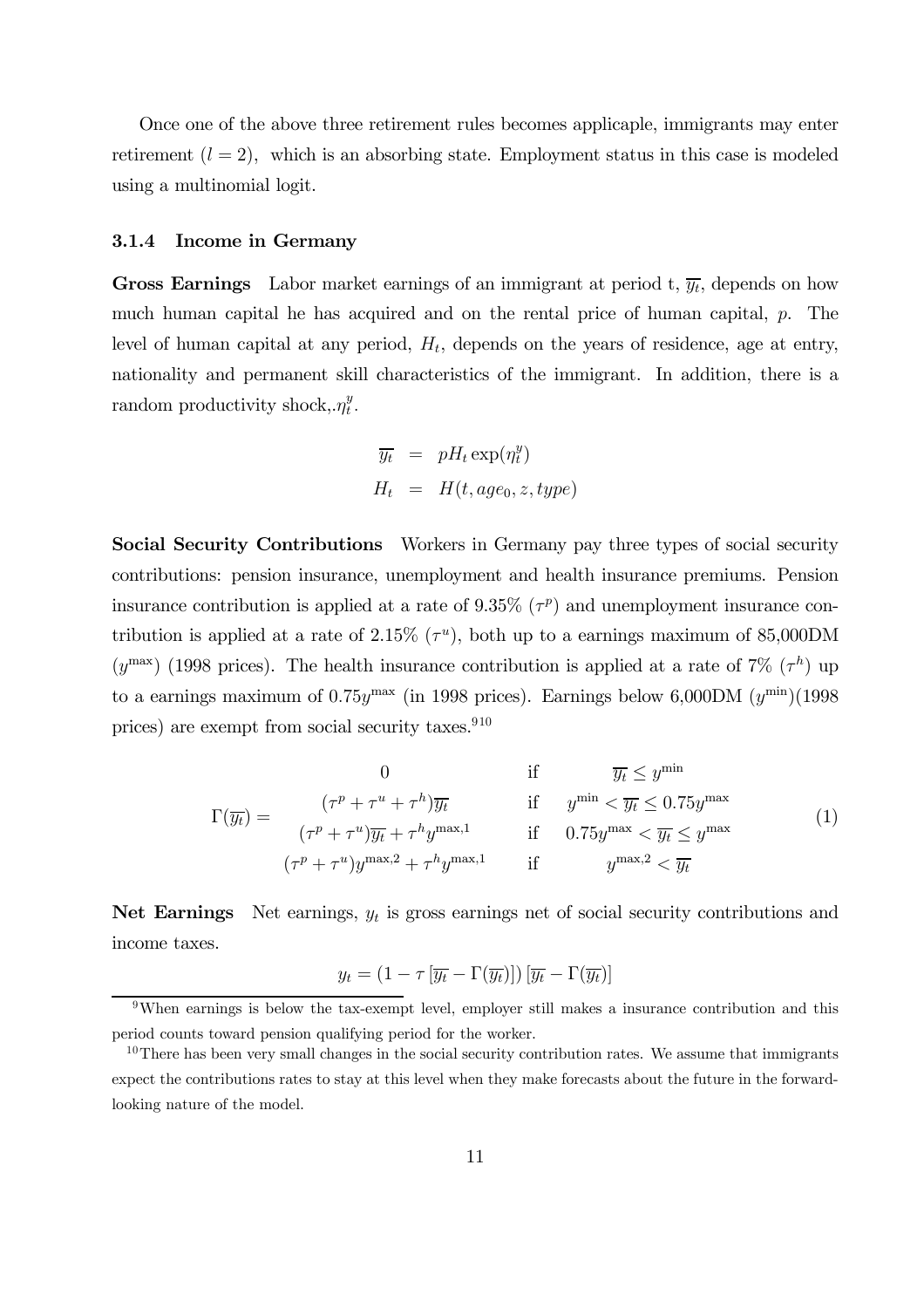Above,  $\tau$   $[\overline{y_t} - \Gamma(\overline{y_t})]$  is the average income tax rate for  $\overline{y_t} - \Gamma(\overline{y_t})$ , earnings net of social security contributions.  $\tau(.)$  is calculated according to following marginal tax rate schedule: Income below subsistence income is tax free. Above that level, the marginal tax rate rises from 22% to 56% up to an earnings level of 120,000DM (in 1998 prices)<sup>11</sup>

Unemployment Benefits and Unemployment Assistance Immigrants who worked for at least 360 days in the last 3 years can receive unemployment benefits, which are equal to 67% of their last net earnings if they have at least one child. The entitlement duration varies from 180 to 960 days depending on the age and experience of the worker. However, there is a second phase of the unemployment insurance system. Workers who are no longer eligible for unemployment benefits can receive unemployment assistance. This is equal to 57% of their last net earnings if they have at least one child and there is no limit to the duration of unemployment assistance after the exhaustion of unemployment benefits.

For tractability, I take unemployment benefits and assistance at any period as the above percentages of expected net earnings at that period rather than as percentages of the realized last net earnings.<sup>12</sup> In addition, I take the duration of entitlement to unemployment benefits equal to two years (which is equivalent to one period in the solution of the model). Therefore, an immigrant who is unemployed for two consecutive periods receives unemployment assistance instead, which is ten percent less. Moreover, unlike unemployment benefits, unemployment assistance is means tested according to asset income. Both unemployment benefits and assistance are net earnings and, therefore neither social security nor income taxes are applicable.

<sup>&</sup>lt;sup>11</sup>These numbers are chosen to average the values for the years 1965 to 2000. Even though there has been changes in these values, they were small in magnitude.We assume that immigrants do not expect any changes in the marginal tax rate schedule in the future when solving the forward-looking model.

<sup>&</sup>lt;sup>12</sup>There is an additional approximation here in that taxes are calculated based on expected earnings. Expected value of taxes could be different from taxes calculated based on expected earnings due to the kinks in the tax function.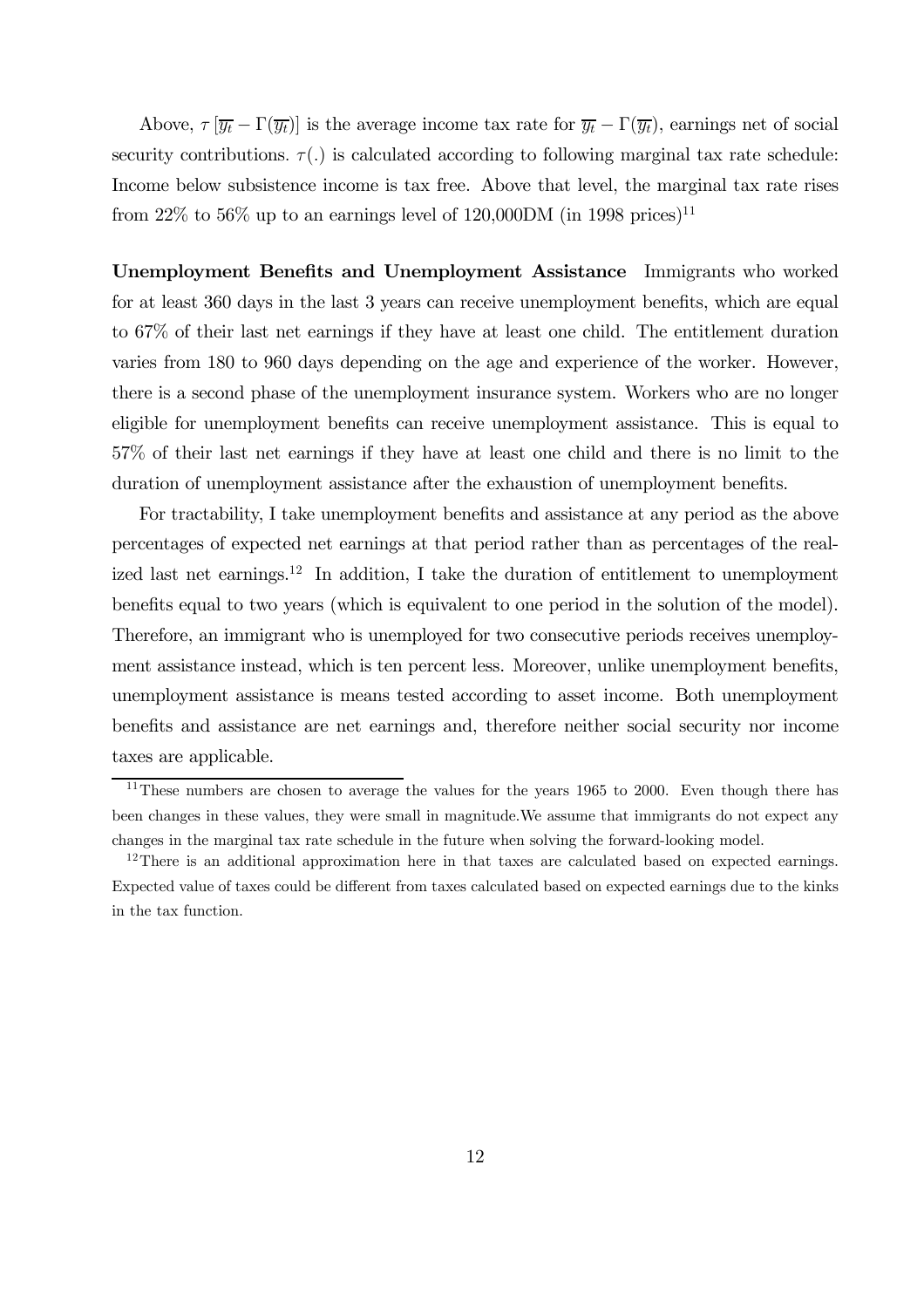$$
y_t = \begin{cases}\n0 & \text{if not qualified for benefits} \\
0.67 \left( pH_t e^{\sigma_y^2/2} - \Gamma(pH_t e^{\sigma_y^2/2}) \right) \left[ 1 - \tau \left( pH_t e^{\sigma_y^2/2} - \Gamma(pH_t e^{\sigma_y^2/2}) \right) \right] \\
\text{if } (l_t = 0 \text{ and } l_{t-1} = 1) \\
0.57 \left( pH_t e^{\sigma_y^2/2} - \Gamma(pH_t e^{\sigma_y^2/2}) \right) \left[ 1 - \tau \left( pH_t e^{\sigma_y^2/2} - \Gamma(pH_t e^{\sigma_y^2/2}) \right) \right] - rA_t \\
\text{if } (l_t = 0 \text{ and } l_{t-1} = 0 \text{ and qualified for benefits})\n\end{cases}
$$

Immigrants who have never been employed since their entry to Germany do not qualify for unemployment benefits. I assume that after 4 years of residence, all immigrants qualify for unemployment benefits. In other words, residence in the host country without work experience can not last more than 4 years.<sup>13</sup>

Pension Benefits German pension insurance system is mandatory to all workers except for the self-employed and those with very low incomes. For these two groups, which is a small fraction of the immigrant population, I assume that they choose to enroll in the pension insurance system.

The minimum contribution period to qualify for pension benefits is five years in Germany. Since periods of unemployment are included in the qualifying period in the German pension insurance system and in the model all immigrants are willing to work, everybody with a duration of residence longer than the qualifying period is entitled to pension benefits.

Pension benefits in Germany depend on workers' history of labor market earnings and on their duration of contribution. The replacement rate, defined as pension benefits over average net earnings of all employed workers, for a worker with forty-five year earnings history and average lifetime earnings is 72 percent. In addition, pension benefits are proportional to duration of contribution. Therefore, for the worker with average lifetime earnings, each additional year of earnings history amounts to a 1.6 percent increase in the replacement rate.

For tractability, I generalize this property for the worker with average lifetime earnings to all workers. This assumes that the replacement rate does not depend on the relative income level of workers, i.e. there is no redistribution. Borsch-Supan and Schnabel (1999)

<sup>&</sup>lt;sup>13</sup>It would be impossible to maintain residence status after 4 years of unemployment for non-EU immigrants. Moreover, many of the guestworkers were already assigned to German employers at the time of entry. Besides, further residence after 4 years of unemployment would be very unlikely for any economic migrant with zero earnings.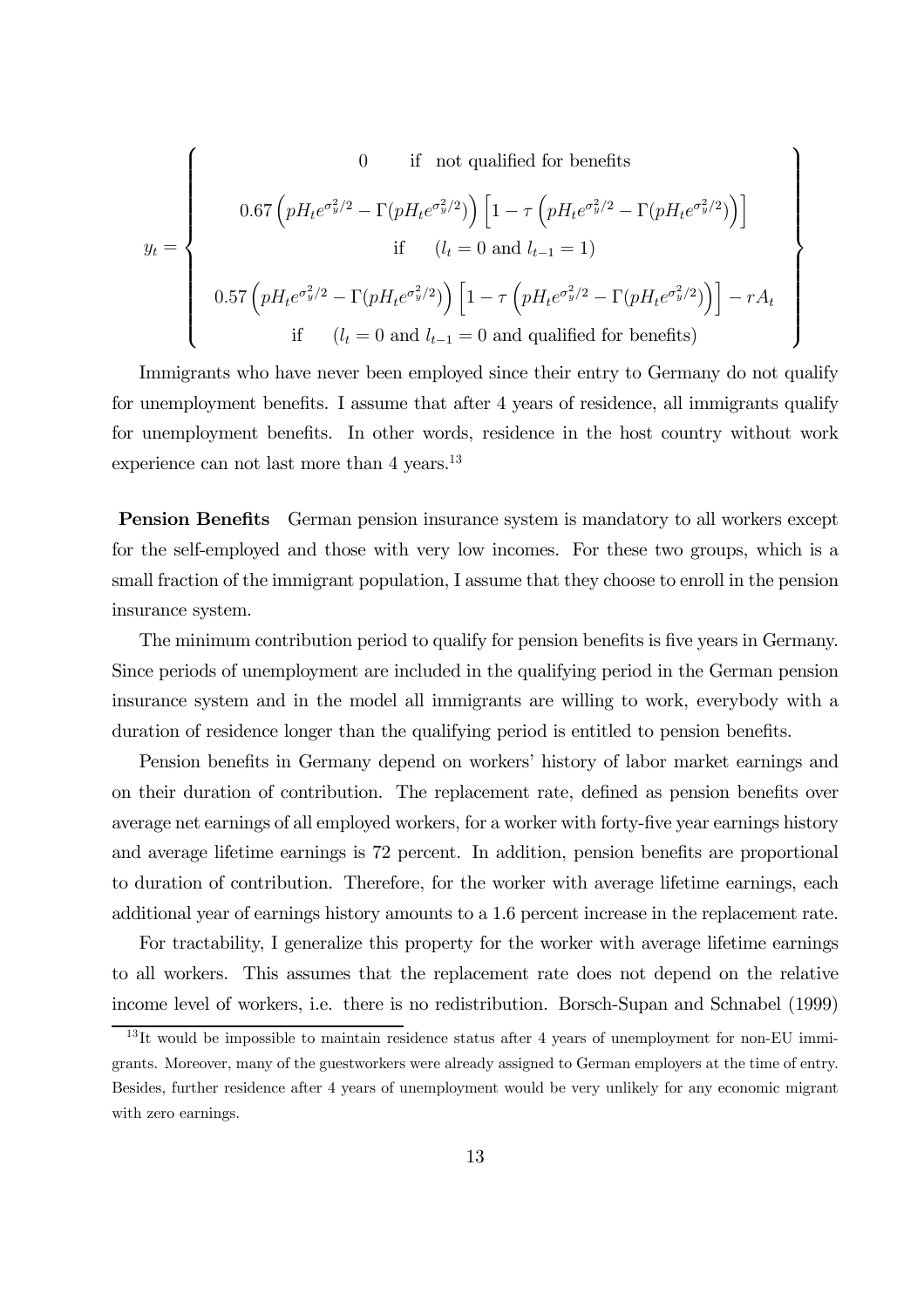report that there is in fact very little redistribution in the German pension insurance system, except for those with very high incomes —those whose income are three times as much as the national average—. Given the relatively low incomes of immigrants in Germany, there is a very tiny of fraction of them in this income range.

Again for tractability, in calculating pension benefits at period t, I assume that replacement rate is applied to the average of expected net earnings at all periods until period t rather than to the average of realized net earnings. Below,  $\tilde{y}_t$  is this baseline earnings position to which the replacement rate of 0.016t is applied.

$$
\widetilde{y_t} = \sum_{j=1}^t \frac{\left(pH_t e^{\sigma_y^2/2} - \Gamma(pH_t e^{\sigma_y^2/2})\right)\left[1 - \tau\left(pH_t e^{\sigma_y^2/2} - \Gamma(pH_t e^{\sigma_y^2/2})\right)\right]}{t}
$$

Pension beneficiaries do not pay contributions to the pension or unemployment insurance systems. Only health insurance contributions,  $\Gamma^H$ , according to the rules in equation 1 above, are applied. Pension beneficiaries do not pay income taxes either. Thus, pension benefits can be written as follows:

$$
y_t = 0.016t\tilde{y}_t - \Gamma^H(\tilde{y}_t)
$$
 if  $l_t = 2$  and  $t \ge 5$  years

Social Assistance for Subsistence Income Immigrants can also receive social assistance if their income is not high enough to provide for their basic needs. Eligibility depends on net income and asset holdings. If the sum of monthly net income and asset flows of residents falls below the subsistence income level<sup>14</sup>, the government makes up for the difference. Subsistence income for a family depends on its size and varies across states. In 1998, the payment for the head of the household averaged around 520 DM across states. The spouse of the household head receives  $80\%$  of this amount and there is an additional payment for each child, that varies from 50% to 90% depending on the age of the child.

Marriage status and the number of children are not included in the model as state variables. However, marriage status and number of children is strongly correlated with age and nationality. Therefore, I write the subsistence level income as 520DM times a family multiplier that varies by age and nationality. The dependence of the multiplier on age and nationality is estimated outside of the model. Details of the calculation of this multiplier is

<sup>&</sup>lt;sup>14</sup> According to the German Ministry for Health and Social Services, this subsistence income includes expenses on food, housing, clothing, toiletries, household goods, heating and everday personal necessities, and -within resonable limits- expenses for socializing.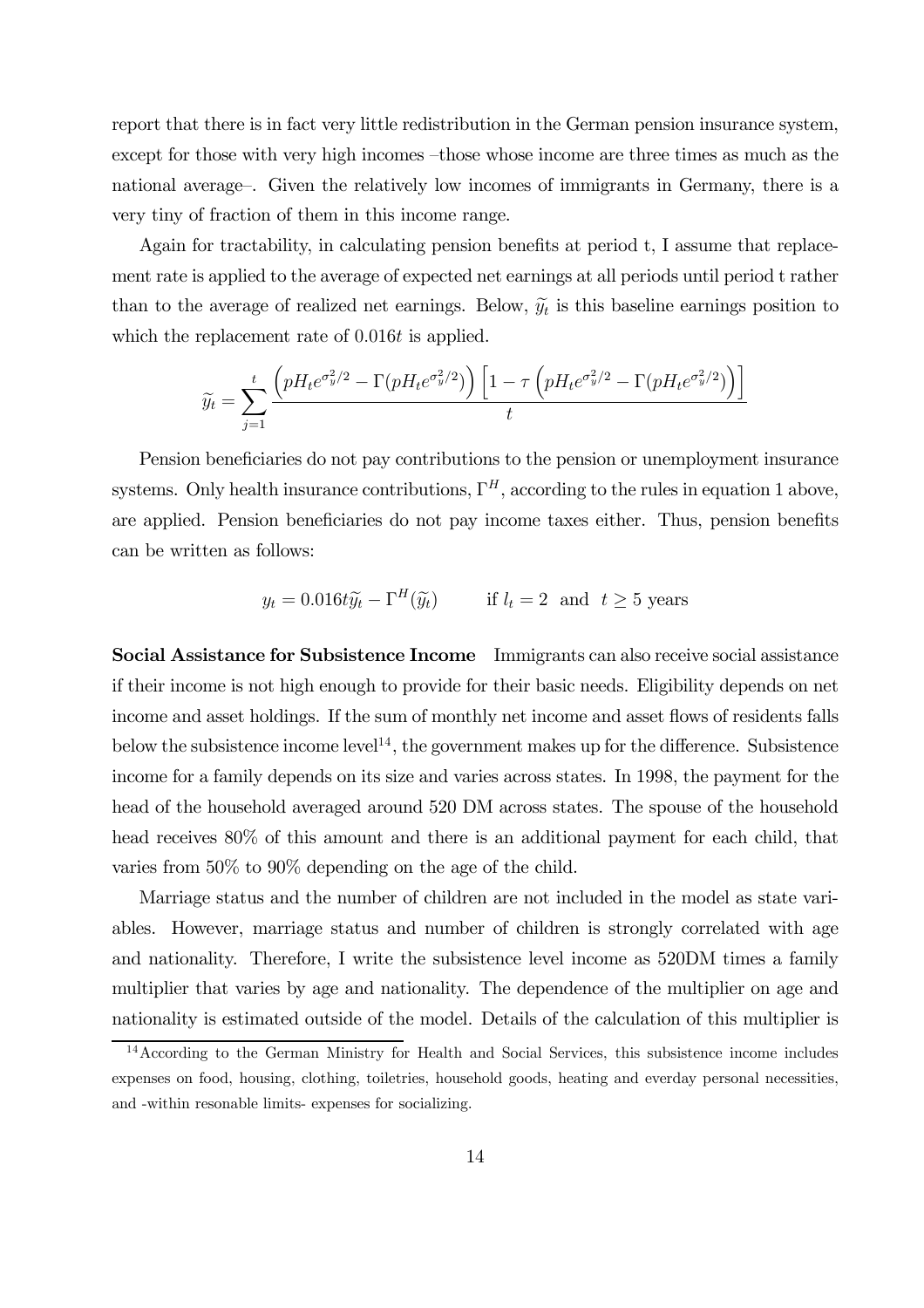provided in Appendix C.

 $y_t + rA_t \geq 520 * family\_multiply(age_t, z)$  DM per month

#### 3.1.5 Preferences in the Home Country

Once an immigrant returns to his home country, he exits the panel. As a result, I have no information on his labor market status, earnings or savings decisions after return. Therefore, the utility an immigrant receives from returning to his home country to spend the rest of his life there,  $V^L(\widetilde{S}_t)$ , is written as a function of a subset of the state variables at the time of return. These state variables include assets interacted with purchasing power parity, age, duration of residence and nationality. This part of immigrants' preferences is deterministic.

$$
V^{L}(\widetilde{S}_{t})=V^{L}(pppA_{t},age_{t},t,z)
$$

This function is explained in detail in Appendix A along with the other functional specifications.

### 3.2 The Problem in Recursive Formulation

Given the current realizations of the shocks to their earnings and preferences, immigrants calculate the value of staying in Germany,  $V_t^S(S_t)$ , and the value of returning to the home country,  $V_t^L(\tilde{S}_t)$ , and make their return decision accordingly.  $S_t$  is the state space at time t. The decision spell starts when an immigrant enters Germany and goes until he dies or returns to his home country. Mortality is deterministic and the age of mortality is taken as 70 for Turkish immigrants, 72 for Yugoslavian and 76 for Italian, Greek and Spanish immigrants in accordance with life expectancies for males in these countries.

$$
V_t(S_t) = \max\{V_t^S(S_t), V_t^L(\tilde{S}_t)\}
$$

If immigrants choose to stay in Germany, they make a saving decision over K alternatives to maximize the present discounted value of their remaining lifetime utility.<sup>15</sup> Below  $d_{\tau}^k = 1$ if alternative k is chosen at period  $\tau$  and  $=0$  otherwise.  $\delta$  is the discount factor. The expectation is taken over the distribution of shocks to earnings and preferences.

$$
V_t^S(S_t) = \max_{\Delta A_t^k} E\left[\sum_{\tau=t}^T \sum_{k=1}^K \delta^{\tau-t} u_{\tau}^k d_{\tau}^k | S_t\right]
$$

<sup>&</sup>lt;sup>15</sup>The saving choice is discretized into 10 separate values, which are  $\pm(10,000, 20,000, 30,000)$  and 0,  $+40,000, +50,000$  and  $+60,000$ .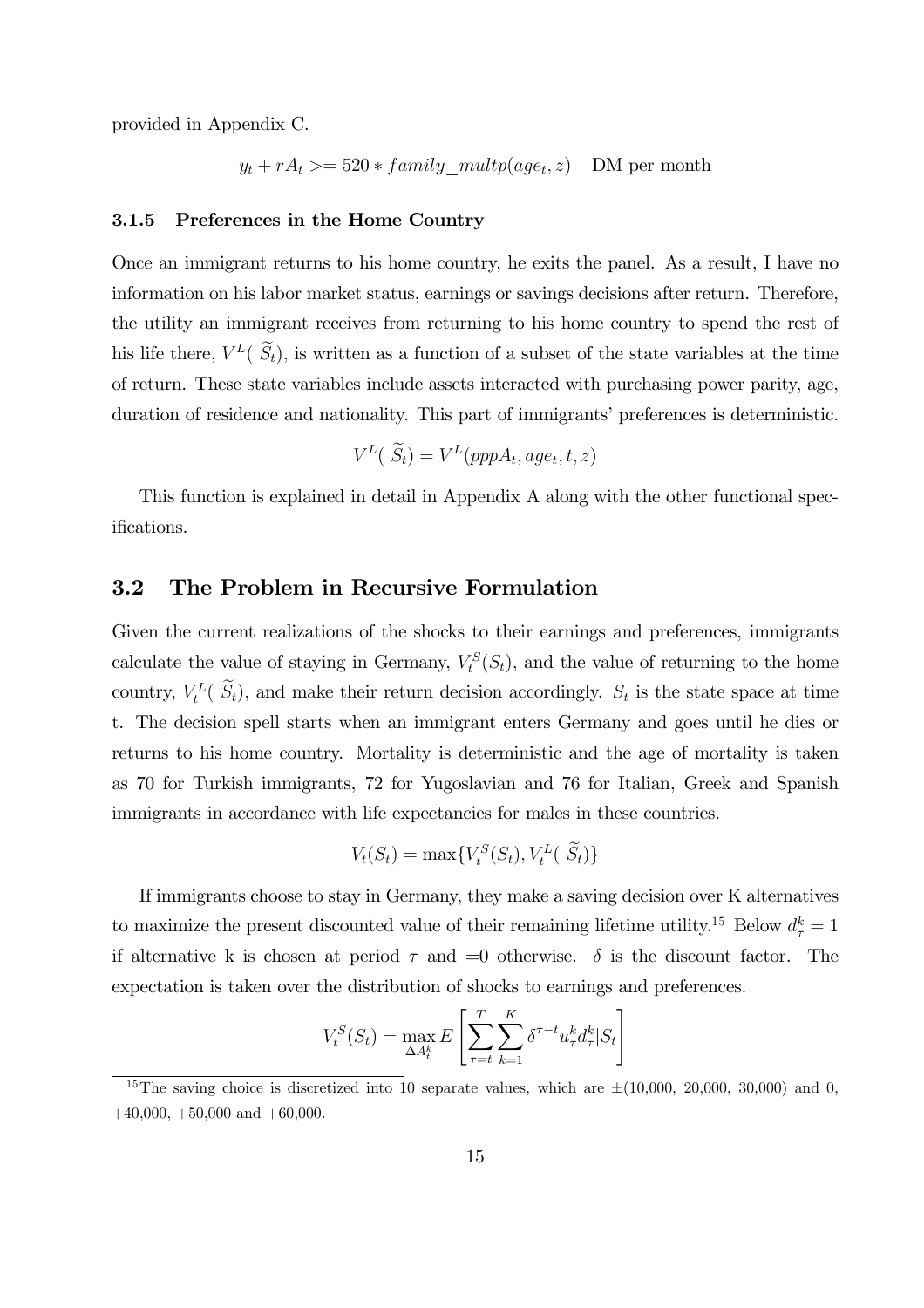The above problem can be recast in the following dynamic programming form.

$$
V_t^S(S_t) = \max_{A_{t+1}} \{ u(A_{t+1}, \eta_t) + \delta E_t V_{t+1}(S_{t+1}) \}
$$

The solution to this problem is given by a decision rule that takes the points of the state space to the optimal saving choice. In the last period of the problem, the continuation value is a bequest function that depends on the level of assets and the permanent preference characteristics.

$$
V_{T+1}(S_{T+1}) = B(A_{T+1}, type)
$$

The solution of the problem is not analytic and a numerical backward solution algorithm is used. One peculiar thing about this problem is that its solution involves the calculation of  $E_tV_{t+1}(S_{t+1})$ , which requires calculation of multi-dimensional integrals due to the number of stochastic elements in the model. This is calculated using Monte-Carlo integration over the joint distribution of shocks to preferences and earnings at all possible points of the state space for all periods. Since the number of the state space points at which the problem needs to be solved depends on the decision horizon, I take the decision period as two years to alleviate the computational burden.

# 4 DATA

The dataset used in this study is the German Socio-Economic Panel (GSOEP). This is a longitudinal dataset of households in Germany that contains an oversampled group of immigrants from five Mediterranean countries, of which three are members of the European Union (Greece, Italy and Spain) and two are not (Turkey and Ex-Yugoslavia). I use the 2000 version of the GSOEP, which is conducted annually from 1984 to 2000. The initial sample contains 1326 households.

I analyze the behavior of male immigrants who made the choice to immigrate to Germany. Therefore, I restrict the sample to households with a first-generation immigrant male. A first-generation immigrant is defined as one who entered Germany after the age of 18. 1055 households have a first-generation male household head. In addition, 9 households have a first-generation male whose family status is registered as a spouse. Defining these 9 males as household heads, I end up with 1064 households with a first-generation male household head. Two of these are dropped because these male household heads entered Germany after the age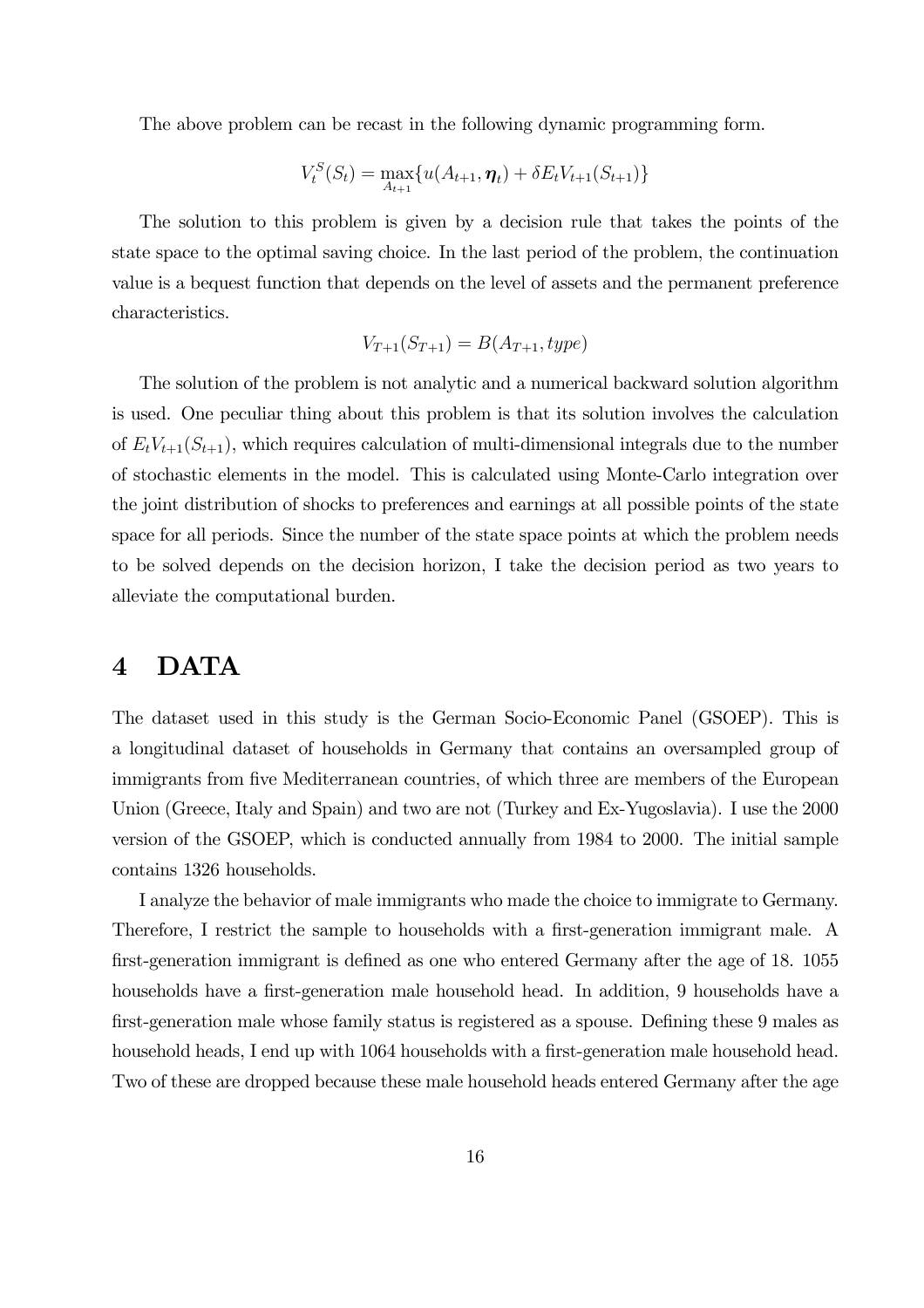of 50. Consequently, the final sample contains  $1062$  male first-generation household heads.<sup>16</sup> The surveys on these household heads contain detailed information on return migration, savings, labor market status and earnings.

Return migration is reported as "moved out of country" in the sample by information gathered from other family members, relatives, neighbours, and so forth. Of course, it is possible that some of these immigrants were elsewhere in Germany but mistakenly reported as "moved out of the country". The model incorporates this possibility by allowing for classification error in return migration outcomes.

Savings information is available only after 1991. Immigrants are asked about their monthly savings. However, they are not asked about their dissavings; therefore, the data is censored at zero. Since the saving choice can take negative values in the model, I treat the zero saving values in the data as zero or negative in the estimation.

Information on immigrants' labor market status is available from their year of entry to Germany. The part from their year of entry to 1983 is available in a yearly form, gathered from retrospective questions. The data on labor market status after 1983 is available in a monthly form I also have information on income annually from 1983 on, including amounts for each type of income. In accordance with the sources of income in the model, I use labor income, unemployment benefits and assistance, pension benefits, subsistence income and asset flows components. All the income data in the paper are reported in 1998 prices.

The initial sample of immigrants is a random sample of the immigrants in Germany in 1984. Since some immigrants already returned to their home country by 1984, this is not a random sample of the initial cohorts of immigrants. Therefore, the information on their return behavior, for instance, within the first ten years only comes from the immigrants who entered Germany after 1975. (The first return observed is in 1985.) This implies that when I compute the Kaplan-Meier hazard functions for return, I assume that there are no cohort effects.

Another issue in the data with regard to the model is that there is no information about asset holdings, which is a state variable of the model. To deal with this problem, I use a particular estimation method that solves the problem of missing state variables in dynamic

 $16$  In addition, there are 28 other first-generation males who enter the sample later, after 1984, mostly through marriages to the initial members of the sample. However, since this group is a selected sample of immigrants who entered Germany after 1984 through their higher propensity to marry, we exclude this group.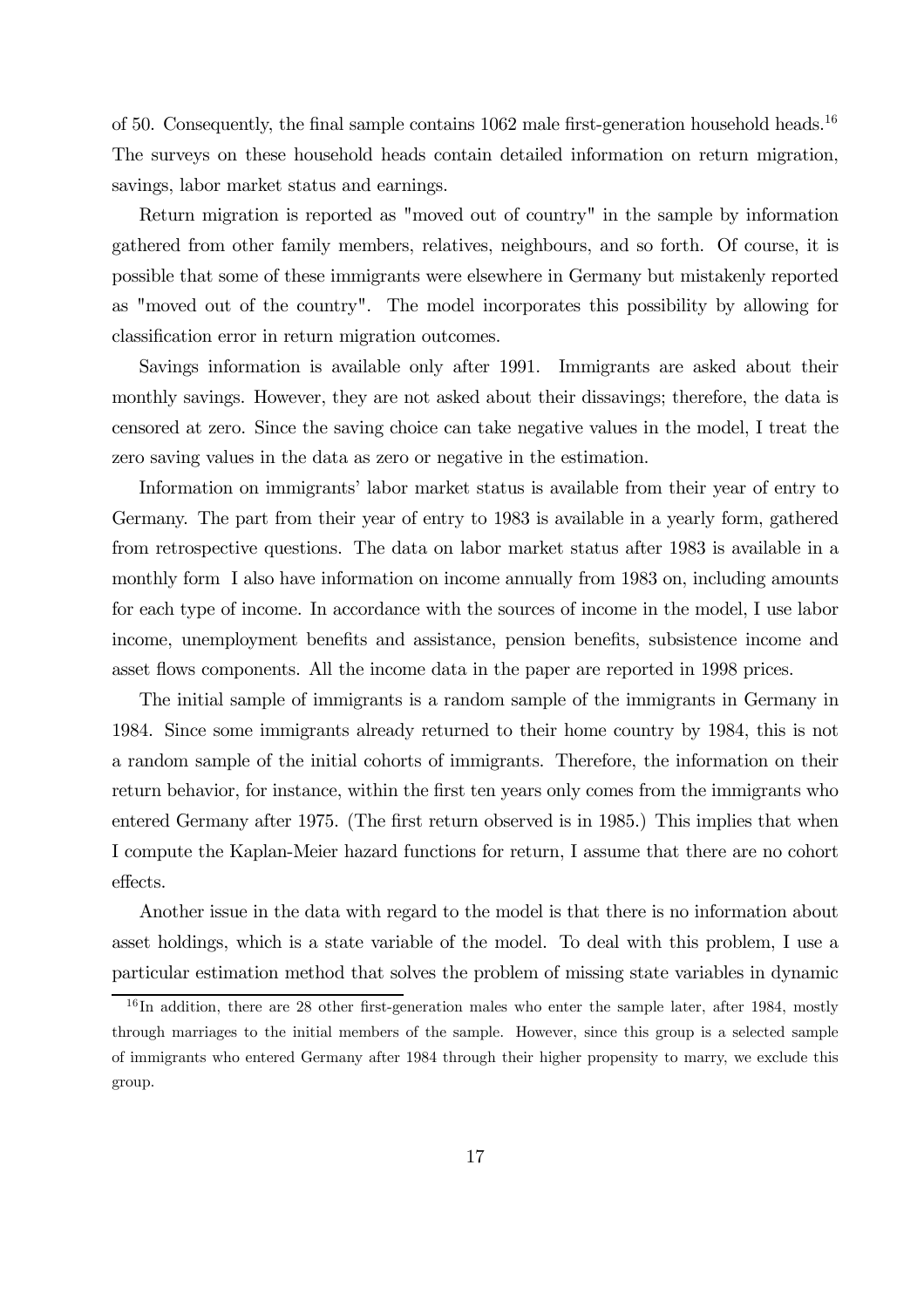panel data models.

Macro data are also used in the estimation. These are the purchasing power parity of the source countries with Germany, which determine the purchasing power of accumulated wealth in Germany, and the ratios of expected wages in the source countries, which is used as a measure of the relative attractiveness of the labor markets in the source countries. In calculating the expected wages, unemployment rates and replacement rates of unemployment benefits in the source countries are taken into consideration. Since there is no calendar year in the model, averages of time series data are taken.<sup>17</sup> The macro data are displayed in Table 4.1.

### 4.1 Descriptive Statistics

Figure 4.1.1 illustrates the employment probability and mean income according to duration of residence by EU status. For both EU and non-EU immigrants, employment probability drops significantly by duration of residence. Analyzing this by age-at-entry cohorts reveals that this is caused by the aging of immigrants rather than duration of residence per se. The downward profile is much more prominent for non-EU immigrants. The income profiles in Figure 4.1.1 indicate that per period income levels lie between sixty thousand and seventyfive thousand DM. There is no significant difference in income levels according to EU status. EU immigrants have only slightly higher income levels. In the few last periods, as immigrants retire, income levels drop. The profile is rather flat for both EU and non-EU immigrants. Despite increasing unemployment rates, income levels are not decreasing. Table 4.1.1 displays the transition into retirement for all immigrants. The earliest age of retirement is sixty, at which 37 percent of immigrants enters retirement. At age 66, ninety-two percent of the immigrants are already retired. Retirement information is not disaggregated to EU status level due to limited number of observations at these ages.

Mean non-negative savings profile<sup>18</sup> according to EU status is illustrated in Figure 4.1.2.<sup>19</sup>

<sup>&</sup>lt;sup>17</sup>One could argue that not having calendar time, we could miss the impact of a time trend in the macroeconomic conditions in the source countries. In particular, this is the case for Spain which saw an improvement in labor market conditions after joining the EU. However, these changes would be much less important for older generations and most of the Spanish guestworkers were beyond their prime-age when the positive changes in Spanish labor market took place.

<sup>18</sup>This is mean non-negative savings because savings data are censored below at zero.

 $19\text{Since the savings data is available only after 1991, the earliest savings observation we have is at the fifth.}$ period.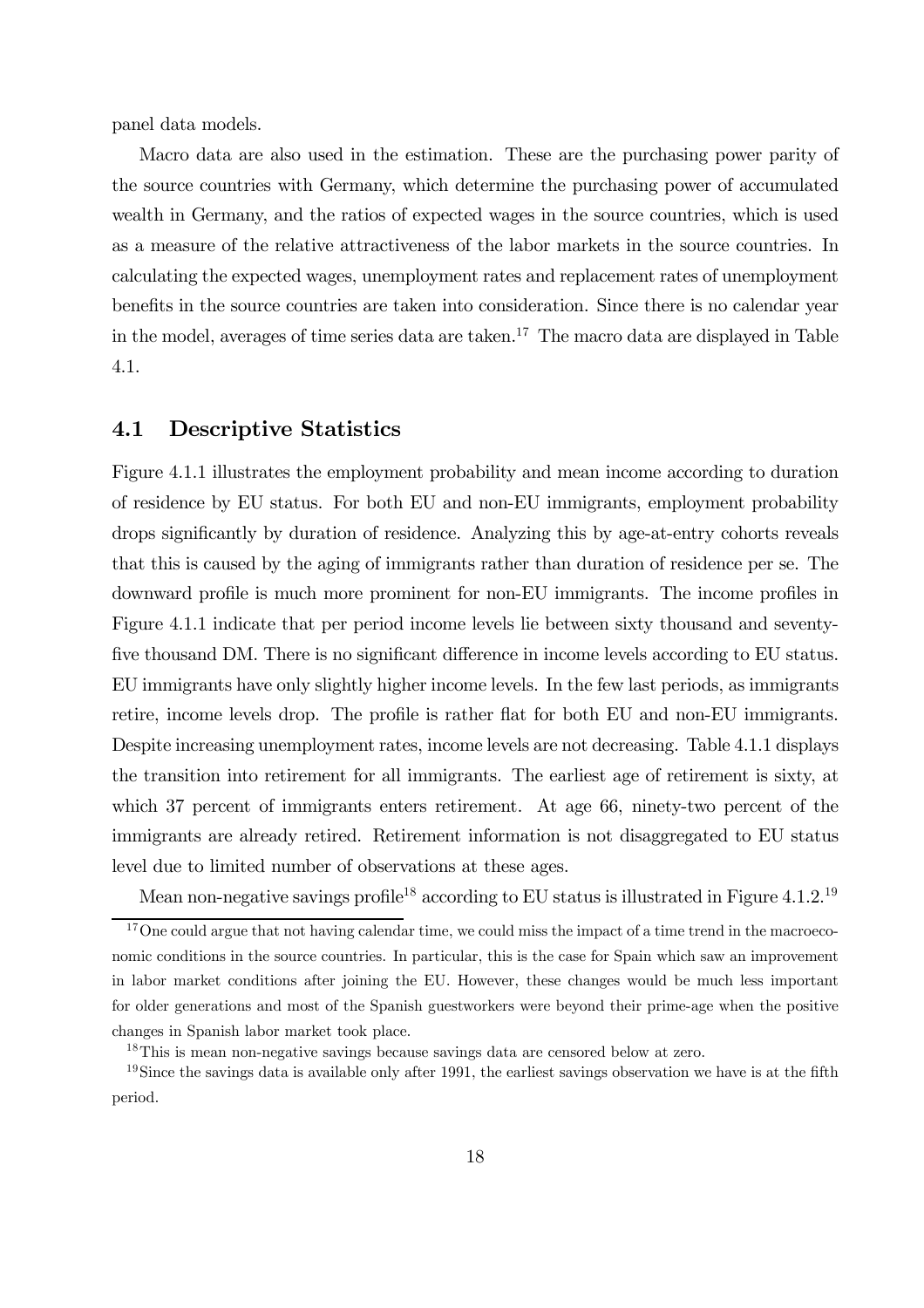The most prominent feature of the figure is the difference in the shape of the profiles according to EU status. There is a significant decrease in the mean non-negative savings of non-EU immigrants over duration of residence while that of EU immigrants seem to be relatively constant over time. This is not caused by the differences in their income profiles; their income profiles as can be seen in Figure 4.1.1 are very similar. Between the 5th and 10th periods, non-EU immigrants save on average more than EU immigrants whereas after the 12th period, EU immigrants save more.

Figure 4.1.3 displays the smoothed Kaplan-Meier hazard contributions according to EU status<sup>20</sup>. EU immigrants are more likely to return. A comparison of the survivor functions by EU status reveals that they are significantly different. There are important diffferences in the timing of return as well. EU immigrants are much more likely to return in the earlier periods. Their hazard rates drop precipitously in the first five periods and after that their hazard rates pretty much smooths out at a six percent level, with a slight rise as immigrants reach retirement age. On the other hand, for non-EU immigrants the hazard function has a hump-shape that peaks at around the 7th to 8th periods (15 years of residence) at a level of five and a half percent.

## 5 ESTIMATION METHOD

The observed outcomes in the data are return migration choice  $(m_t)$ , savings choice  $(A_{t+1}$  –  $A_t$ , earnings of the migrant  $(y_t)$ , and the labor market status of the migrant  $(l_t)$ . Let  $\{O_i\}$  $\{D_i, X_i\}$  denote observed outcomes for individual i, where  $D_i = \{d_{it}\}\ = \{\{m_{it}\}, \{A_{it} A_{it-1}$ }} is the history of observed choices and  $X_i = \{x_{it}\} = \{\{l_{it}\}, \{y_{it}\}\}\$ is the history of observed exogenous covariates. The data are  $\mathbf{O}_{i}^{obs} = \{\{m_{it}\}_{t=1}^{T_i}, \{A_{it}-A_{it-1}\}_{t=t_{i,1991}}^{T_i}, \{l_{it}\}_{t=1}^{T_i}, \{y_{it}\}_{t=t_{i,1983}}^{T_i}\}$ where  $t_{i,19xx}$  is the period number for individual i in 19xx and  $\overline{T}_i$  is the last period in the sample for individual i. If the return choice is to leave, in the last period,  $\overline{T}_i$ , the other outcomes are not observed.

One of the endogenous state variables, assets, is not observed. Therefore, I use the method introduced by Keane and Wolpin (2001) for estimating dynamic panel data models with unobserved endogenous state variables. Typically, calculation of the probabilities that form the likelihood function requires conditioning on past state variables. The novel feature

<sup>&</sup>lt;sup>20</sup>This is based on a weighted kernel smooth of estimated hazard contributions. A relatively narrow bandwidth is chosen in order not to smooth to much.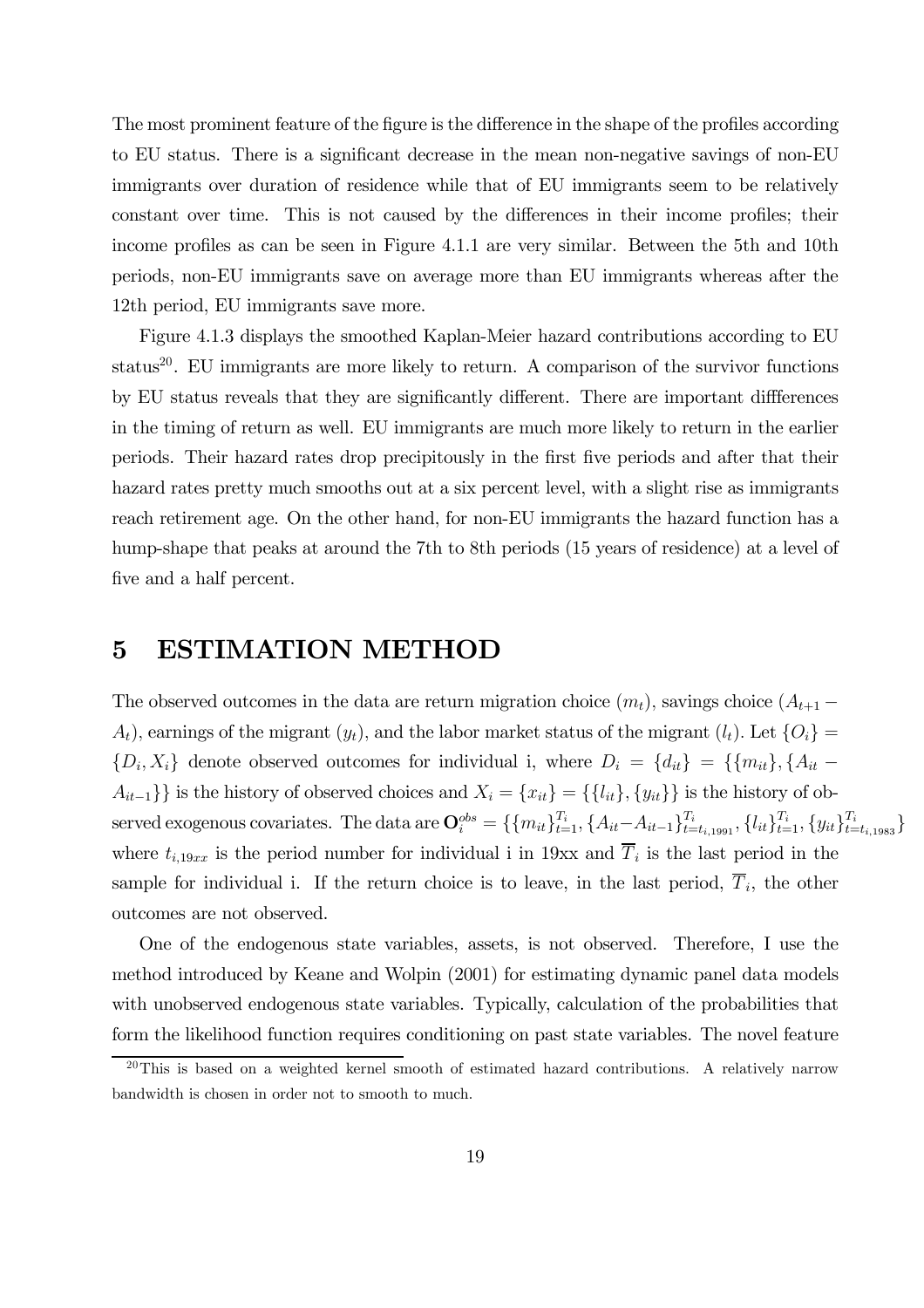of this method is that it obviates the need to calculate these conditional probabilities. The underlying idea of this estimation method is to minimize the distance between the simulated and reported outcomes. A measure of the distance between the simulated and reported outcomes is constructed by assuming that the observed outcomes are measured with error. In a recent paper, Keane and Sauer (2003) show that this estimator has good small sample properties in a more extended setting.

The key assumption, therefore, is that the observed outcomes are measured with error. By acknowledging the existence of measurement errors (classification errors in the case of discrete outcomes), I incorporate into the likelihood calculation, for instance, the fact that when a migrant is observed as employed, there is a positive probability that he was in fact unemployed, but his employment status was classified incorrectly in the data. In the case of observed earnings and savings, I take a similar approach; however, in this case the measurement errors have continuous distributions.

### 5.1 Generation of Simulated Outcomes

Using the initial state variables,  $\{A_0 = 0^{21}, l_0 = 1^{22}\}\$  and the sequence of random shocks drawn for each individual and period, I simulate N choice histories,  $D^{sim}$  $\left\{\{m_t,(A_{t+1}-A_t)\}_{t=1}^{T_i}\right\}_{n=1}^N$ , and histories for exogenous covariates,  $X^{sim} = \left\{\{e_t, y_t\}_{t=1}^{T_t}\right\}_{n=1}^N$  for each individual i. Unbiased classification errors are also constructed using these simulated values. (See Appendix B for the specifications of these classification errors.)

### 5.2 Likelihood Function

$$
\mathcal{L}(\mathbf{\Theta}) = \prod_{i=1}^{I} P(\mathbf{O}^{obs}_{i} | \mathbf{\Theta})
$$

The contribution to the likelihood of individual i is calculated by the below simulator, which is the probability of observing the reported outcomes conditional on the simulated outcomes averaged over the N simulated choice histories. This simulator is conditional on staying in Germany until 1984 because the sample contains only immigrants who stayed in

<sup>21</sup>Since most of these immigrants are unskilled young people from poor regions that chose to work in a foreign country, we assume that their initial wealth is zero.

<sup>&</sup>lt;sup>22</sup>Since employment transition is a first-order Markov chain and that most immigrants were employed in their first period in Germany —being guestworkers, they were already assigned jobs before entry—, this restriction that everybody was employed before entry would have very little impact on the results.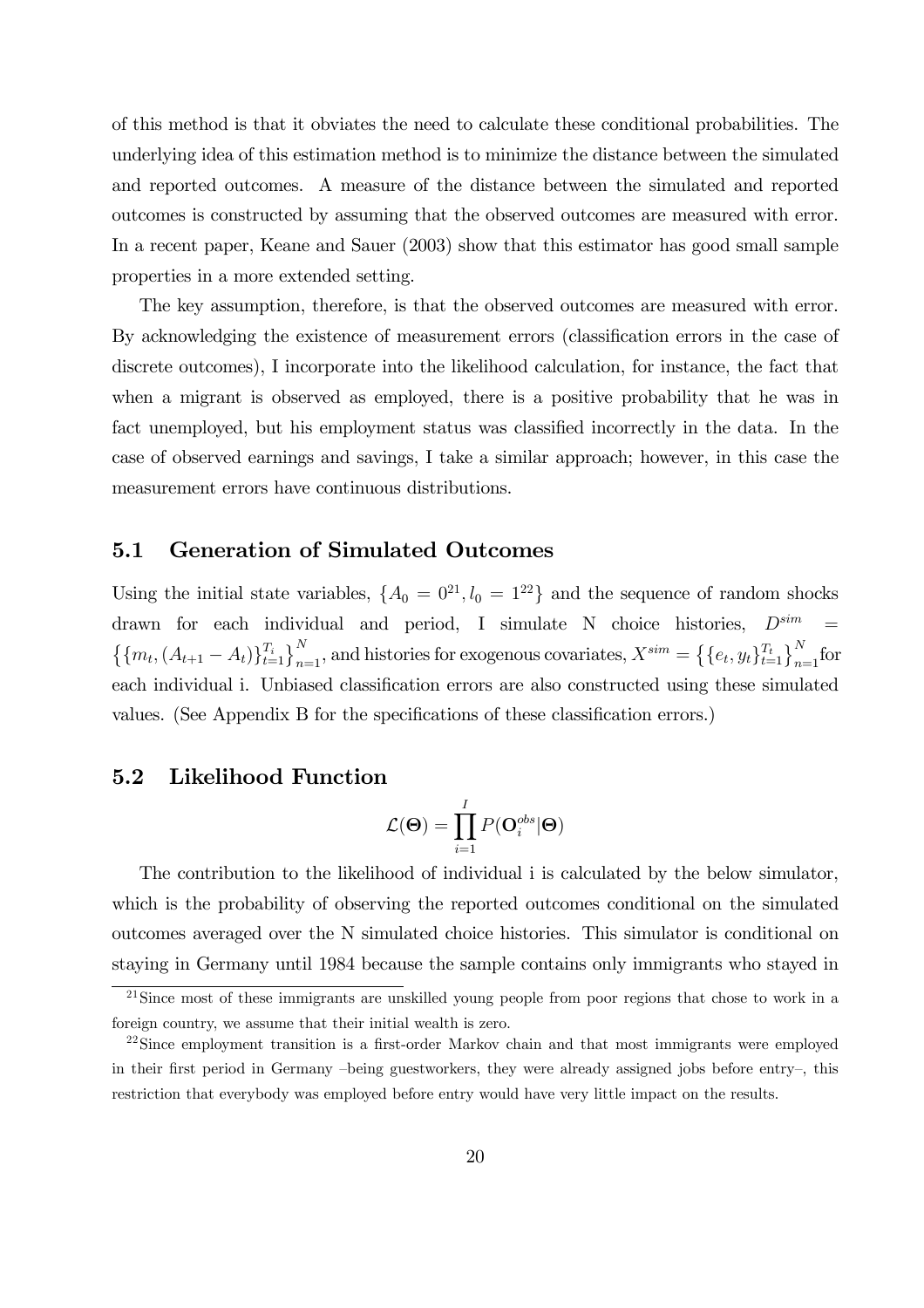Germany until 1984.

$$
\widehat{P}(O_i^{obs}) = \frac{\sum_{n=1}^{N} P((D_i^{obs}, X_i^{obs}) | (D_{in}^{sim}, X_{in}^{sim}), I(\{m_{int}\}_{t=1}^{t_{i,1983}} = 0))}{\sum_{n=1}^{N} I(\{m_{int}\}_{t=1}^{t_{i,1983}} = 0)}
$$

Note that  $P((D_i^{obs}, X_i^{obs})|(D_{in}^{sim}, X_{in}^{sim})$  is not conditional on any of the state variables. Therefore, this probability can be calculated even when some of the state variables are not observed.

Unobserved heterogeneity enters the estimation in the following way: Following Heckman and Singer's (1984) non-parametric modeling of unobserved heterogeneity, I assume that there is a finite number  $(K)$  of type groups. Each individual i may belong to any of these type groups, 1 to K. It is the probability of being a certain type that differs across individuals. Therefore, when I generate the simulated outcomes for individual i and calculate the above simulator, I do it separately for all types. Then, the likelihood contribution for this individual is calculated as the weighted average of the above simulator over the probabilities of his belonging to each type.

$$
\widehat{P}(O_i^{obs}) = \sum_{k=1}^K \kappa_{i,k} \left( \frac{\sum_{n=1}^{N/K} P(O_i^{obs}) | (O_{ikn}^{sim}), I(\{m_{it}\}_{t=1}^{t_{1983}} = 0))}{\sum_{n=1}^{N/K} I(\{m_{it}\}_{t=1}^{t_{1983}} = 0)}
$$

where  $\kappa_{i,k}$ , the probability of individual i being of type k, is specified as a logit with age at entry and country of origin as arguments.

$$
\kappa_k = \kappa(age_0, z, t_{1983})
$$

The probability of observing the reported spells conditional on the simulated spells can be written as follows:  $P((D_i^{obs}, X_i^{obs})|(D_{in}^{sim}, X_{in}^{sim})) = P(M_i^{obs}|M_{in}^{sim})\prod_{t=1}^{T_i}Pr(A_{it} A_{it-1})^{obs} | (A_{int} - A_{int-1})^{sim} ] \Pr(y_{it}^{obs} | y_{int}^{sim}) \Pr(l_{it}^{obs} | l_{int}^{sim}).$ 

Measurement error distributions and classification error rates are used to calculate these probabilities. See appendix B for these calculations. For the optimization method, the Downhill Simplex Algorithm is used.

# 6 RESULTS

In this section, maximum likelihood estimation results based on the full solution of the dynamic model are presented.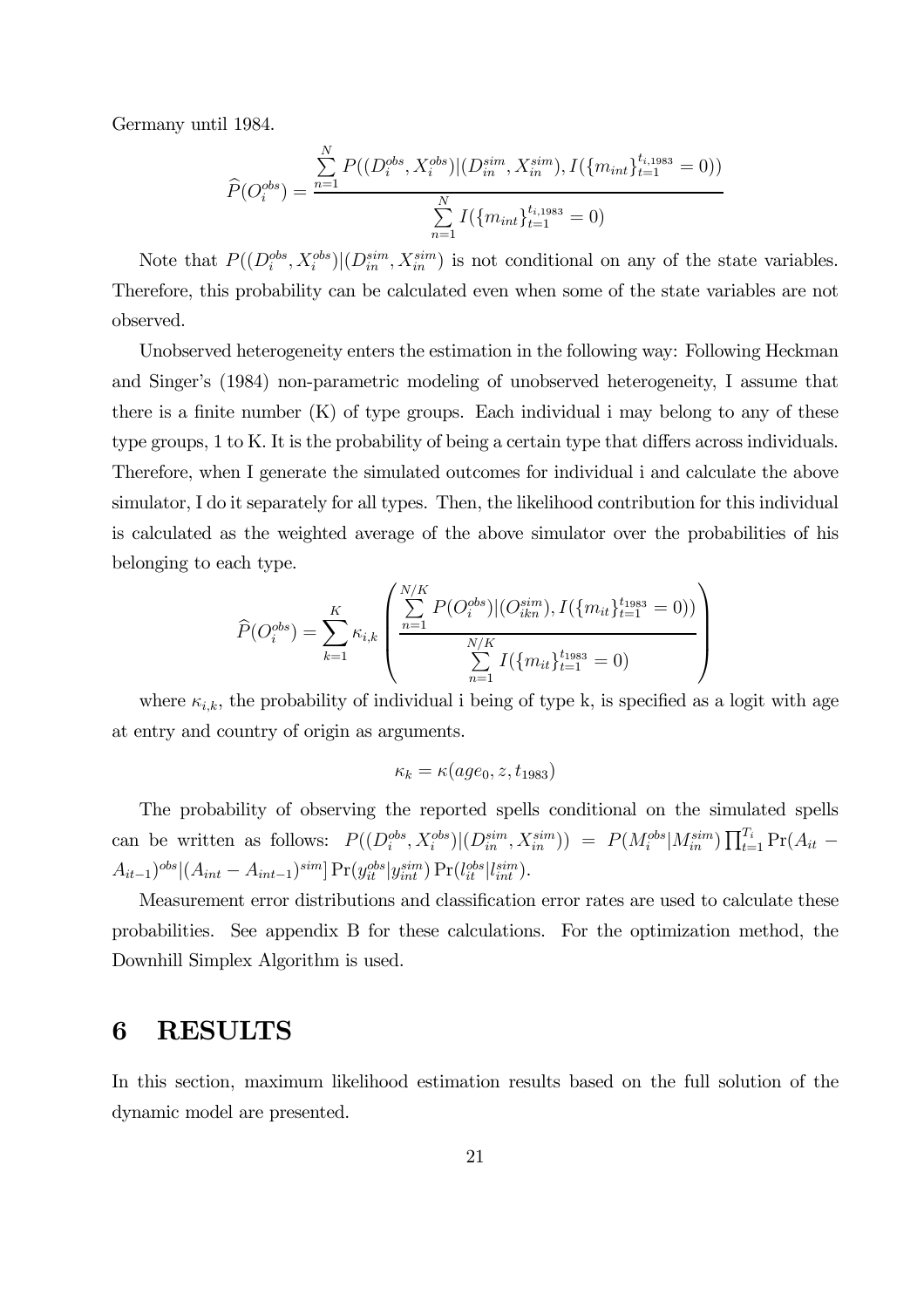### 6.1 Model Fit

I first illustrate and discuss how the model's predictions as to the return migration and savings choices as well as the exegenous transitions fit the observed features of the data. Figure 6.1.1 compares the actual and predicted hazard functions for non-EU immigrants. The model captures both the level and timing of return migration very well. In fact, the predictions are almost identical to the actual values. Model predictions of the hazard rates of EU immigrants are compared to the actual values in Figure 6.1.2 Again, the model captures the level and timing of return migration very well. The fit in the first five periods and in the few last periods are not as good, though. This is expected because the number of observations in these ranges is smaller. However, the model captures the flat region around 6 percent hazard rate very well.

Figure 6.1.3 displays how the predicted savings from the model compare to the actual savings according to immigrants' EU status. For non-EU immigrants, the model captures the downward-sloping profile of savings. The level of savings fit well, too. The only exceptions, again, are the first and last few periods where the observations are fewer. As can also be seen from the figure, the model predicts the flat profile of the savings function of EU immigrants around 9,000DM very well. The model also captures the decline toward the last few periods. However, this decline is not as strong as it is seen in the data. Once more, this is due to the fact that the strong decline in the data is brought about by a few observations who are smoothed out by the higher frequency of observations in the middle ranges.<sup>23</sup>

The exogenous transitions whose outcomes are used in the estimation include employment, retirement, and earnings functions. Figures E.1 presents the fit of employment status according to EU status. In both cases, the predictions match the data quite well. They capture the decreasing profile of the employment probability as well as the difference between the immigrants according to their EU status in their employment probability. Furthermore, the levels are very similar. The fit for retirement transition is shown in Table E.1 for all

<sup>&</sup>lt;sup>23</sup>Note that we can not compare the saving predictions of our model in the first 5 periods as there is no savings information at these periods in the data. Our model predicts that both EU and non-EU immigrants save more than a third of their income right after arrival. This high saving rate is consistent with the findings of the literature as to immigrants' savings in Germany. Paine (1974), based on a report by the State Planning Organization of Turkey in 1971 —when all Turkish guestworkers would be in Germany for less then 5 periods—, reports a saving rate of 36 percent. Based on a study conducted by the Central Bank of Turkey in 1986, which gathered saving and income information according to immigrants' duration of residence, we find that the saving rate of Turkish immigrants with less than four years of residence was 39 percent.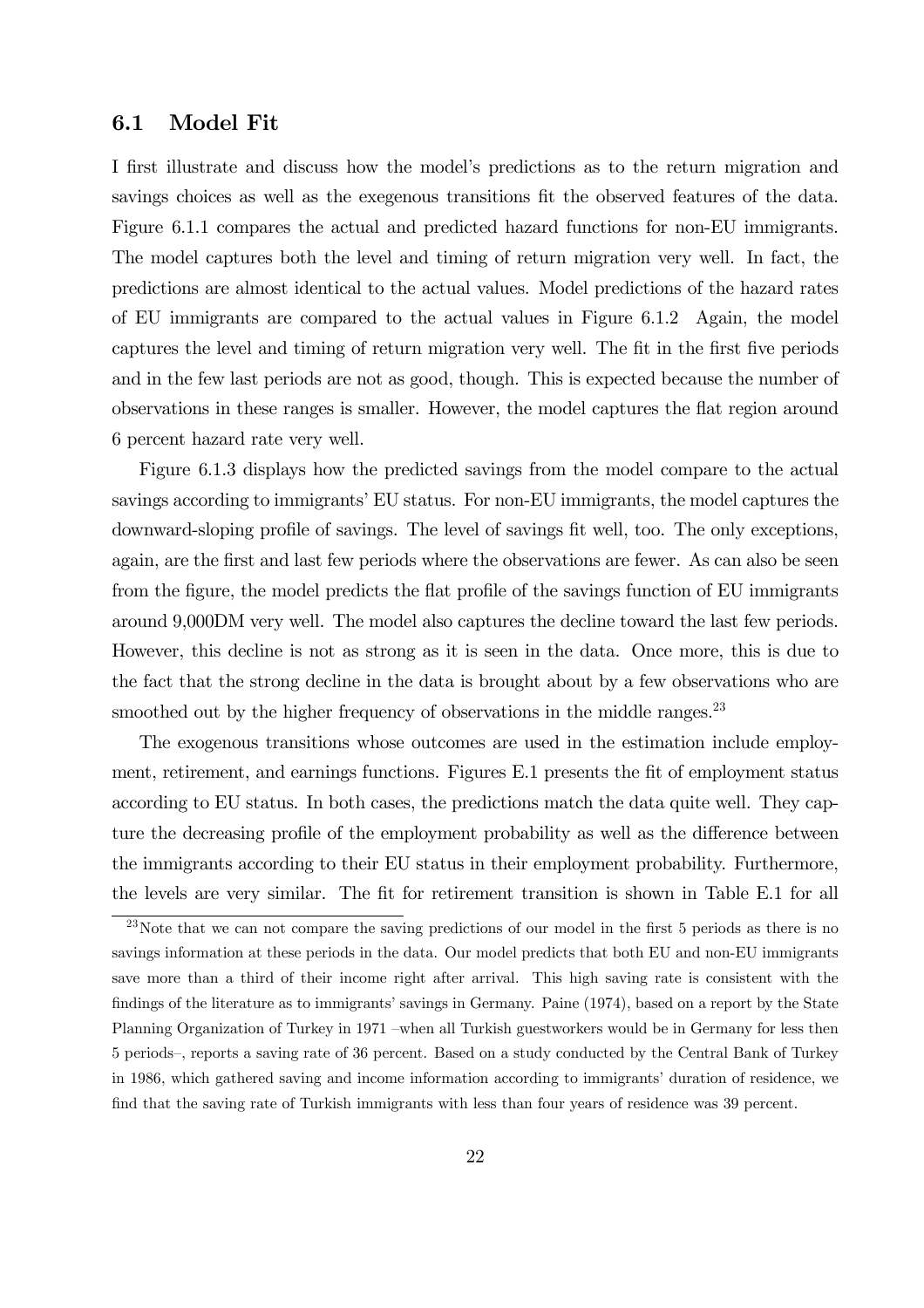immigrants. I keep this at a more aggregated level because the number of observations gets too small. Although the model overstates the percentage of retired immigrants, in particular at ages 62 and 64, it provides a good approximation to the actual transition to retirement. The prediction of the model for the income variable is presented in Figures E.2 separately for EU and non-EU immigrants. In both cases, the model predicts the level and shape of the profile well. It captures the fact that the hump is weak as well as the fact that it is weaker for non-EU immigrants. As always, the fit is worse in the beginning and ending periods where the data are sparse.

I believe that the above evidence of the model fit provide a good case for the credibility of the model. Obviously, the credibility of the implications of the model and the results of the counterfactual experiments hinges on the credibility of the model.

### 6.2 Parameter Estimates

The estimated parameters and their standard errors are presented in Appendix D. There are 124 parameters in the model. I am not interested in the estimated value of any parameters per se; however, here I will examine the parameters of value of returning home function —because this is the most ad hoc part of the model and I would like to check whether the estimated values are reasonable— and the estimated values of type characteristics because the differences among the types help us understand the key features of the behavior of immigrants as well as the results of counterfactuals in the following sections.

In the value of living in the home country function, estimated values of country dummies are all as expected. Non-EU countries have much lower values because of not only the less attractive economic conditions but also the insititutional differences. Within the EU group, Greece is less attractive compared to the other two and within the non-EU group Yugoslavia is less attractive. In the former case, economic conditions are more likely to be the cause while political conditions probably play a more important role in the latter case. With respect to the value of earnings in the home country after return, the estimated parameters and the age distribution at the time of return imply that 13 percent of Turkish return migrants receive some level of utility form employment earnings after return. Dustmann and Kirsckampf report, based on a sample of Turkish return migrants, that only 6 percent were salaried workers. In their study, return migrants were sampled two years after their return from Germany. Therefore, my estimate provides an upper bound to theirs and is consistent with the number they report.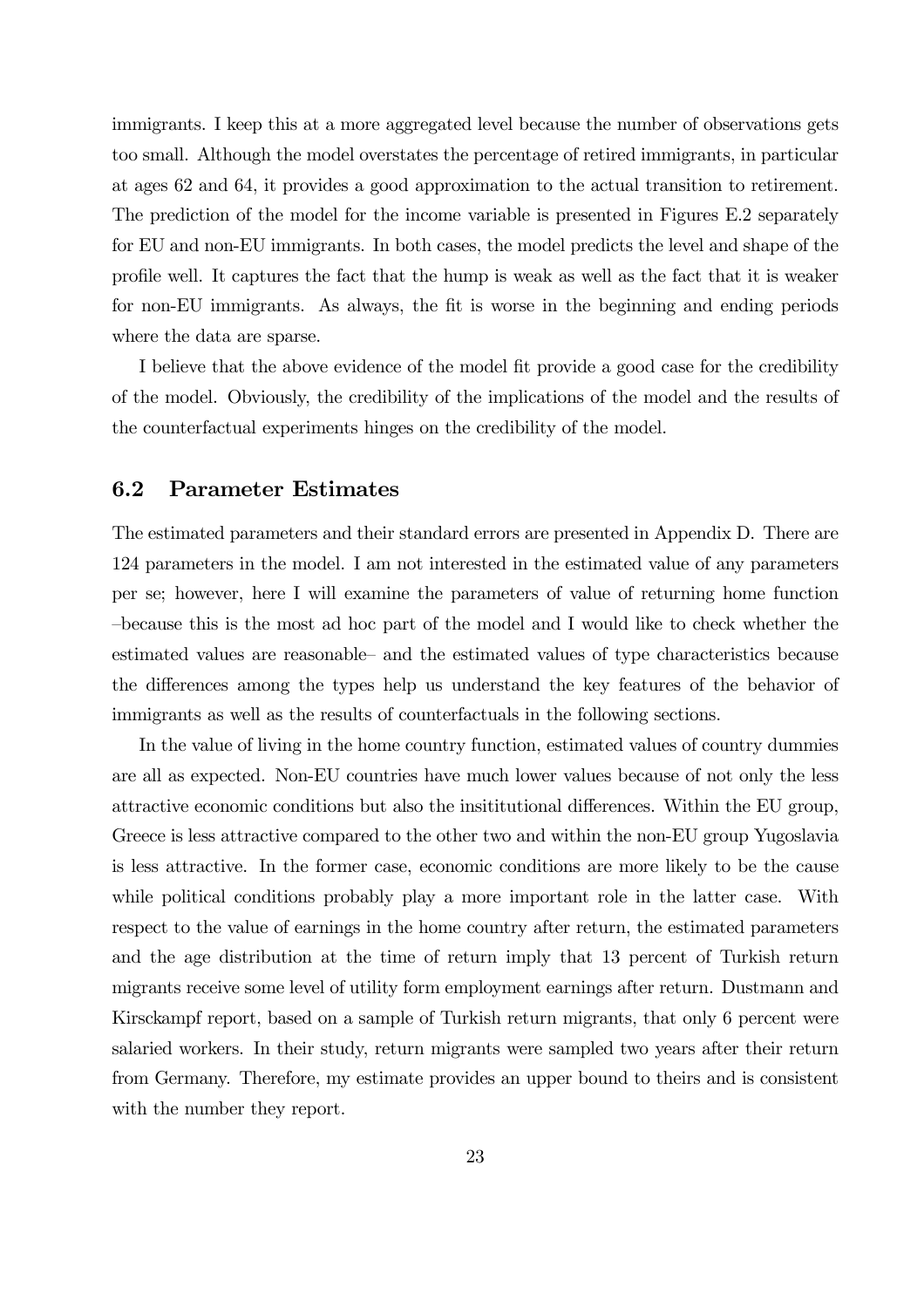I assumed that immigrants differ in terms of their unobserved permanent characteristics with respect to their psychic costs of living in Germany, bequest motive, marginal utility of consumption and labor market ability. According to the estimated parameteres Table 6.2.1 ranks the four types for each of these characteristics and Figure 6.2.1 displays the hazard function and mean savings profile for all immigrants by type.

Type 2 and type 4 immigrants can be classified as returners. They have higher psychic costs compared to the stayer types. Moreover, they have a lower bequest motive and a higher marginal utility of consumption which also increases their willingness to return and decumulate their asset holdings. While the psychic costs of type 2 immigrants do not change much over their life cycle, type 4 immigrants show a faster acclimatization to Germany. This causes the decline in the hazard function in the first 10 periods for type 4 immigrants. Another distinguishing feature of type 2 immigrants from type 4 immigrants is their higher savings ability due to higher labor market ability. As a result of this, more of the type 2 immigrants are middle-aged workers who return to live on their accumulated wealth in their home country. Type 4 immigrants have very high return rates after retirement because the difference between the values of staying and returning is the smallest and, therefore, the increase in the value of returning at retirement makes the biggest difference for this group.

One key feature of the saving decision by type is that while the profile is relatively flat over time for stayers, it is downward sloping for the returner types. In fact, returner types dissave in later periods. This is especially prominent for type 2 immigrants whose higher saving ability compared to the other returner type let them accumulate more assets in earlier periods. The marginal utility of holding assets changes over time because that utility depends on the length of the remaining lifetime and after a certain age the marginal utility of dissaving assets exceeds the marginal utility of holding them for immigrants with relatively low bequest motives and high marginal utility of consumption. That is the returner types, especially type 2 immigrants, start dissaving after a certain age. Another reason to the downward-sloping profile of type 2 immigrants is the out-selection dynamics within this type. Some can save faster than others due to their higher earnings and/or lower minimum consumption needs. Those that can save the fastest also return the earliest. As the highest savers are selected out, savings of the remaining ones decrease. A comparison of the saving behavior of stayer types reveals that type 1 immigrants save more than type 3 immigrants because they have higher earnings. Besides, their bequest motive is higher.

If return migration is in fact part of an optimal life cycle plan of asset accumulation in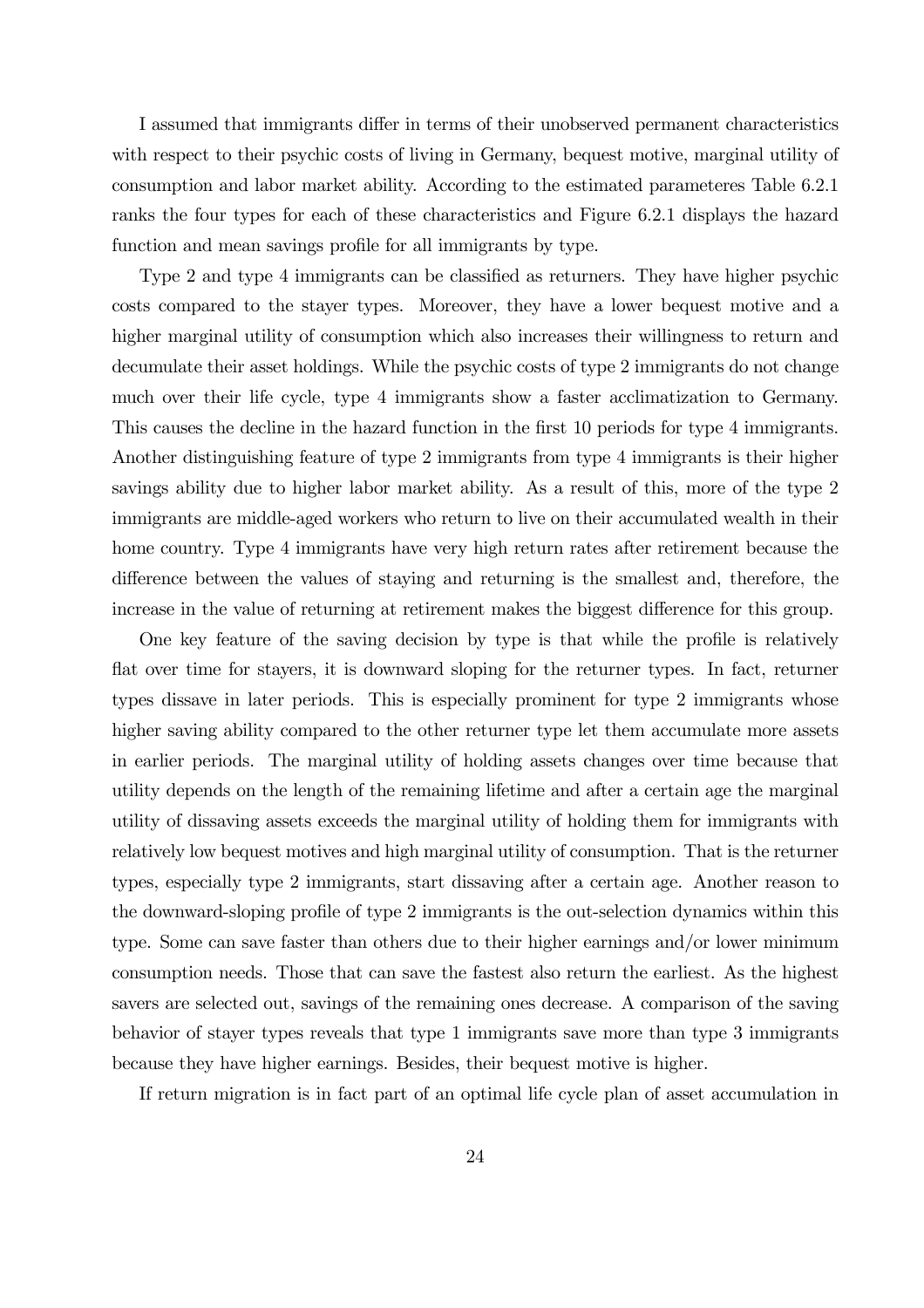the host country, we would expect the returners to save more than the stayers and this is what we see in Figure 6.2.1. Despite having lower income, type 2 immigrants save more than type 3 immigrants and have higher asset holdings except for toward the end of their lifetime at which time their strong decumulation motive causes a fall in their asset holdings.

Table 6.2.2 lists the proportion of each type by nationality over duration of residence. At arrival, the fraction of returner types, types 2 and 4, is higher among EU immigrants. Their share is around forty percent for ex-Yugoslavian immigrants and sixty-one percent for Turkish immigrants. This share rises to eigthy pecent for Italian immigrants, it is above eighty-five percent for Greek and above ninety percent for Spanish immigrants. Among the returner types, a higher share is type 2 among non-EU immigrants, especially so for Turkish immigrants. For Greek immigrants, type 2 and type 4 immigrants are half and half whereas Spanish and Italian immigrants have a higher share of type 4 immigrants, especially Italians.

One key difference between the two returner types is their labor market ability. Type 2 immigrants have higher income. Both stayer types have even higher income. Since EU immigrants have a lower fraction of type 2 immigrants among the returners as well as a lower fraction of stayers, they have lower incomes on average at arrival. This is consistent with the findings of literature on guest-workers. Martin (1980) reports that there was a high demand in Turkey for emigration during the recruitment scheme, which meant that German agencies could be selective.<sup>24</sup> Paine  $(1974)$  reports a similar experience for Yugoslavia in that most of the urban migrants belonged to the skilled elite rather than the unemployed. Therefore, there was positive selection in the immigration of guestworkers from non-EU countries. On the other hand, a higher fraction of the immigrants coming from the EU countries were villagers from poor areas of these countries.

# 7 IMPLICATIONS OF THE RESULTS

Here, I discuss two important implications of immigrants' return and savings behavior. One is important from the host country's perpective, net contributions of immigrants to the pension insurance and unemployment insurance systems, and the other is important from

 $24$ According to Martin (1980) "With 10 Turks wanting to work in Germany for each one recruited by employers, the Germans could be selective, and they were. Some 30 to 40 percent of the Turks recruited to work in Germany were skilled workers in Turkey who worked as manual laborers in Germany. By 1970, for example, 40 percent of Turkey's carpenters and stonemasons were employed in Germany, often as assembly line or unskilled workers."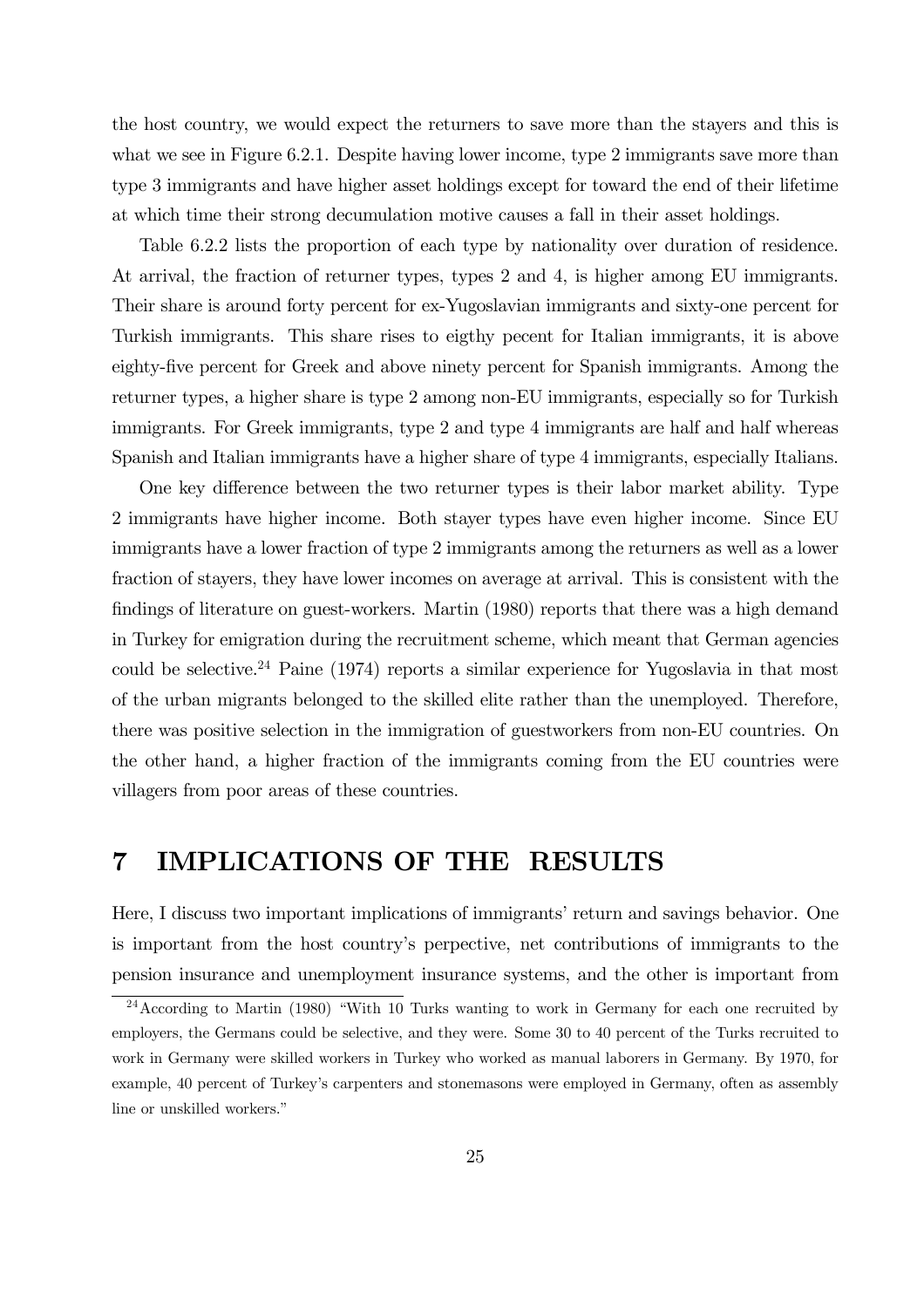the source countries' perpective, how much assets immigrants bring with them when they return.

### 7.1 Net Pension and Unemployment Insurance Contributions

In this section, I analyze the value at arrival of immigrants' net lifetime pension and unemployment insurance contributions. Figure 7.1.1 presents the net contributions to the pension and unemployment insurances separately by country of origin and age at entry.

Net contributions of non-EU immigrants to the pension insurance system are much higher. Non-EU immigrants have shorter life spans; therefore, their lifetime pension benefits are lower. In addition, higher return rates of EU immigrants in the early periods imply that they contribute for a shorter duration of time. A shorter contribution period implies that when the net contribution of each additional year of residence is positive, lifetime contributions will include a fewer number of positive net contributions and, therefore, will be lower. The net contribution from staying one more year is higher in the earlier periods, except for period three which is the qualification period. However, staying longer than that makes up for the negative contribution in period three. The contribution of each additional year is lower at later periods because immigrants are more likely to be unemployed and, therefore, making no contributions. Besides each additional year's contribution at later periods is discounted more whereas the increase in present value of benefits caused by an additional year of residence does not depend on the total duration of residence.

As can also be seen in the figure, net contributions of younger age-at-entry groups to the pension insurance are higher. Holding income constant, older age-at-entry groups will claim lower benefits after retirement due to their shorter contribution periods; therefore, the net contribution of each additional year of residence is higher for them. On the other hand, a shorter contribution period also implies that, when the net contribution of each additional year of residence is positive, lifetime contribution will include a fewer number of positive net contributions. Moreover,.since the fraction of worklife spent as unemployed is lower for younger age-at-entry groups, their contributions are higher. The last two facts dominates the first one and as can be seen from the figure net contributions fall as age-atentry inceases. This decline in net contributions as age-at-entry increases is faster for non-EU immigrants. This is caused by the fact that non-EU immigrants that enter at younger ages have significantly higher incomes than older age-at-entry cohorts of non-EU immigrants; whereas the income gap according to age-at-entry for EU immigrants is much smaller.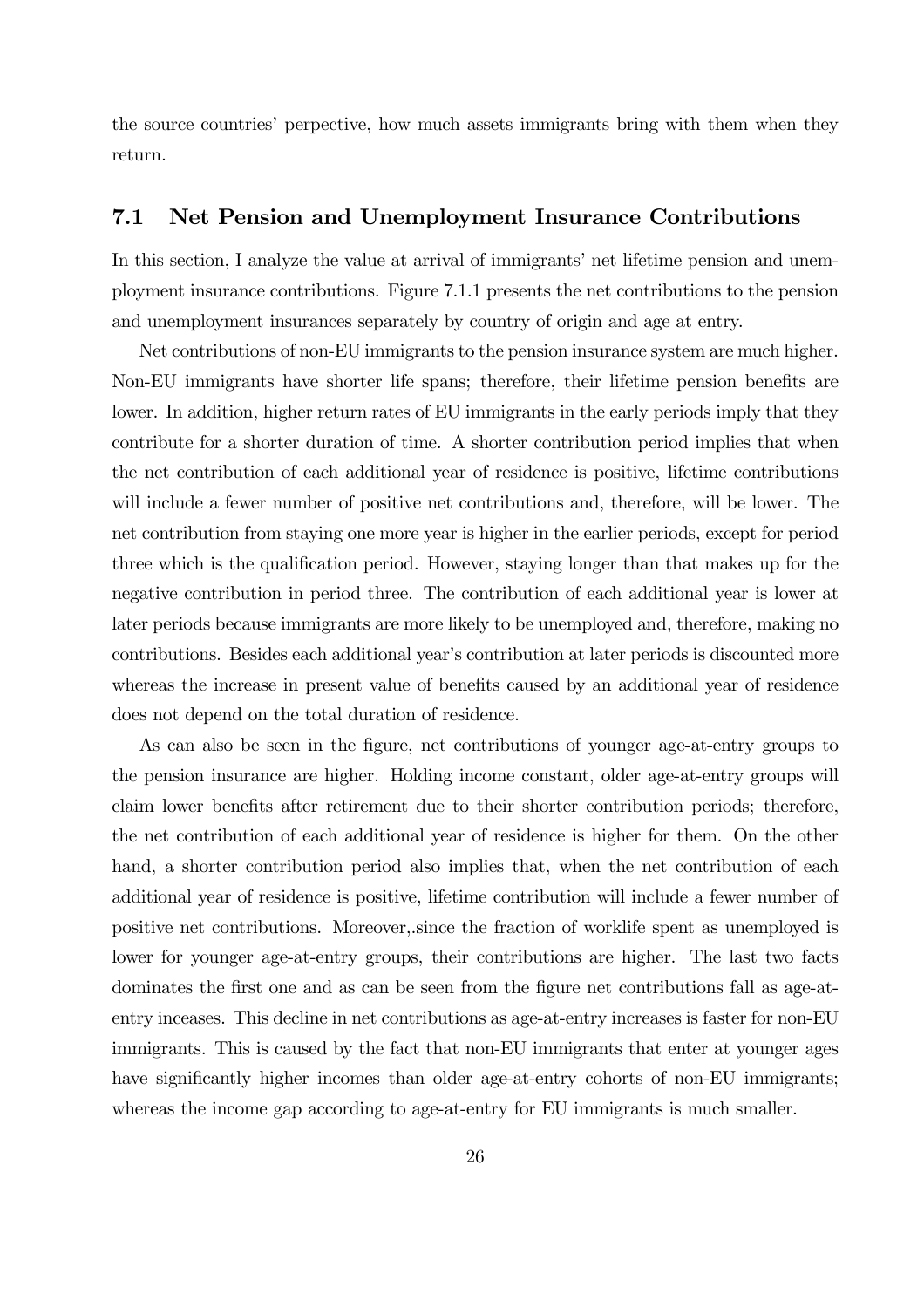Another interesting feature of Figure 7.1.1 is that net contributions after middle age-atentry values for Italians rise unlike those for the Greek and Spanish. For all EU groups, incomes at entry for older age-at-entry groups are higher. However, for Italian immigrants, the difference between the incomes of older age-at-entry groups and younger age-at-entry groups is bigger. In addition, the difference between the return rates of older and younger age-at-entry cohorts is bigger as well. Younger age-at-entry groups of Italian immigrants are much more likely to return, keeping their contributions at a low level.

Next, I examine the net contributions of immigrants to the unemployment insurance system. The two key features of the figure are that immigrants from non-EU countries have much lower net contributions and that net contributions decrease as immigrants' age at entry increases for all nationalities. Both features result from the employment transition of immigrants as shown above in Figure 4.1.1. Unemployment rates of non-EU immigrants are higher than those of EU immigrants and since all immigrants are much more likely to be unemployed at older ages, older age-at-entry cohorts spend a larger fraction of their residence in Germany as unemployed.

An interesting feature of Figure 7.1.2 is that for immigrants who enter before the age of 34, Turkish immigrants have higher net contributions than ex-Yugoslavian immigrants whereas afterwards it is vice versa. Unemployment rates of Turkish immigrants are higher regardless of age at entry. However, their return rates are also higher. Unemployment really becomes an issue at older ages and among the younger age-at-entry cohorts, a much higher fraction of Turkish immigrants return before reaching older ages compared to ex-Yugoslavian immigrants. For instance, for those who enter at the age of 18, sixty percent of the Turkish immigrants return by the age of fifty whereas only thirty-five percent of the ex-Yugoslavian immigrants return by the same age. For older age-at-entry cohorts higher return rates of Turkish immigrants do not matter as much because unemployment rates immediately get higher and there is a smaller difference between the hazard rates of the two nationalities for older age-at-entry cohorts. This is another feature that emphasizes the importance of return behavior in determining the impact of immigration.

In order to get a more aggregate look at immigrants' impact on the host country social security system, I combine the net contributions to the pension and unemployment insurance systems.<sup>25</sup> The results are displayed in Figure 7.1.2. Younger age-at-entry cohorts make

 $25$ The only element of the social security system we are missing here is the health insurance system. Since participation in this insurance system entitles not only the immigrant himself but also his family to benefits,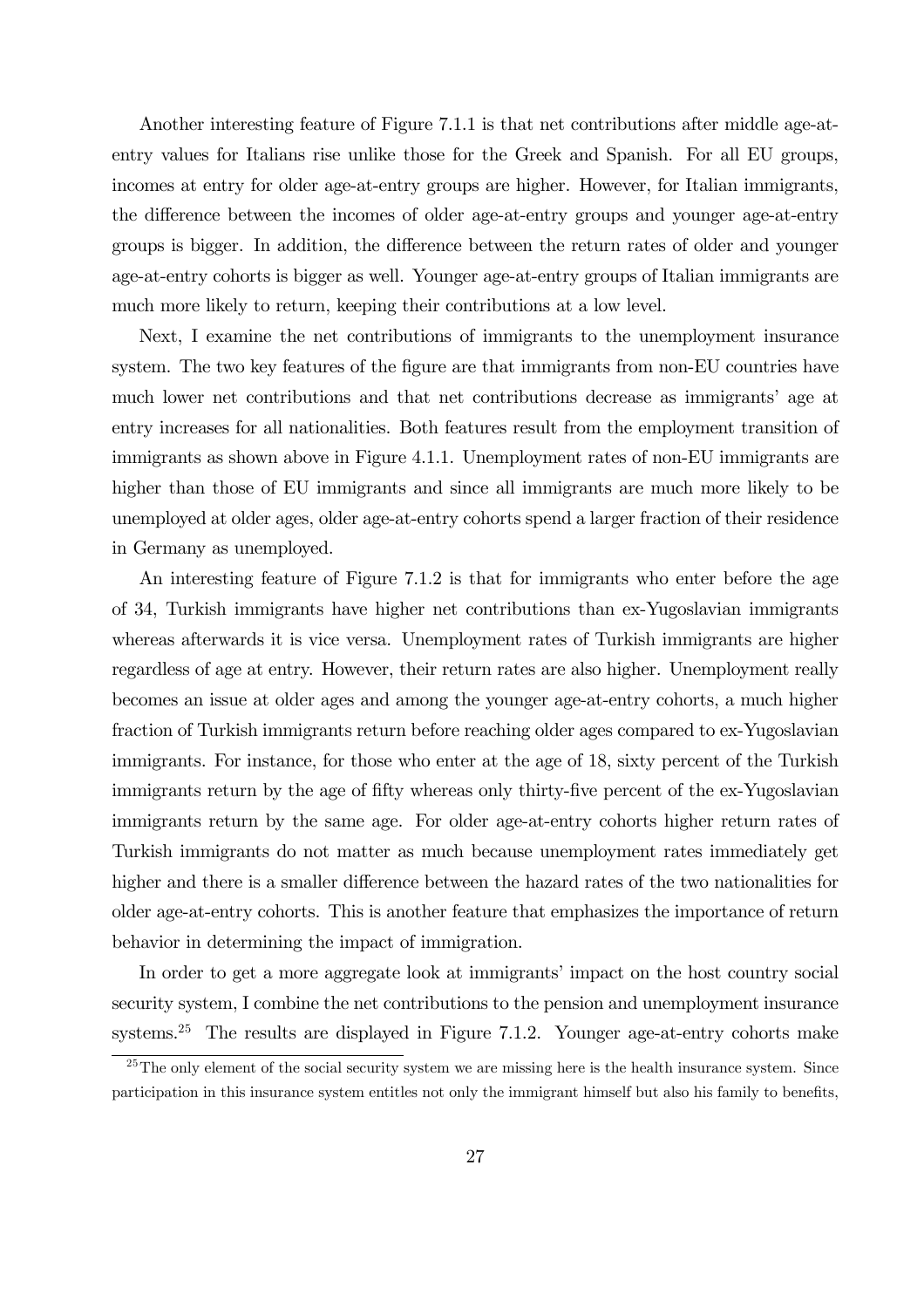higher net contributions for all nationalites. The decline by age-at-entry is faster for non-EU immigrants. All age-at-entry groups of Spanish immigrants make positive contributions; for Italian immigrants those who were younger than 48 at arrival and for Greek immigrants those who were younger than 44 make positive net contributions. This age-at-entry threshold falls to 34 for Turkish and 28 for ex-Yugoslavian immigrants. The highest contributions are made by Turkish immigrants who enter Germany at very young ages. The net lifetime contribution of a Turkish immigrant who enter Germany at the age of 18 to the German pension and unemployment insurances together is just below  $22,000\text{DM}^{26}$  at the time of his entry.

Next, I aggregate the values in Figure 7.1.2 to the country of origin level. These are reported in Table 7.1.1. I find that all nationalities but the ex-Yugoslavians make positive net contributions. The levels are higher for EU countries. Spanish immigrants who have the highest propensity to return and lowest unemployment rates contribute the most by 11,712 DM on average.

The studies done so far that investigate the impact of immigration on the host country social security system (Storesletten, 2000; Lee and Miller, 2000) treat return migration as exogenous. In order to analyze the impact of a such a restriction, I eliminate the return migration decision in the model and instead take a constant hazard rate for each nationality that preserves the lifetime survivor rate. What I find is that such a restriction cause a serious underestimation of net contributions of immigrants to both insurance programs. The problem with this restriction is that even though it preserves the level of return migration, it completely ignores the timing of and selection in return migration. The hazard rates of EU immigrants in the first couple of periods are very high. In fact, 34 percent of all EU immigrants return within the first four year years. These immigrants contribute to the social security system during their residence in Germany but return before qualifying to receive pension benefits. Missing this fact causes a huge drop in the net pension insurance contribution of these immigrants. For instance, for Italian immigrants, net contrib utions to the pension insurance sytem drop from 6,165DM to 2,671DM. Similarly, missing the outselection of immigrants with worse labor market outcomes causes an underestimation of their net contribution to the unemployment insurance system. Turkish net unemployment

calculation of the time profile of benefits would require modeling the dynamics of the family structure.

It is not clear which way inclusion of the net contribution to the health insurance system would tip the balance. Immigrants' shorter life span implies lower benefits. On the other hand, they have a higher dependency ratio.

<sup>26</sup> 1998 prices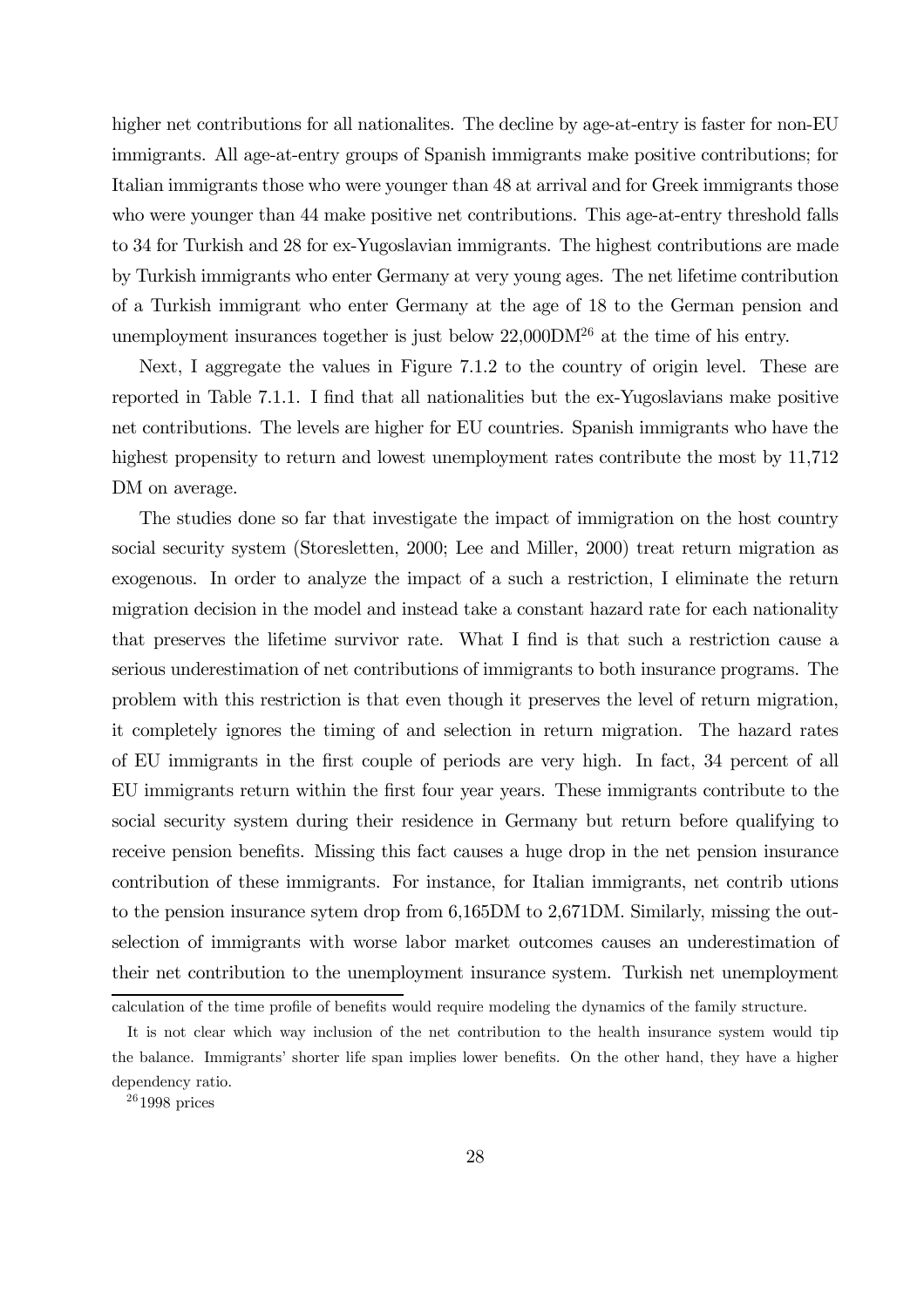insurance contributions go down from -15,617DM to -21,177DM.

### 7.2 Asset Accumulation

Figure 7.2.1 illustrates immigrants' saving rates over duration of residence in Germany by EU status. Immigrants' saving rates are very high.right after arrival. They save one third of their income in the first two years in Germany. Their saving rate drops gradually to 10 percent after 20 years of residence for both EU and non-EU immigrants. However, the saving rates of EU and non-EU immigrants start to deviate after this time. After 20 years of residence, the saving rate of non-EU immigrants keeps falling and it approaches zero after 30 years of residence whereas for EU immigrants the saving rate stays around 10 percent between 20 and 30 years of residence, then decreases to 5 percent after 40 years of residence and stays at that level thereafter.

As we saw in Figure 6.2.1, returner types save more in the earlier periods but less in later periods. In fact, they dissave in later periods. Consequently, their assets profile over duration of residence is hump-shaped. Moreover, the selection dynamics makes the hump-shape more pronounced. In the later periods there is a higher fraction of type 4 immigrants — the returner type with low earnings and assets— among the returners. This decreases the level of assets of returners in later periods even more. On the other hand, stayer types continue saving all throughout their residence. As a result, their profile is monotonically increasing. This is why when we compare the asset holdings of stayers with those of returners by EU status in Figure 7.2.2, we see that assets of returners increase at a faster pace compared to those of stayers and the difference reaches a maximum at around 10 periods after arrival. After this time, the difference starts shrinking and in fact, after the 13th period, asset holdings of returners start decreasing and assets of stayers overtake those of returners. Among the returners, asset holdings are the highest for those who return after between 20 and 30 years of residence for both EU and non-EU immigrants. Asset holdings of these return migrants top 120,000DM.

The hump-shape of the asset profile for returners is more prominent for non-EU immigrants because they have a higher fraction of type 2 immigrants —returner type with higher savings capacity— and this type has the fastest downward-sloping saving profile. Asset holdings of stayers, though increasing in both cases, exhibit significant difference in the rate of it. It increases at a much faster pace for EU stayers because EU stayers have a higher fraction of type 1 stayers —who have the highest earnings and lowest margninal utility of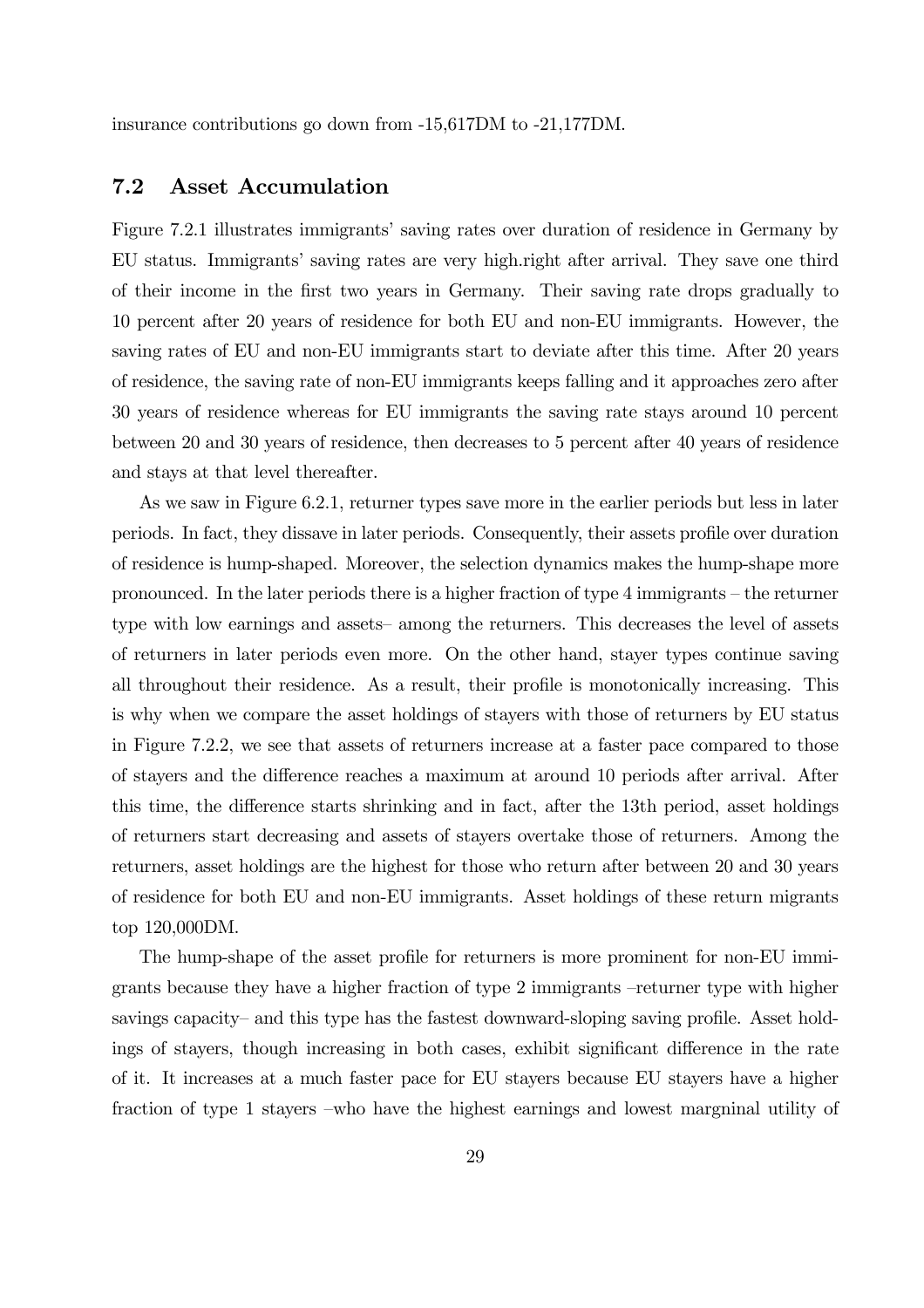consumption of all types— and this type of stayers have higher savings all throughout their residence compared to the other type of stayer.

Table 7.21 reports the average asset holdings of a returner. Immigrants from both non-EU countries take home on average more than 90,000DM. Greek immigrants take home slightly more, at just above 94,000DM. Italian return migrants take home on average much lower assets because they are much more likely to return at earlier periods. Due to the same reason, even though Spanish migrants return home with higher assets.conditional on duration of residence, the average level of assets of Spanish return migrants is lower at 84,000DM than those of immigrants from non-EU countries.

Table 7.2.2 reports the average assets that return to the host country from all immigrants that leave for the host country. Greek and Spanish workers who leave their country to work in the host country bring back the highest amount of assets because they are more likely to return and their returners accumulate more assets in the host country as there is a higher fraction returning at later periods

# 8 POLICY IMPLICATIONS

This section analyzes the impact of a number of counterfactual policy experiments. The results of these counterfactuals are driven from the changes in the return migration and savings choices of existing immigrants in Germany. However, changes in the surrounding institutional framework could very well affect the initial immigration decision to Germany, and, therefore, the distribution of observed as well as unobserved characteristics of immigrants. This is not particularly problematic in this study due to the institutional framework and the macroeconomic changes that have taken place. Immigration from non-EU countries to Germany is not possible anymore except for family unification purposes. Although immigration is still possible for the citizens of the EU countries, due to the improvements that took place in the economies of these countries since the guestworkers, there is little immigration pressure. Therefore, these policies would make little impact on the composition of immigrants in Germany originating from the five source countries in this study. Nonetheless, these policy changes would influence the behavior of current immigrants to Germany, like those from the new accession states to EU. On the other hand, the counterfactuals on financial bonuses could be limited to particular nationalities or to immigrants with longer duration of residence to target the guestworkers. The other couterfactuals I conduct from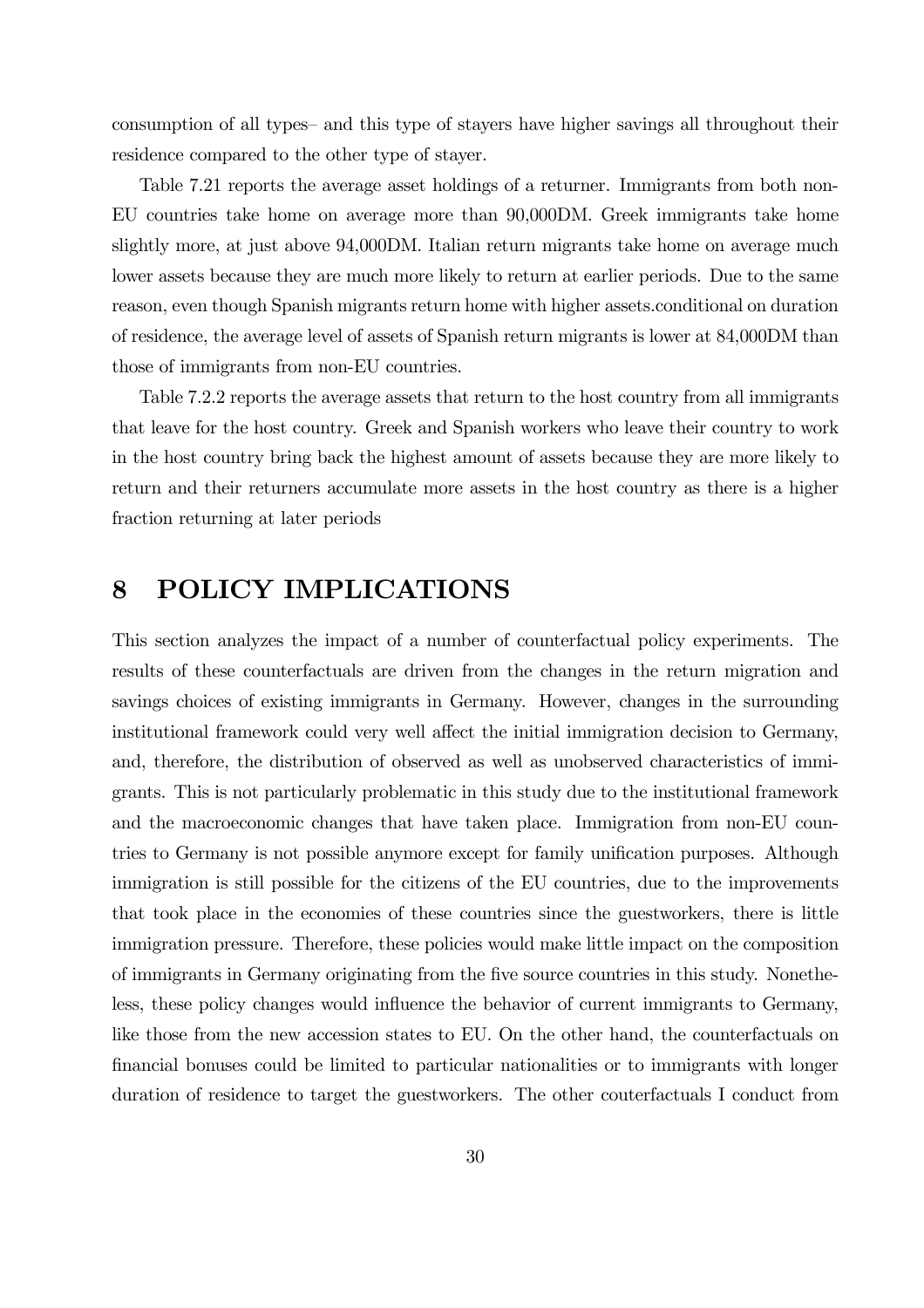the host country perpective include those with regard to the rules of the unemployment insurance system. These policies are suggested not with the intent of targeting particulary the immigrants but the overall population. Therefore, these are not analyzed to see whether or not they are good policy tools for immigrants; but, to find out their impact on immigrants currently in Germany given that such policies are in fact in the German political agenda.

### 8.1 Financial Bonuses to Encourage Return

As it was reported in the introduction, unemployment rates of immigrants in Germany are very high. Unemployed workers in Germany draw significant amount of benefits for extended periods of time. Moreover, they do not pay pension insurance taxes but their unemployment period counts toward the contribution period used in calculating pension benefits. Therefore, each additional year of residence of an unemployed worker has a negative net contribution to the pension insurance system as well. In addition, there is strong persistence in the unemployment state, especially for older working-age immigrants, which implies that negative net contributions to the both insurance sytems will likely to persist in the future. Therefore, rather than incurring these net contributions for extended periods of time, the German government could provide financial bonuses to unemployed immigrants conditional on return. This would potentially be a less-expensive way to deal with the unemployment of immigrants for the taxpayers in Germany.

In fact, this would potentially be a less-expensive way to deal with the unemployment of not only immigrants but also natives in Germany. In other words, such policies could be implemented on the whole population, including the natives. However, the peculiar thing about immigrants is that they prefer to live in their home country. The estimation results indicate that they show a willingness to live in their countries even after long periods of residence in Germany. Therefore, it will be much less cheaper to implement such policies for immigrants than natives. In general, this could be an effective policy in economic downturns when the unemployment rates rise.

### 8.1.1 One-Time Policy

In this policy, financial bonuses conditional on return are provided at a single period in time to all immigrants with unemployment spells longer than two years.<sup>27</sup> Table 8.1.1 presents

 $^{27}$ It is assumed that immigrants do not expect the implementation of such a policy.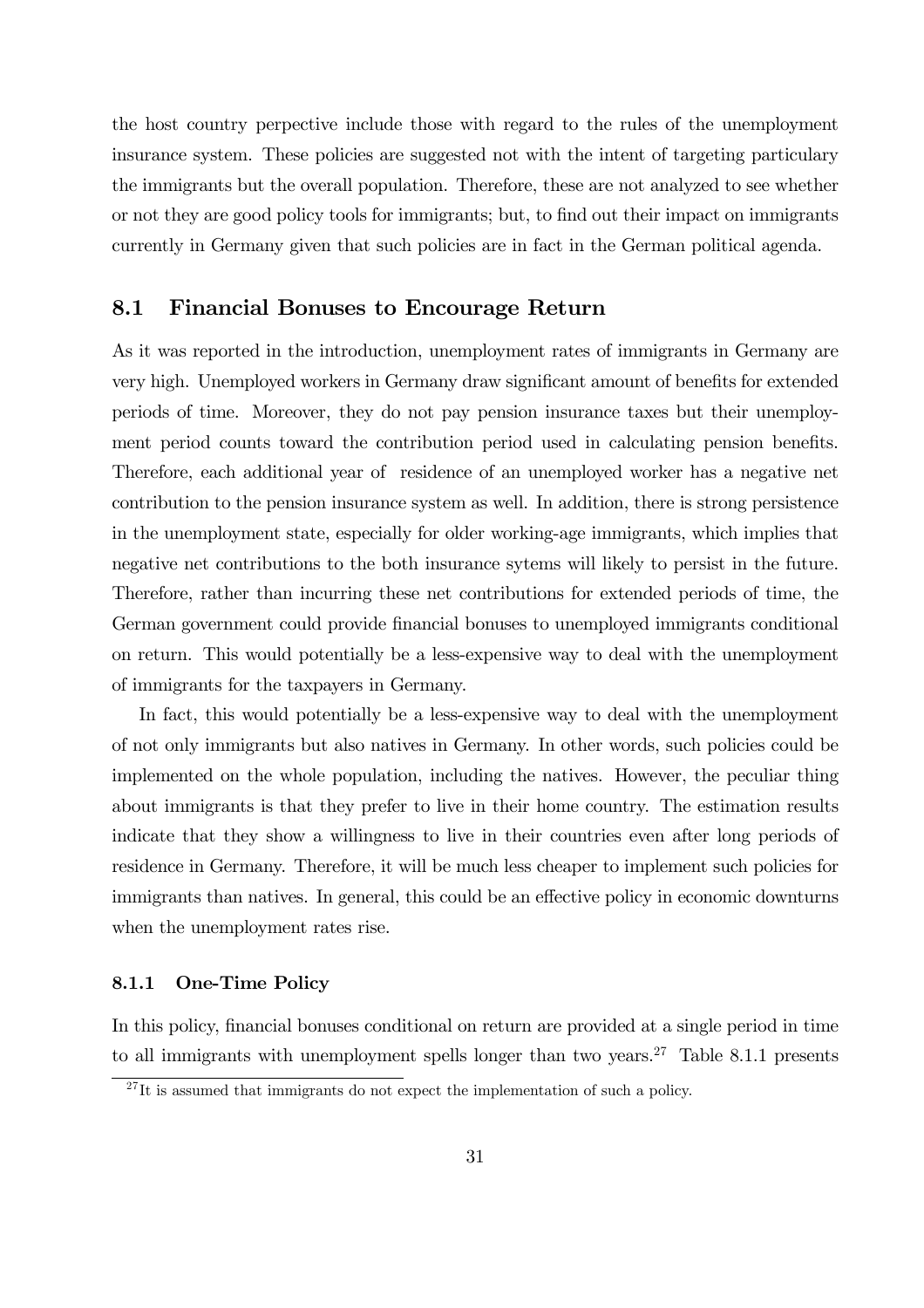the impact of various amount of bonuses on the net contributions to the pension and unemployment insurance systems according to the period the bonus is implemented. An entry is in bold if that amount of bonus is the best one at that period.

As can be seen from the table, the optimal amount of bonus for both Turkish and ex-Yugoslavian immigrants is around 45,000 to 50,000DM. For Turkish immigrants, this amount of bonus makes a positive contribution regardless of the duration of residence. For ex-Yugoslavian immigrants, it makes a positive contribution except for the latest period, where the change is negligible. Therefore, for non-EU immigrants we can conclude that this policy is going to increase their net contributions to the pension and unemployment insurance systems regardless of the distribution of duration of residence when the policy is implemented.

For EU immigrants, the optimal amount of bonus increases with duration of residence. A bonus of 40,000DM increases net contributions at all periods but the very early and late ones. To prevent the decrease in net contributions in early periods, the policy for EU immigrants could be restricted to those with at least 6 periods of residence. Moreover, since the bonus is also restricted to those younger than 58, there will be few immigrants who qualify for the bonus at later periods. Therefore, the small decreases in net contributions of EU immigrants that recieve the bonus at later periods will be dominated by the increases for those who receive them at earlier periods and the total change in net contributions for EU immigrants will be positive as well.

That the policy is more effective for non-EU immigrants is expected because their unemployment rates are higher. Moreover, the purchasing power of the bonus is higher in non-EU countries. Also, conditional on type, non-EU immigrants have lower asset levels. Therefore, the marginal effect of the bonus is stronger.

At earlier periods, unemployment rates are lower; therefore, fewer people are qualified to receive the bonus. On the other hand, the effectiveness of the bonus is stronger because at earlier periods asset holdings are lower on average. For Turkish immigrants, it is more effective at earlier periods. In fact, the biggest improvement in net contributions take place if the bonus is received at period 6. Since unemployment rates of Turkish immigrants rise faster, a higher fraction of them is qualified to receive the bonus. The most effective period is 12 for ex-Yugoslavian, Greek and Spanish immigrants and 14 for Italian immigrants when unemployment rates reach significant levels.

Even though the policy makes a positive impact on the net contributions of immigrants to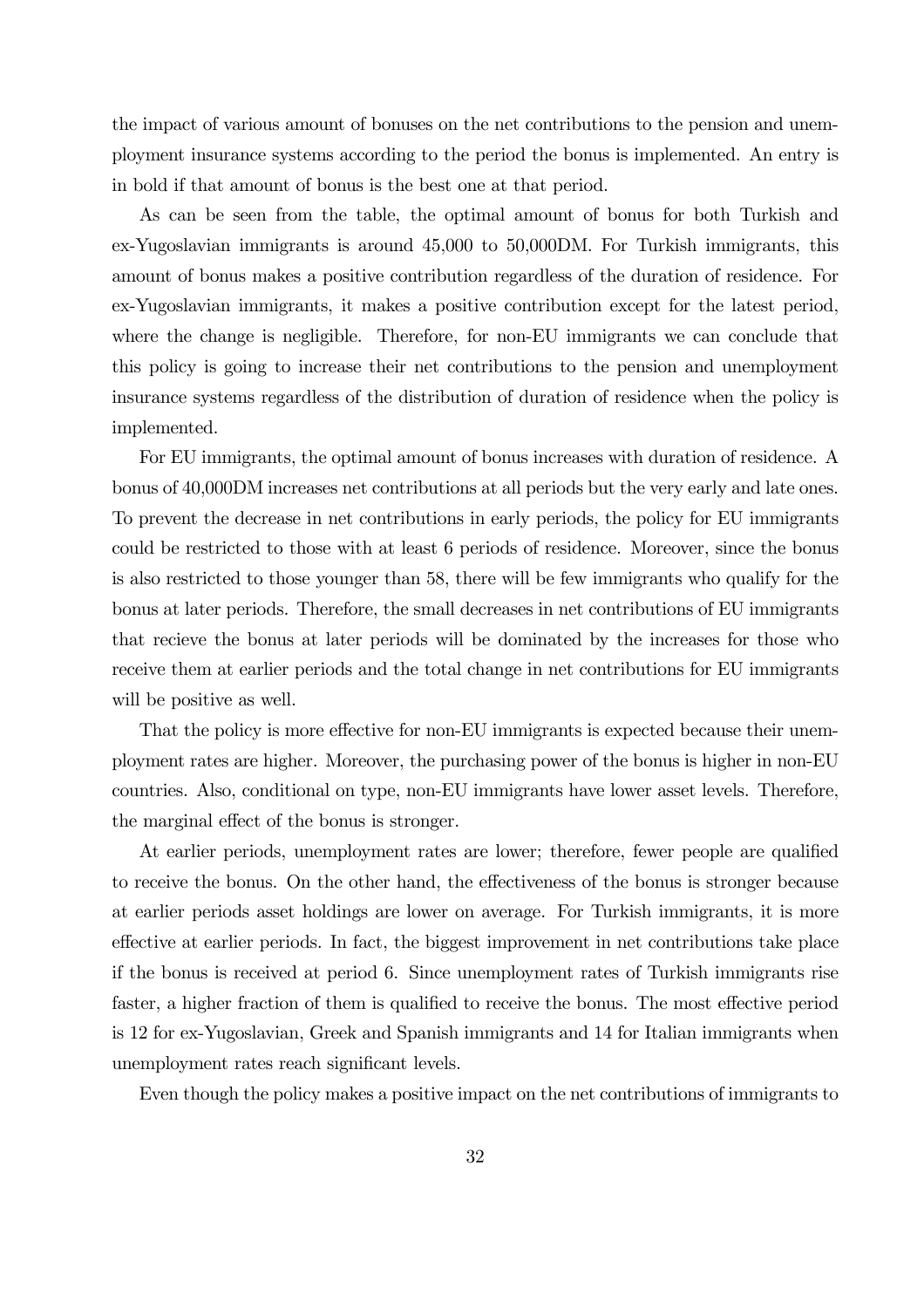the two insurance systems, the magnitude of the change is modest. For Turkish immigrants, the improvement is bounded above by 221DM per person. (This would be the case if all immigrants had 6 periods of residence at the time of the receipt of the bonus.). However, this is only part of the big picture Unemployed immigrants do not pay income taxes either. Moreover, their lower income implies that they will be more likely to receive other forms of welfare.

Table 8.1.2 compares the baseline unemployment rates of Turkish immigrants to those under a 45,000DM bonus that everybody receives at the 6th period. As a result of the bonus, unemployment rate at the 6th period goes down from 4.1 to 3.4 percent. This is an important drop in the unemployment rate. However, one thing that yields the policy less effective can be seen in the following periods. Even though more unemployed immigrants return the period the policy is implemented, fewer unemployed immigrants return in the following periods. In the following periods the gap between the baseline and bonus unemployment rates shrink as a result of higher out-selection of unemployed immigrants in the baseline case. Out-selection of unemployed immigrants after the 6th period is lower in the bonus case because some of the unemployed immigrants that return in the baseline case after the 6th period already left at the 6th period in the bonus case. In fact, a comparison of the hazard functions indicates that after the increase in the hazard rate at the 6th period, hazard rates fall.

### 8.1.2 Policy In Effect All the Time

Unlike the previous case, immigrants now know that whenever they are unemployed for the last 2 years, they will be able to receive the bonus conditional on returning. Table 8.1.2 lists the change in total net contributions to the two insurance systems when an upper limit is imposed on the age at which the bonus can be received. This age limit prevents the immigrants with long spells of unemployment from first collecting unemployment benefits and then taking the financial bonus just before retirement and returning. On the other hand, it limits the reach of the program because those who are first-time unemployed after the age limit can not receive it. The entries taken in boxes are the best values for each nationality over all age limits.

As can be seen from Table 8.1.2, bonuses with a lower maximum age limit are more effective for non-EU countries. Since non-EU immigrants are more likely to be unemployed at earlier ages, compared to EU immigrants, they become more likely to take advantage of the fact that they can first recieve the benefits and then the bonus as well. In addition, there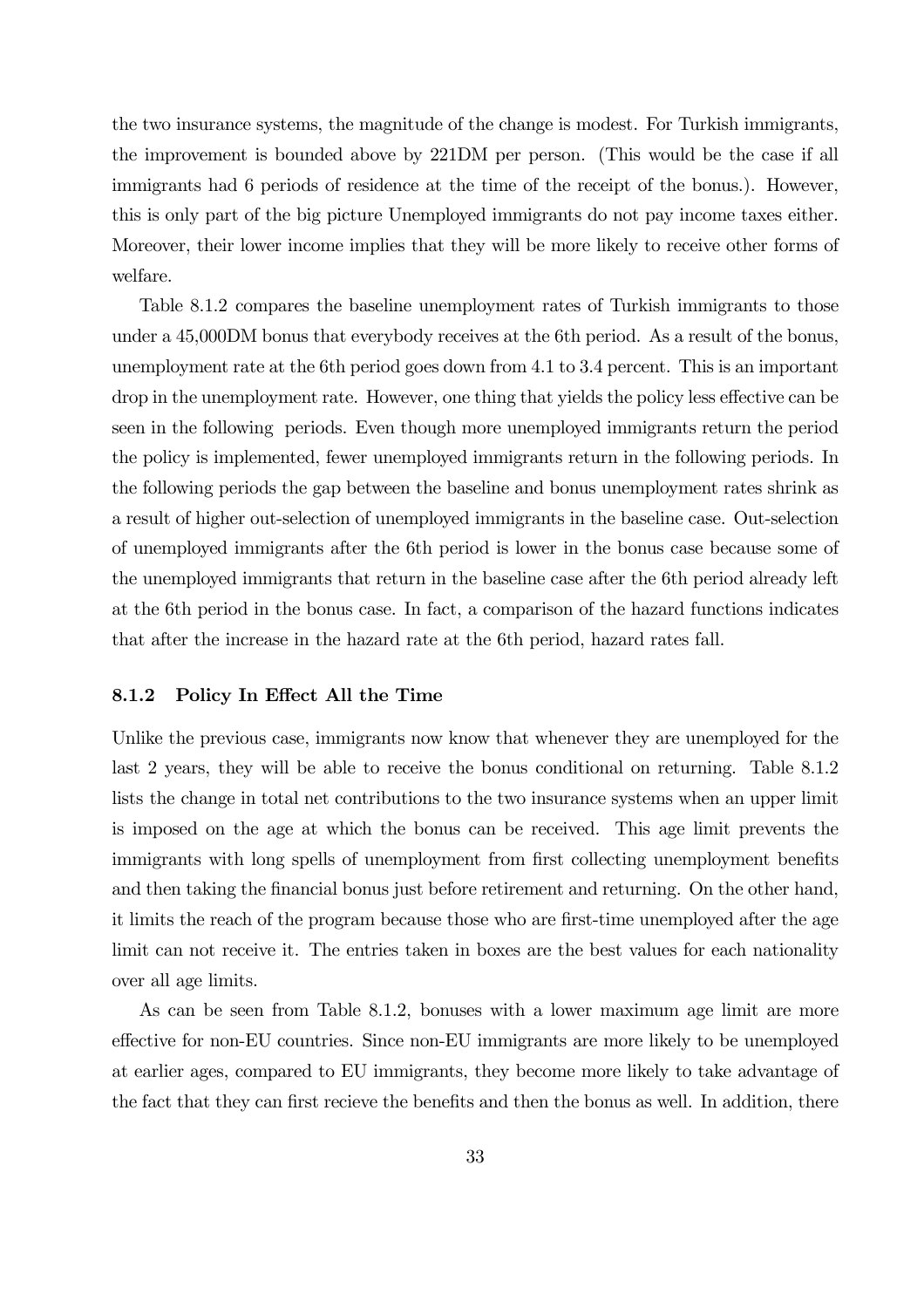are fewer new qualifiers after the limit age because those who are unemployed after the age limit are more likely to be unemployed before that due to longer unemployment spells.

Another finding of the experiment is that when the maximum age limit is lowered, higher amounts of bonuses become optimal. A lower age limit forces the unemployed immigrants to return earlier, which means that a longer stream of unemployment benefits will not be paid. Therefore, the government can instead pay higher amount of bonuses.

According to country of origin, the policy is most effective for ex-Yugoslavian immigrants. Since the return rates are the lost for this nationality, less is paid to those who would return anyway. In addition, lor prices in the source country yields a higher marginal effect of the bonus on immigrants' return behavior for this group. When a bonus of 30,000DM is limited to those younger than 52, the net contribution of an ex-Yugoslavian immigrant increases by 155DM. Hover, for other nationalites the increase is rather small. It is always less than 55DM per person on average. Among the EU immigrants, the policy is more effective for Italians because they have a higher fraction of returner types with low incomes. For these types, accumulated assets are lor; therefore, the marginal por of the bonus is stronger.

Next, instead of putting age restrictions I put a restriction on duration of residence, which is 10 years. This restriction is more binding for younger age-at-entry cohorts because it implies a lower age limit for them. The results of such a policy is presented in Table 8.1.3 below. Compared to the above table, the biggest change takes place for Turkish immigrants. Now, the amount of increase in net total contributions is 105DM per person on average. Since Turkish immigrants have the highest unemployment rates and are more likely to unemployed within the first ten years of residence, the reach of the program is less limited for them and receiving both the unemployment benefits for long periods and the bonus is prevented.

Increasing the amount of bonuses yields the program more effective in the sense that there are more returners. On the other hand, it also means that a higher amount of bonus is paid to immigrants who would leave even without the bonus. Which of these effects dominates depends on how many additional returners there are with the incremental increase in the amount of bonus. Both Table 8.1.2 and 8.1.3 indicate that higher amount of bonuses are more effective for non-EU immigrants. It does not pay to give higher amount of bonuses to EU immigrants because while it increases the bonuses received by those who would return anyway, it does very little difference in terms of encouraging the would-be-stayers to return. On the other hand, making incremental increases in the amount of bonus to non-EU immigrants yields higher returns in terms of changing the return behavior.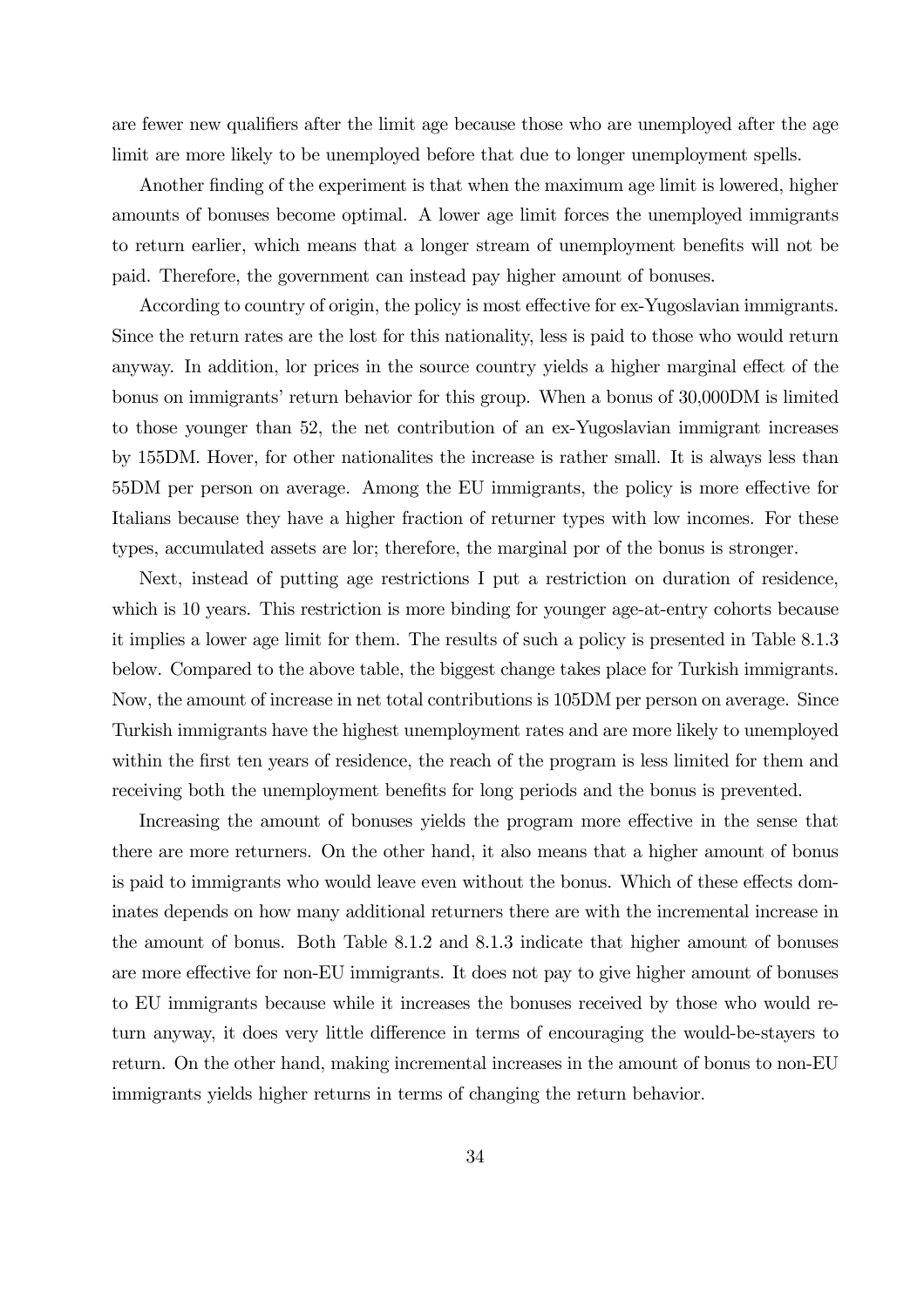### 8.2 Elimination of Unemployment Assistance

Elimination of unemploymet assistance, which is the second phase of the unemployment insurance system, is proposed in Germany. Given the high unemployment rates of immigrants, this could potentially have an important influence on immigrants' aggregate return behavior as well as on their unemployment rate due to the selection process in return.

Simulation results indicate that elimination of unemployment assistance will have a very small impact on immigrants' return behavior. For instance, for Turkish immigrants, who have the highest unemploymet rates of all nationalities, there are seven additional returners at some point in their lifetime out of every 10,000 immigrants. Neither does the policy make much of an impact on the timing of return. In no period does the hazard rate increase by more than one percent and in most periods there is no change. Moreover, the policy is not effective in selecting out the unemployed in return. There is virtually no change in the unemployment rates of immigrants after the policy is implemented. This is expected given the small impact of the policy on the return behavior of immigrants and that such a policy has an impact on the currently employed workers as well as the unemployed.

The reason to the small change is that elimination of unemployment assistance does not leave the immigrants with zero income. The welfare system has one more level of protection which is the subsistence income. For instance, an unemployed immigrant with 30,000DM per year previous employment earnings would get 18,000DM as unemployment assistance. On the other hand, subsistence income for an immigrant family with two children would be at least 17,500DM. On the other hand, the earnings of an unemployed single immigrant fall down to 6,250DM. Therefore, this policy makes an impact only on immigrants with small families.

### 8.3 Exchange Rate Premiums by the Source Countries

Many source country governments have implemented policies in the form of exchange rate premiums in order to attract the wealth that immigrants accumulate in the host country. In this section, I analyze how this policy influence the amount of wealth that is brought back by the returning immigrants.

Table 8.3.1 displays the effect of a 5 percent premium on the exchange rate parity on the lifetime survival rate and accumulated wealth of immigrants. The premium on the exchange rate implies a higher purchasing power to the wealth accumulated in Germany when taken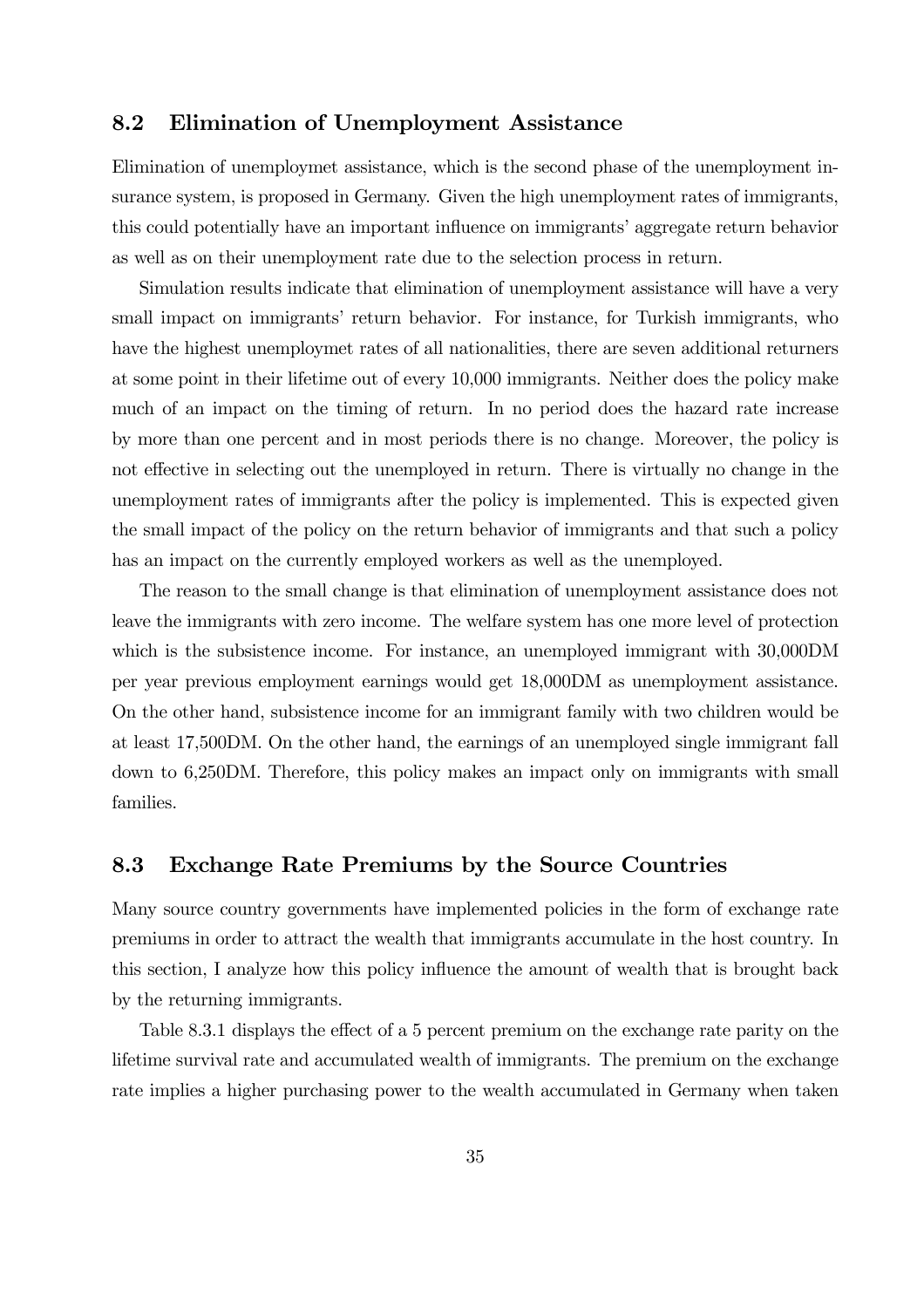back to the home country. This increases the value of returning back to the home country and, as can be seen from the table, the survivor rate of all nationalites but the Italians decrease. On the other hand, the premium decreases the average amount of wealth that is taken home by the returners. This is because the increase in the purchasing power parity changes the timing of immigrants' return. Immigrants can now return at earlier periods due to the higher ppp. This also means that returners have on average lower wealth. This works against the fact that there are more returners. Moreover, the former effect dominates the latter. As can be seen from Table 8.3.1, the average amount of wealth that is taken back by all emigrants from the home country, named as "Average Returned Wealth" in the table, decreases with the premium. In other words, the home country governments hurt themselves by these premiums. This is simply a result of the fact that these premiums not only affect the level of return but also the timing of it and it is this change in the timing that brings about the decrease in the amount of wealth taken to the home country.

This policy could also affect the behavior of immigrants who choose to stay in Germany throughout their lives. If these immigrants keep more of their savings in their home countries due to the exchange rate premium, this would work against the conclusion above. However, it is unlikely that immigrants who choose to stay in the host country throughout their lives would keep their assets in their native country.

## 9 Counterfactuals on the Macroeconomic Environment

This section examines how return migration and saving choices of immigrants respond to changes in the macroeconomic environment pertaining to their decision making. These macroeconomic variables are wages in Germany, expected wages at the home country and the purchasing power parity between Germany and the home countries.

### 9.1 A Change in German Wages

First, I analyze the effect of a change in the rental price of human capital in Germany on immigrants' return and savings decisions. The theoretical impact of an increase in the price of human capital in Germany on immigrants' return decision is ambiguous. On one hand, a higher income in Germany allows the immigrants to save faster and have higher asset holdings at each period. This increases the value of returning more than value of staying due to lower prices in the home country. In addition, a higher income implies higher pension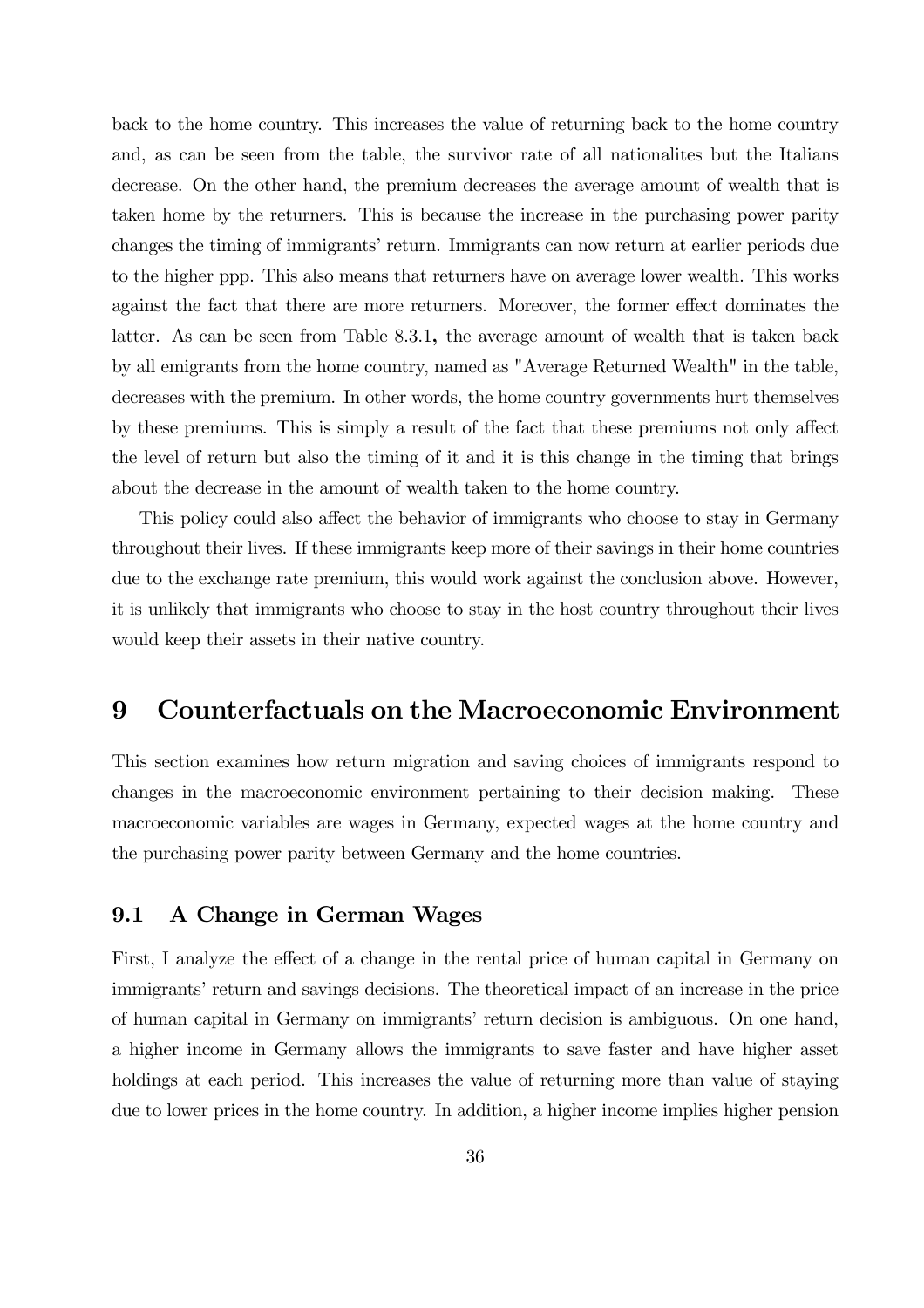benefits which increases the value of returning more due to the very same reason. On the other hand, since the opportunity cost of returning increases with higher wages in Germany, immigrants become more likely to stay.

Figure 9.1.1 illustrates the change in the hazard functions according to EU status after a ten percent increase in German wages. For both groups, the hazard rates in the first couple of periods are lower because the ability to save at a faster pace increases the continuation value of staying in Germany and makes the immigrants more patient. This decline is more apparent for EU immigrants because they have a higher fraction of early returners. Non-EU immigrants' hazard function peaks earlier at a lower level. It peaks earlier because the ability to save at a faster pace shortens the average duration of residence of returners. It peaks at a lower level because first the substitution effect dominates and second higher hazard rates at earlier periods leaves a lower fraction of returners. Even though the hazard rates of non-EU immigrants are slightly higher in periods 3 to 6, at no period is the hazard rate for EU immigrants higher because income effect is stronger for non-EU immigrants, who face even lower prices in their home country.

Immigrants who choose stay instead of returning at earlier periods after the increase in German wages start returning at later periods as they age and the importance of substitution effect diminishes as a result of shorter remaining worklife. Another reason to the dimishing importance of the substitution effect is rising unemployment rates with age. Even though unemployment earnings increase by the same proportion, the amount of increase is smaller. In addition, a higher level of future stream of pension benefits brought about by higher incomes make them more likely to return as well. (An increase in pension benefits increases the value of returning more due to lower prices in the home country.) This is why in both graphs in Figure 9.1.1, hazard rates rise in later periods.

Since the income effect of an increase in German wages is stronger for non-EU immigrants, their survivor rate at certain periods is, in fact, lower. For instance, the survivor rate after 12 years decreases from 82.1 percent to 81.9 percent. However, in the following periods hazard rates are lower and the increase in the hazard rates at retirement periods is not high enough to make up for the difference and the lifetime survivor rate, as shown below in Table 9.1.1, increases from 46.3 percent to 46.7 percent. On the other hand, for EU immigrants the increase in the hazard rates at later periods is more than enough to make up for the decrease in earlier periods. As a result, the lifetime survivor rate, in fact, decreases for EU immigrants from 14.4 percent to 14.2 percent. There are two main reasons to this difference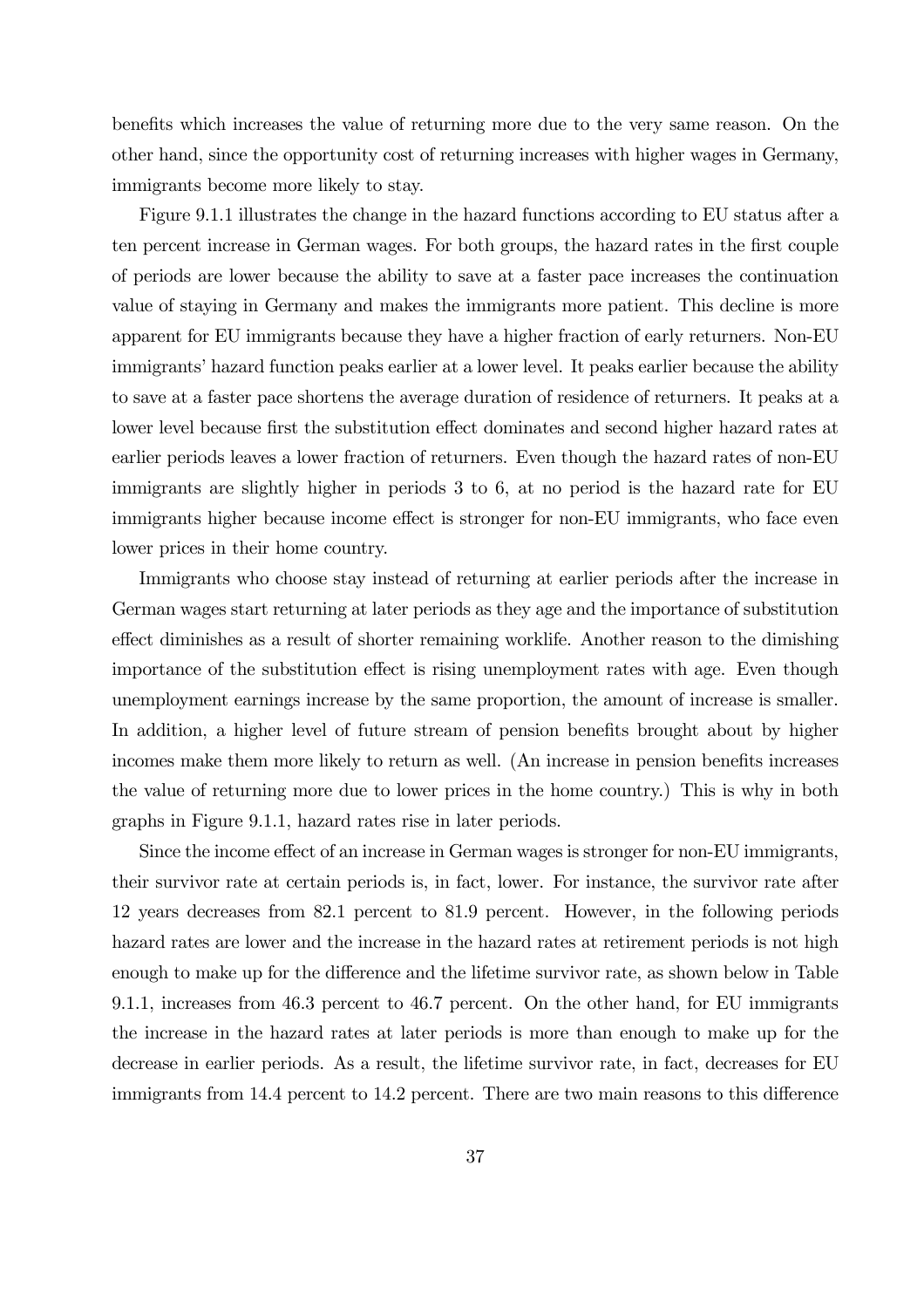between the EU groups: First, EU immigrants have a higher fraction of low-income returner types who have high hazard rates at later periods; therefore, the increase in pension benefits makes a bigger impact. Second, since EU immigrants receive pension benefits for a longer time on average, the increase in them is more important compared to non-EU immigrants.

Figure 9.1.2 compares the mean savings profile after an increase in wages with the baseline profile for non-EU and EU immigrants separately. The savings profile of both EU and non-EU immigrants become steeper. Higher savings ability let the immigrants save more in earlier periods and in the case that they do not return, they end up with higher assets in later periods. Therefore, they do not save as much in later periods. However, the extent of this displays a significant difference between the returner and stayer types. Since the returner types are saving as much as they can in the earlier periods, the increase in their earnings brings about a significantly larger increase in their savings. As a result, even though the savings profile of both returner and stayer types become steeper, the degree of it is larger for returner types. Since EU immigrants have a larger fraction of returner types, the degree of the rotation in their savings profile is bigger.

Compared to high-income returner types, the crossing of the counterfactual and the baseline savings profiles takes place at a later period for low-income returner types because the amount of increase in their earnings is lower after the proportional increase and their accumulated assets is lower at each period. Therefore, they keep saving at a higher level for a longer time before saving at a lower level. Since the returners among the EU immigrants contain a larger fraction of lower income immigrants, the crossing of the baseline and counterfactual profiles for EU immigrants in Figure 9.1.2 takes place later at period 13 compared to period 6 for non-EU immigrants. Even though the counterfactual savings level are higher in the first 13 periods for EU immigrants, there is a significant narrowing of the counterfactual and baseline savings values in periods 5 to 8 because there is a significant drop in the savings level of returner types with higher earnings particularly at these periods.

### 9.2 A Change in Home Country Expected Wages

In this counterfactual, I gauge the sensitivity of immigrants' return and savings decision on expected wages in the home country. Figure 9.2.1 presents the change in the hazard functions after a 25 percent increase in home country expected wages on the hazard functions according to EU status. Since home country wages is more important for younger immigrants who face a longer horizon of worklife after return, hazard rates increase more at earlier periods for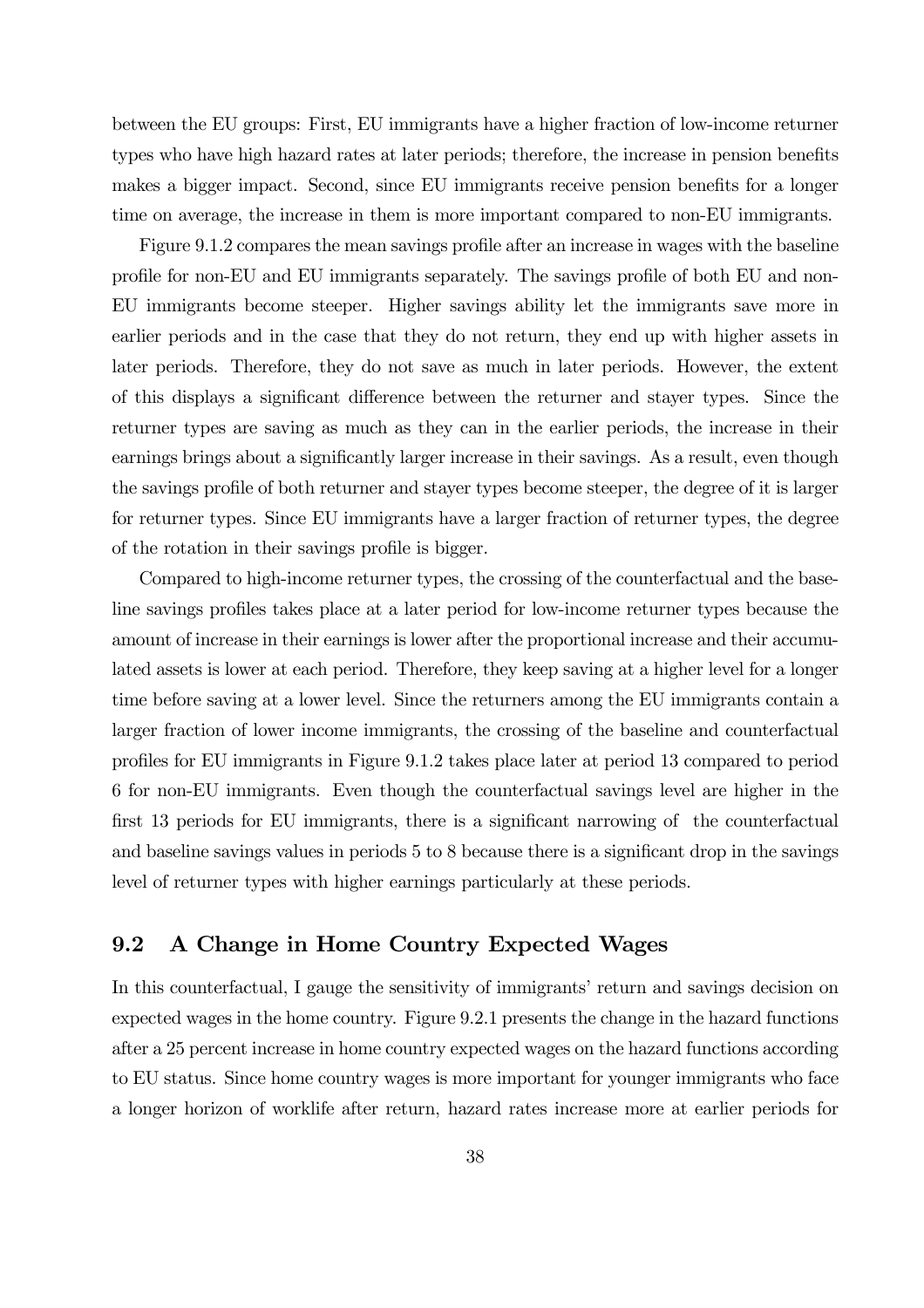both immigrant groups. On the other hand, hazard rates at later periods fall because wages in the home country is not important for older immigrants as they do not plan to work after return and many of extra leavers in earlier periods are those who would leave in later periods.

The surprising result of this counterfactual can be seen in Table 9.2.1 where I present the lifetime survivior rate after a 25 percent increase in home country expected wage. Lifetime survivor rates increase for both immigrant groups, especially for EU immigrants.

The increase in home country wages would make return to the home country more likely by decreasing the wage differential. Moreover, there is not a direct effect on savings ability in Germany unlike the previous counterfactual on German wages. However, there is an indirect effect on the saving decision in Germany. Since an increase in home country wages increases the likelihood of return, it increases the amount of savings of immigrants while in Germany. This is illustrated in Figure 9.2.1 and the increase in savings can be easily seen in the figure for EU immigrants. It makes a bigger impact for EU immigrants because since the level of expected wages are higher in EU countries, the amount of change after a 25 percent increase is higher there. This is why in Table 9.2.1, the increase in the survivor rate is bigger for EU immigrants As a result of this change in saving decision, immigrants have higher asset holdings at each period.

At younger ages, the value of bequesting assets is a smaller share of the total utility due to the lower discount factor whereas the value of accumulated assets is higher because there is a longer lifetime horizon during which these assets can be decumulated. As a result, the increase in the value of accumulated assets resulting from a marginal rise in assets dominates the increase in the value of bequesting and, therefore, an increase in assets makes immigrants more likely to return to their home country and decumulate their assets. On the other hand, as immigrants age, the value of bequesting captures a bigger share of total value while the value of accumulated assets shrinks as the remaining lifetime shortens. Consequently, at older ages an increase in assets increases the value of bequesting more than the value of decumulating assets and immigrants become more likely to stay. This is why there are additional stayers after the increase in home country expected wages as seen in Table 9.2.1. These are the people who would return if the home country wages did not increase and they did not save more in earlier periods.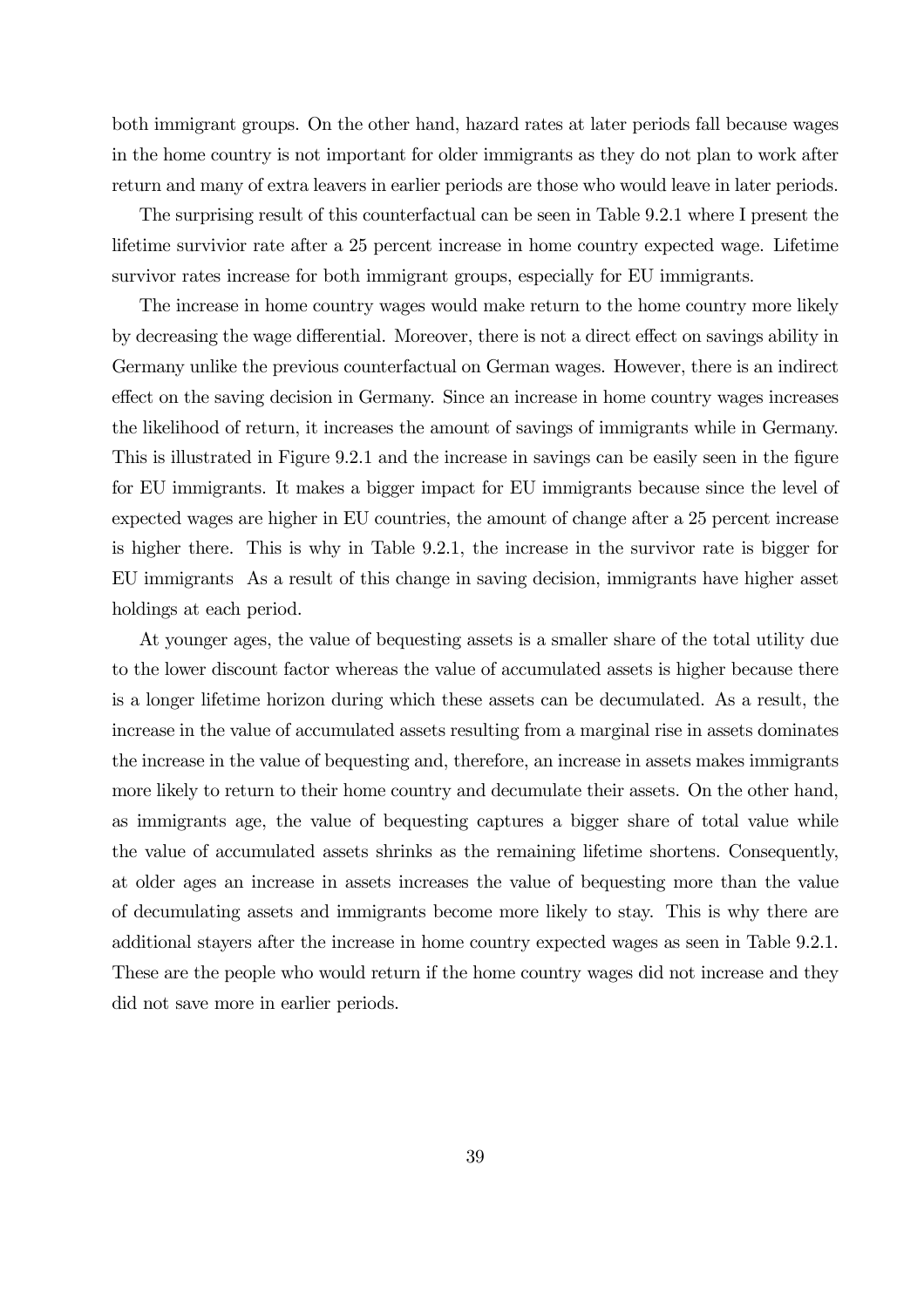### 9.3 A Change in Purchasing Power Parity

In this counterfactual, I analyze the effect of a change in the purchasing power parity between Germany and the source countries on the return and savings decisions of immigrants. Figures 9.3.1 and 9.3.2 compare the baseline mean savings profile and hazard function with those under a 25 percent higher ppp. The figures are inclusive of all immigrant groups. The findings hold when the analysis is made separately for EU groups.

An increase in the ppp increases the value of accumulated wealth after return and, therefore, makes immigrants more likely to return. The increase in return rates is particularly strong for returners with higher assets. This is why in Figure 9.3.1 hazard rates rise at periods 3 to 9. However, higher hazard rates in these periods also implies that returners are selected out faster and, therefore, constitute a smaller fraction of the immigrant sample after the tenth period. Thus, hazard rates fall in later periods. Another feature of Figure 9.3.1 is the fall in the hazard rates in the first couple periods. The reason to this is that a higher purchasing power parity makes the early-leavers more patient because the returns to waiting and accumulating assets increase.

Table 9.3.1 presents the change in levels of return migration. After the 25 percent increase in ppp, the lifetime survivor rate of non-EU immigrants decreases from 0.463 to 0.456 while it remains constant for EU immigrants. There are two main reasons for this difference according to EU status. First of all, since this is a percentage increase and ppp levels are lower for EU immigrants, the amount of change in smaller for them. Second, this change makes the biggest impact on returners with higher assets. However, a smaller fraction of EU immigrants fall into this group. Returners among EU immigrants are more strongly selected among low asset holders as is illustrated in Figure ??.1. Consequently, the increase in ppp brings about a change only in the timing of return migration for EU immigrants.

An increase in ppp has conflicting income and subsititution effects on saving decision. A higher ppp implies that immigrants could attain the same consumption levels in the home country with lower savings in Germany and induces the immigrants to save less. On the other hand, immigrants save more as the opportunity cost of consumption increases. Figure 9.3.2 displays the cumulative effect of these for all immigrants. As can be seen from the figure, in the first 10 periods, income effect dominates and immigrants save less. This is particularly apparent between the fifth and tenth periods.

The increase in ppp makes a very small impact on the behavior of stayer types and the returner types with low earnings. Stayer types have a very low probability of returning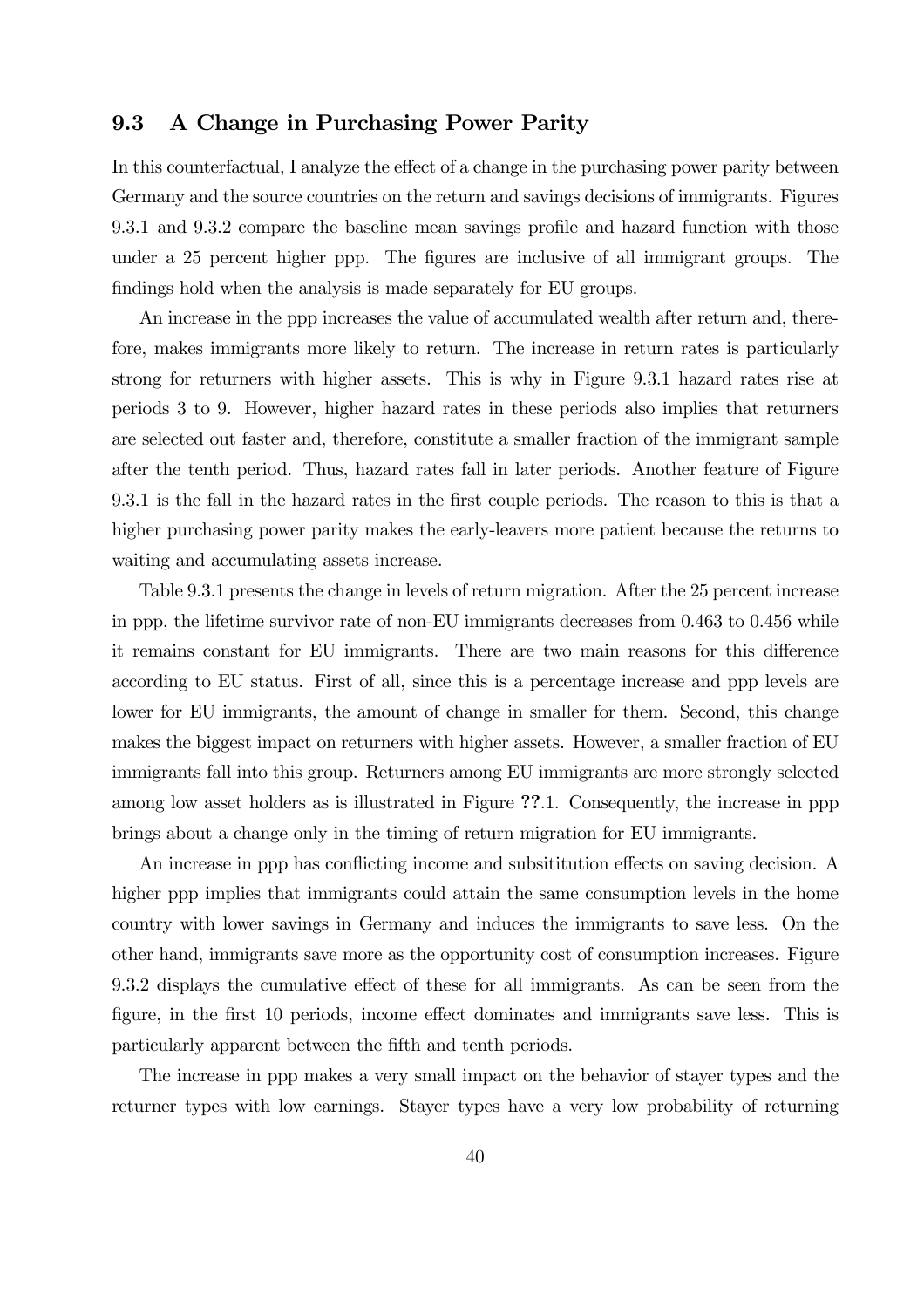to their home country and therefore ppp is relatively insignificant in their consumption smoothing over their lifetime. Even though it is an important factor for returner types with low earnings, there occurs only a very small change in their saving behavior because they are severely constrained in their saving ability. Therefore, most of the change in Figure 9.3.2 comes from the change in the behavior of returner type with higher savings. For these immigrants, income effect dominates and they save less in earlier periods. Their savings particularly drop between periods 5 and 10, which is the source of change in these periods in Figure 9.3.2. In the case that they stay in Germany until older ages, havings accumulated lower assets, they dissave less. This is the primary reason why saving levels rise after the tenth period.

# 10 CONCLUSIONS

In this paper, I estimated a dynamic stochastic model of joint return migration and savings choices, in which the reasons to return include higher purchasing power of accumulated assets in the home country due to lower prices there and immigrants' higher willingness to live in their home country. The immigrants whose behavior I analyze come from five different source countries that differ in terms of their general attractiveness, potential earnings of immigrants after return, purchasing power parity with Germany and life expectancy of immigrants.

I find the level of return migration to be high for EU immigrants. 88 percent of the Greek, 83 percent of the Italian and 92 percent of the Spanish immigrants return to their home countries at some point in their lifetime. On the other hand, for non-EU immigrants the return migration level is significantly lower. 61 percent of the Turkish and only 41 percent of ex-Yugoslavian immigrants return during their lifetime. There are interesting differences in the timing of return as well. The hazard function of non-EU immigrants is hump-shaped and reaches its peak around 15 years of residence whereas EU immigrants have a fast-decreasing hazard function that levels off after 10 years of residence before slightly rising again at retirement. The most prominent feature of immigrants' saving behavior is that it displays a decreasing trend over time. Immigrants' saving rate is very high.right after arrival. They save one third of their income in the first two years in Germany. This saving rate falls to 10 percent after twenty years of residence and to 5 percent for EU immigrants and to zero percent for non-EU immigrants after forty years of residence.

Immigrants bring back significant amount of assets with their return to their home coun-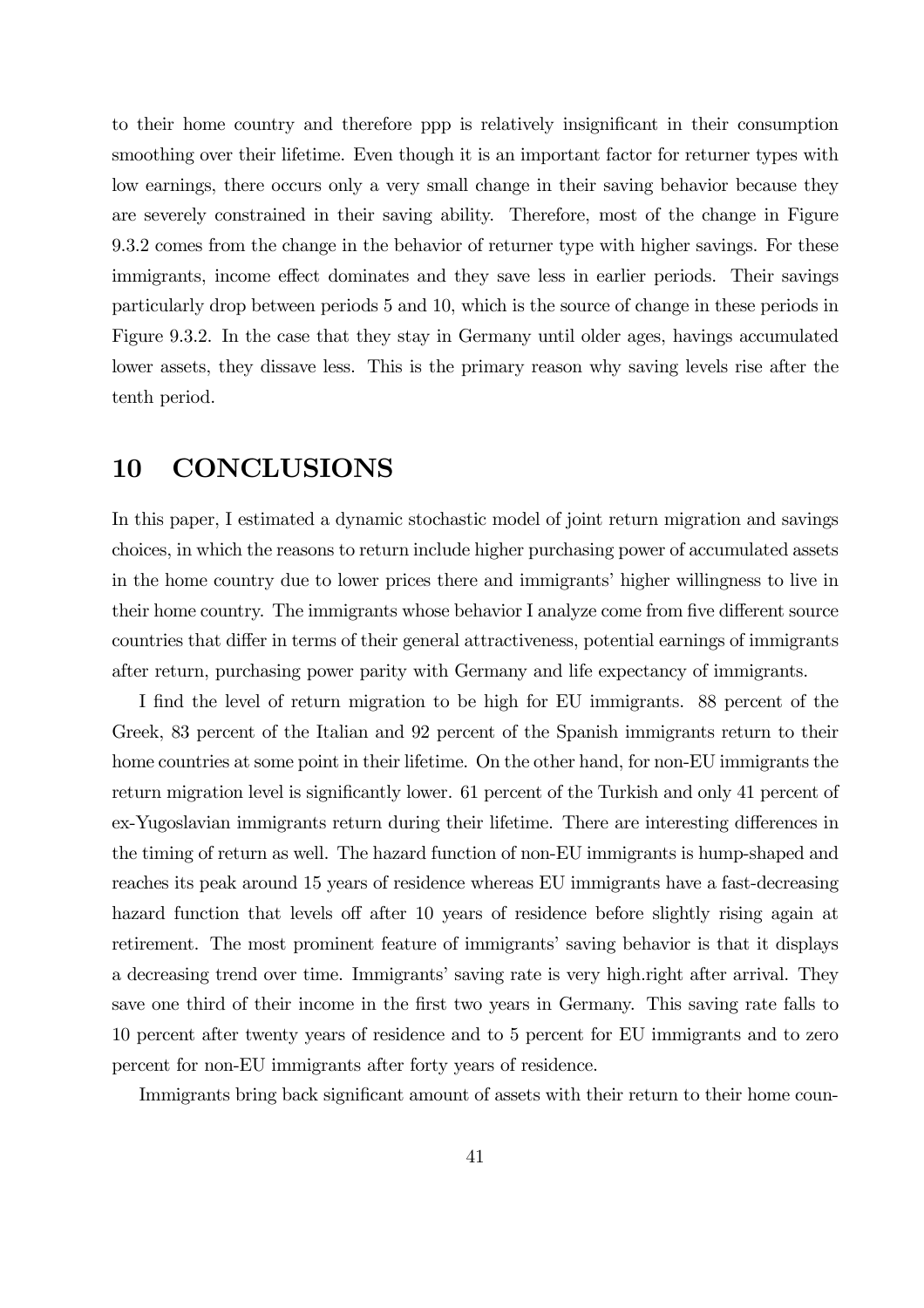try. This amount is 92,857 DM for Turkish immigrants and 91,407 DM for ex-Yugoslavian immigrants. It displays a higher variation for EU countries: Italian immigrants, who have higher return rates in earlier periods, take 42,619 DM while Greek immigrants take 94,093 DM and Spanish immigrants 84,129 DM to their home countries. The German Interior Ministry reports that around 45,000 Turks left the country annually between 1993 and 1998. Assuming that this roughly corresponds to 10,000 households implies that the amount of money that return migrants brought with them to Turkey was almost a billion DM per year in this time interval. Since the literature also indicates that many of these return migrants, in fact more than half for Turkish immigrants, set up small businesses with part of this returned wealth, it would make an important contribution to the source country economy.

I find that immigrants make positive contributions to the pension insurance system regardless of their age-at-entry and country of origin. However, non-EU immigrants make higher contributions than EU immigrants and younger age-at-entry cohorts make higher contributions compared to older age-at-entry cohorts. In terms of net contributions to the unemployment insurance system younger age-at-entry cohorts still make higher contributions but this time EU immigrants make higher contributions than non-EU immigrants. In fact, net contributions of non-EU immigrants are all negative except for the very young entrants. When the net contributions to these two systems are taken together, all nationality groups but ex-Yugoslavians make positive contributions. Net contributions of EU immigrants are higher. I also find that an exogenous modeling of return migration decision in the calculation of lifetime net contributions, which has been the practice of literature so far, causes a serious underestimation.

In counterctual policy experiments, I show that the German government can increase this net contribution by providing financial bonuses to unemployed immigrants conditional on return. The policy is more effective on non-EU immigrants. I find that the optimal amount of bonus for non-EU immigrants is between 45,000 and 50,000DM when the policy is applied at a single point in time. Moreover, net contributions could also be increased by having such a policy all the time. In this case, however, restrictions on qualification such as maximum age and maximum duration of residence would be required.

In other counterfactual policy experiments, I find that the proposed elimination of unemployment assistance program in Germany has a tiny impact on immigrants' return behavior and that exchange rate premiums provided by source country governments in order to boost the entry of immigrants' wealth in fact decreases the amount of returned wealth to the source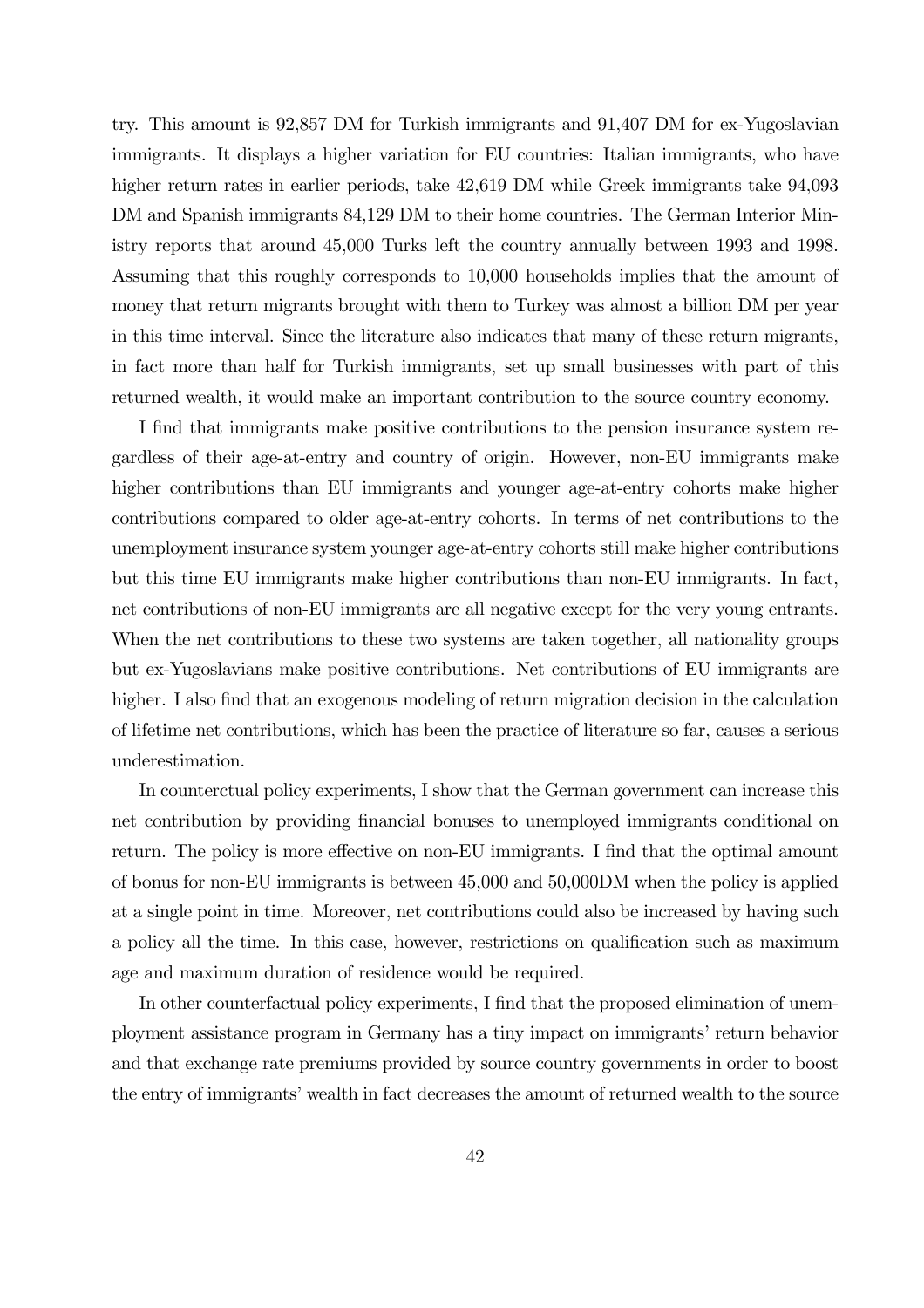country.

In the case of an increase in German wages, immigrants become less likely to return at earlier periods but more likely to return at later periods. Their savings profile becomes steeper as a result of higher savings ability. The counterfactual in which I gauge the sensitivity of immigrants' return and savings choices on the expected wage in the home country yields an interesting result. I find that an increase in home country expected wages increases the lifetime survivor rate in Germany. An increase in home country expected wages increases return rates at younger ages. However, as a result of higher savings, immigrants end up with higher asset holdings at older ages and become more likely to stay at these periods. This, in fact, dominates the increase at earlier periods and brings about an increase in lifetime survivor rate. An increase in ppp decreases the survivor rate as well as the average duration of residence of returners. With regard to its impact on saving behavior, I find that income effect dominates the substitution effect and immigrants' savings decrease at earlier periods. Having accumulated lower assets, they save more at older ages. Thus, the savings profile becomes flatter.

# References

- [1] Borsch-Supan, Alex. "Migration, Social Security Systems, and Public Finance." Migration: A Challenge for Europe. Ed. Horst Siebert. Tubingen 1994. 119-143.
- [2] and Reinhold Schnabel. "Social Security and Retirement in Germany." Social Security and Retirement Around the World. Ed. Jonathan Gruber and David Wise. Chicago: The University of Chicago Press, 1999. 135-180.
- [3] Berninghaus Siegfried and Hans Gunther Siefer-Vogt. "The Role of the Target Savings Motive in Guest Worker Migration." Journal of Economic Dynamics and Control 17 (1993): 181-205.
- [4] Borjas, George J. "The Economics of Immigration". Journal of Economic Literature 32 (1994): 1667-1717
- [5] and Bratsberg, Bernt. "Who Leaves? The Outmigration of the Foreign-born". Review of Economics and Statistics 78 (1996): 165-176.
- [6] Buchel, Felix and Joachim R. Frick "The Income Portfolio of Immigrants in Germany Effects of Ethnic Origin and Assimilation Or: Who Gains from Income Re-Distribution", Quarterly Journal of Economic Resarch 70(1), Special Issue,  $(2001)$ : 135-145.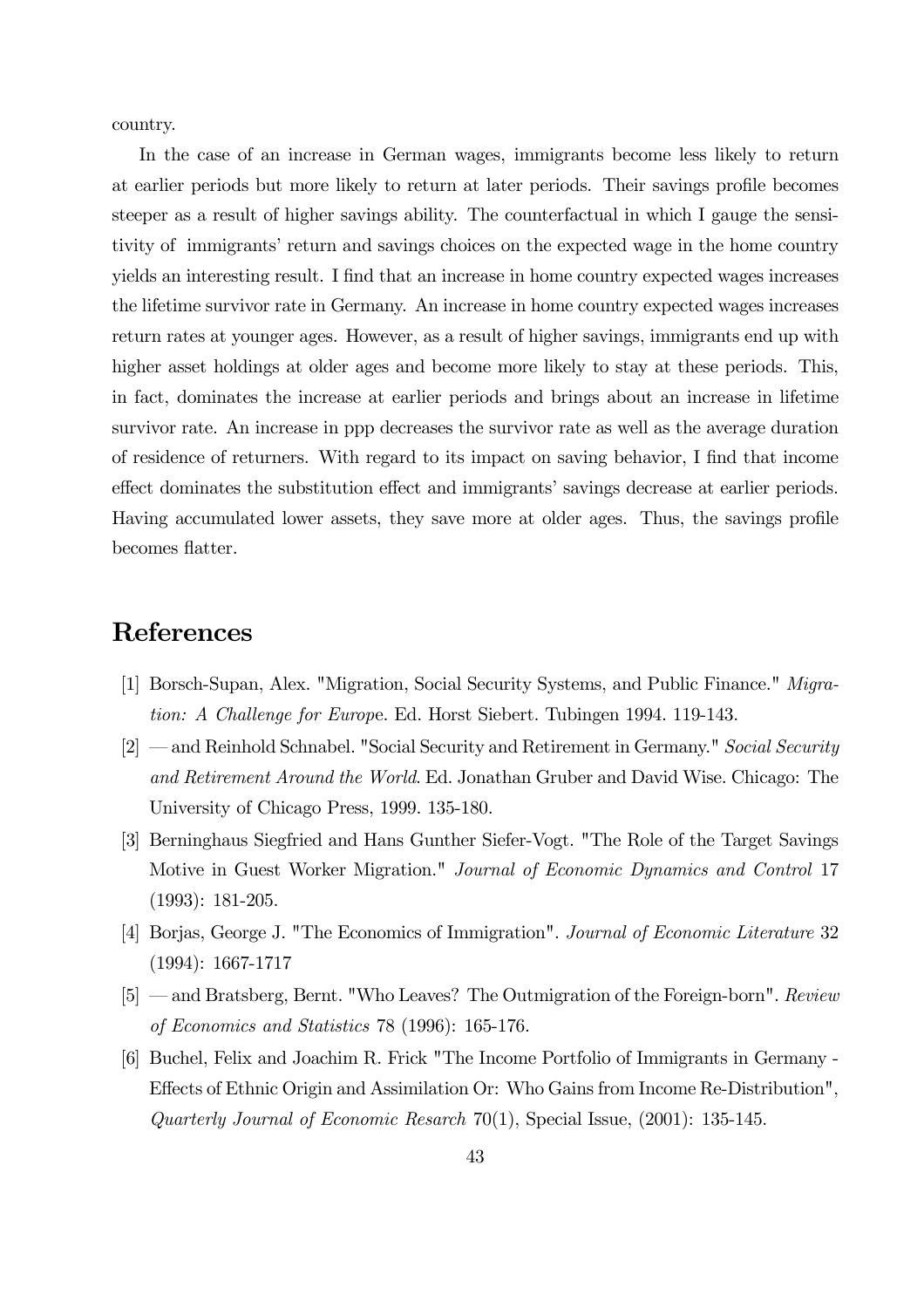- [7] Cohen, Sarit and Zvi Eckstein. "Labor Mobility of Immigrants: Training, Experience, Language and Opportunities", mimeo., Tel Aviv University.
- [8] Dustmann, Christian. "Return Migration and Optimal Migration Duration." European Economic Review 47 (2003) 353-369
- [9] . "Return Migration, Uncertainty and Precautionary Savings". Journal of Development Economics 52 (1997): 295-316
- [10] . "Savings Behavior of Temporary Migrants A Life Cycle Analysis." Zeitschrift fuer Wirtschafts und Socialwissenschaften 4 (1995): 511-533
- [11] and Oliver Kirschkamp. "The Optimal Migration Duration and Activity Choice after Re-migration." Journal of Development Economics 67 (2002): 351-372
- [12] Eckstein, Zvi and Kenneth Wolpin. "The Specification and Estimation of Dynamic Stochastic Discrete Choice Models: A Survey". Journal of Human Resources 24 (1989): 562-598.
- [13] Freeman, Richard B. and Remco Oostendorp. "Wages Around the World: Pay Across Occupations and Countries." NBER Working Paper No. 8058.
- [14] Friedberg, Rachel M. and Jennifer Hunt. "The Impact of Immigrants on Host Country Wages, Employment and Growth". Journal of Economic Perspectives 9 (2) (1995): 23- 44.
- [15] Galor, O. and O. Stark. "Migrants' Savings, the Probability of Return Migration and Migrants' Performance". International Economic Review 31 (1990): 463-467
- [16] German Ministry of Finance, "The Tax Policy of the Federal Government", October 2004
- [17] Heckman, J. and B. Singer. "A Method for Minimizing the Impact of Distributional Assumptions in Econometric Models for Duration Data." Econometrica 52 (1984): 271- 320.
- [18] Hill, John K. "Immigrant Decisions Concerning Duration of Stay and Migration Frequency." Journal of Development Economics 25 (1987): 221-234
- [19] Istituto Di Studi E Analisi Economica, Rapporto ISAE, October 2004.
- [20] Keane, Michael P. and Robert M. Sauer. "A Computationally Practical Simulation Estimation Algorithm for Dynamic Panel Data Models with Unobserved Endogenous State Variables.", mimeo.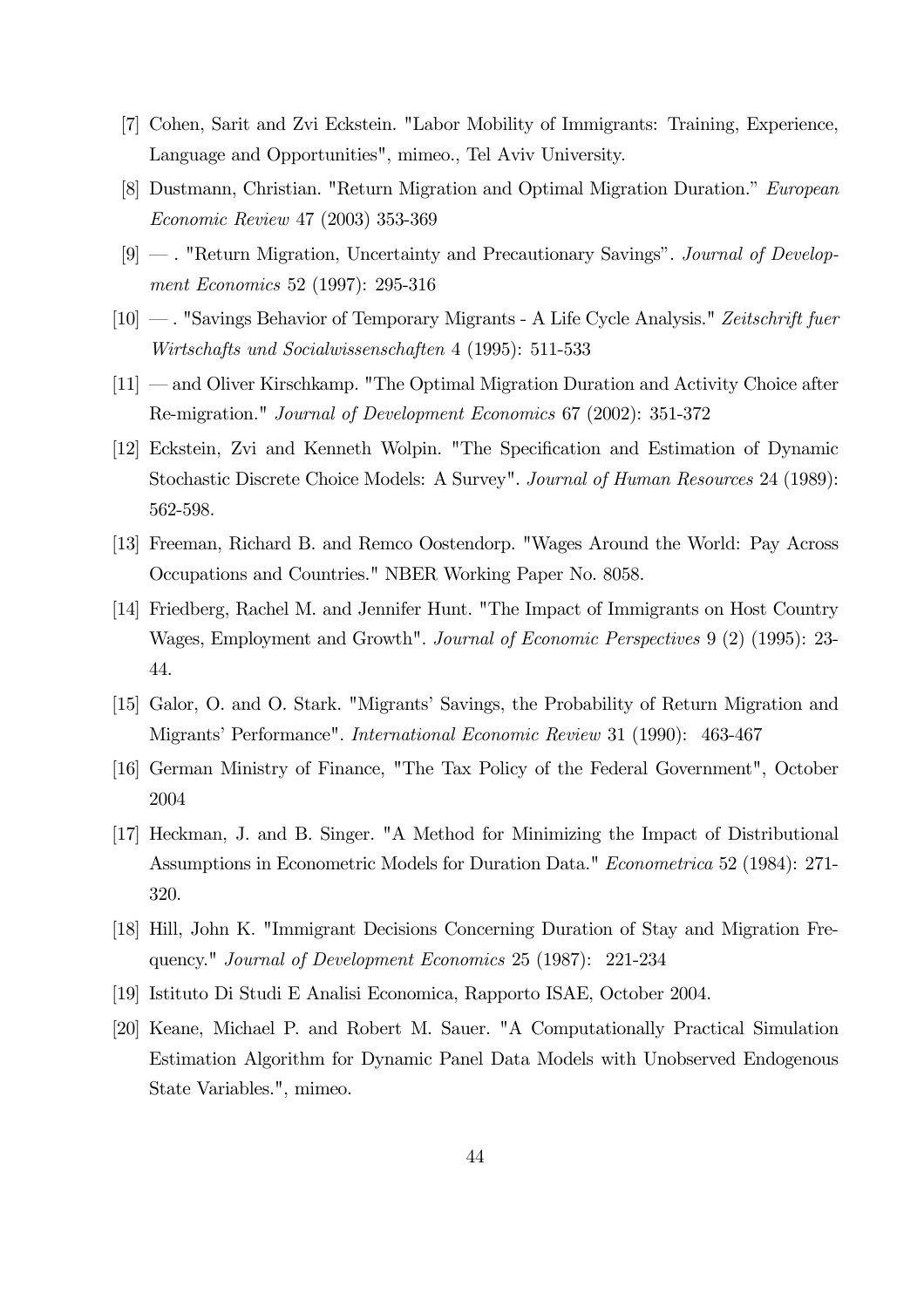- [21] and Kenneth I. Wolpin. "The Effect of Parental Transfers and Borrowing Constraints on Educational Attainment." International Economic Review 42 (2001): 1051-1104
- [22] Kennan, John and James R. Walker. "The Effect of Expected Income on Individual Migration Decisions", mimeo., University of Wisconsin-Madison.
- [23] Kirdar, Murat G. "An Estimable Dynamic Stochastic Model of Asset Accumulation and Return Migration." Ph.D. dissertation, Univ. of Pennsylvania, 2004.
- [24] Kumcu, Ercan M. "The Savings Behavior of Migrant Workers: Turkish Workers in W. Germany." Journal of Development Economics 30 (1989): 273-286
- [25] LaLonde Robert J. and Robert H. Topel. "Immigrants in the American Labor Market: Quality, Assimilation, and Distributional Effects". American Economic Review: Papers and Proceedings 81 (1991): 297-302.
- [26] Lee, Ronald and Timothy Miller. "Immigration, Social Security, and Broader Fiscal Impacts." American Economic Review: Papers and Proceedings 90 (2000): 350-354.
- [27] Martin, Philip L. "Guestworker programs: Lessons from Western Europe." Washington, D.C: U.S. Department of Labor, Bureau of International Labor Affairs, 1980.
- [28] Merkle, Lucie and Klaus F. Zimmermann. "Savings, Remittances, and Return Migration." Economics Letters 38 (1992): 77-81
- [29] Organization for Economic Development and Cooperation (OECD), OECD Indicators, Benefits and Wages, 2002.
- [30] Paine, Suzanne. Exporting Workers: the Turkish Case. Cambridge: Cambridge, 1974.
- [31] Pischke, Jorn-Steffen and Johannes Velling. "Employment Effects of Immigration to Germany: An Analysis Based on Local Labor Markets". Review of Economics and Statistics 79 (1997): 594-604.
- [32] Press, William H., Saul A. Teukolsky, William T. Vetterling and Brian P. Flannery. "Numerical Recipes in Fortran 90." Cambridge: Cambridge, 1996.
- [33] Storesletten, Kjetil. "Sustaining Fiscal Policy Through Immigration". *Journal of Polit*ical Economy 108.2 (2000): 300-23.
- [34] Wagner, Gert, Richard Burkhauser and Friederike Behringer. "The English Language Public Use File of the German Socio-Economic Panel Study". Journal of Human Resources 28.2 (1993): 429-433.
- [35] World Bank, World Development Indicators Database, 2000.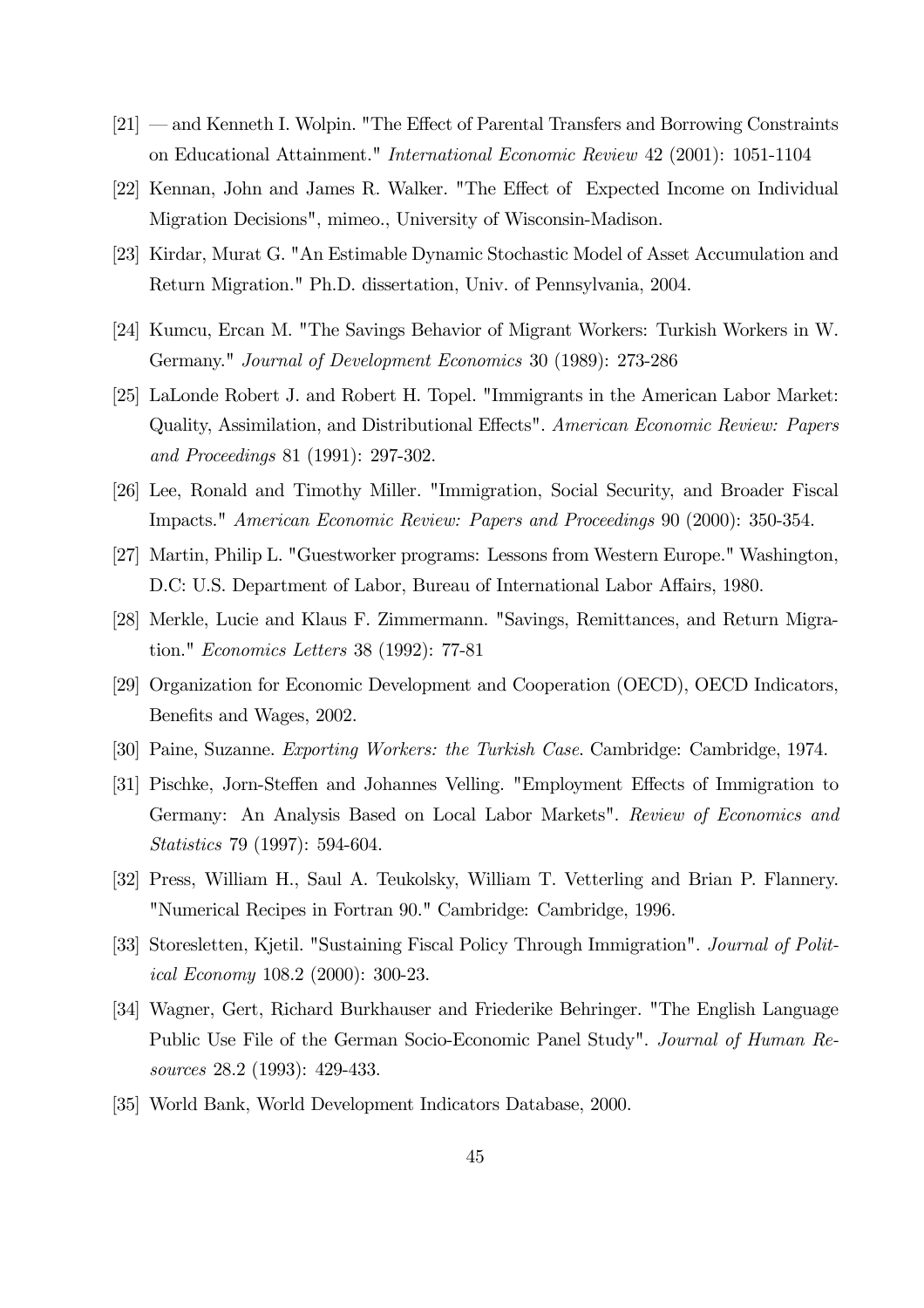|                             | Turkev | ex-Yugoslavia | Greece | Italv     | <b>Spain</b>    |
|-----------------------------|--------|---------------|--------|-----------|-----------------|
| <b>PPP</b>                  | າ າ    | 2.5           | 1.6    | 10<br>، ب | $\overline{.4}$ |
| Expected Wage /             |        |               |        |           |                 |
| <b>Expected Wage Turkey</b> |        | 0.8           |        | ⊹6،       | 1 ว<br>ں. ا     |

TABLE 4.1: Data on PPP and Expected Wages in the Source Countries<sup>2829</sup>

FIGURE 4.1.1: Employment Ratio and Mean Income by EU Status



### TABLE 4.1.1: Transition into Retirement

| Age     |       | 64 | 66                | 68    |
|---------|-------|----|-------------------|-------|
| Retired | 37.4% |    | 51.7% 63.7% 91.8% | 94.7% |

FIGURE 4.1.2: Mean Savings by EU Status



<sup>&</sup>lt;sup>28</sup>Since most of the Italian immigrants are from the southern part of the country, we take the differences in prices between the South and the North into consideration in generating the numbers for Italy. We roughly take ppp 10% higher, wages 10% lower than the national averages.

29Expected wage ratio is at purchasing power parity.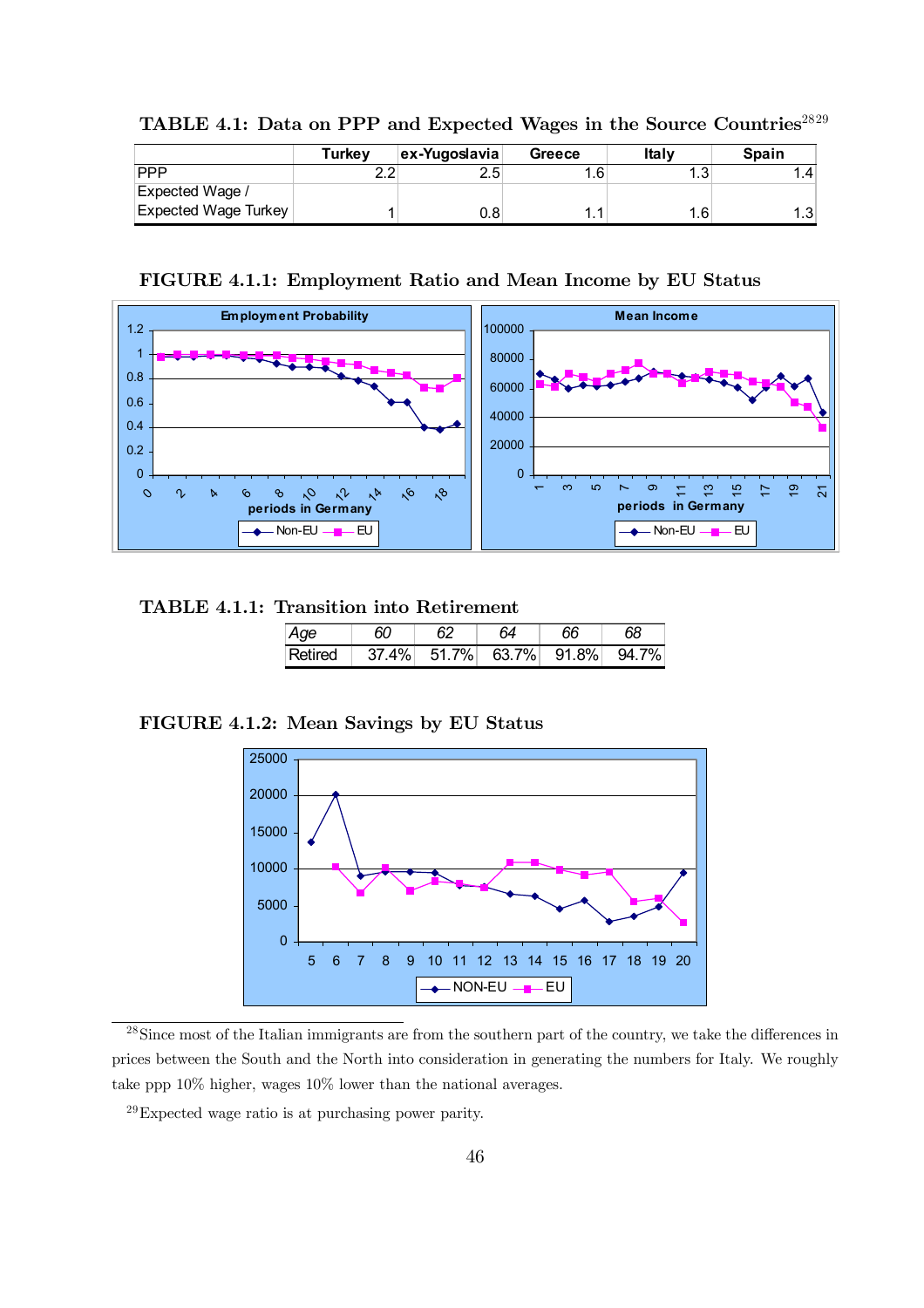

FIGURE 4.1.3: Hazard Function by EU Status

FIGURE 6.1.1: Fit of Hazard Function: Non-EU Immigrants



FIGURE 6.1.2: Fit of Hazard Function: EU Immigrants

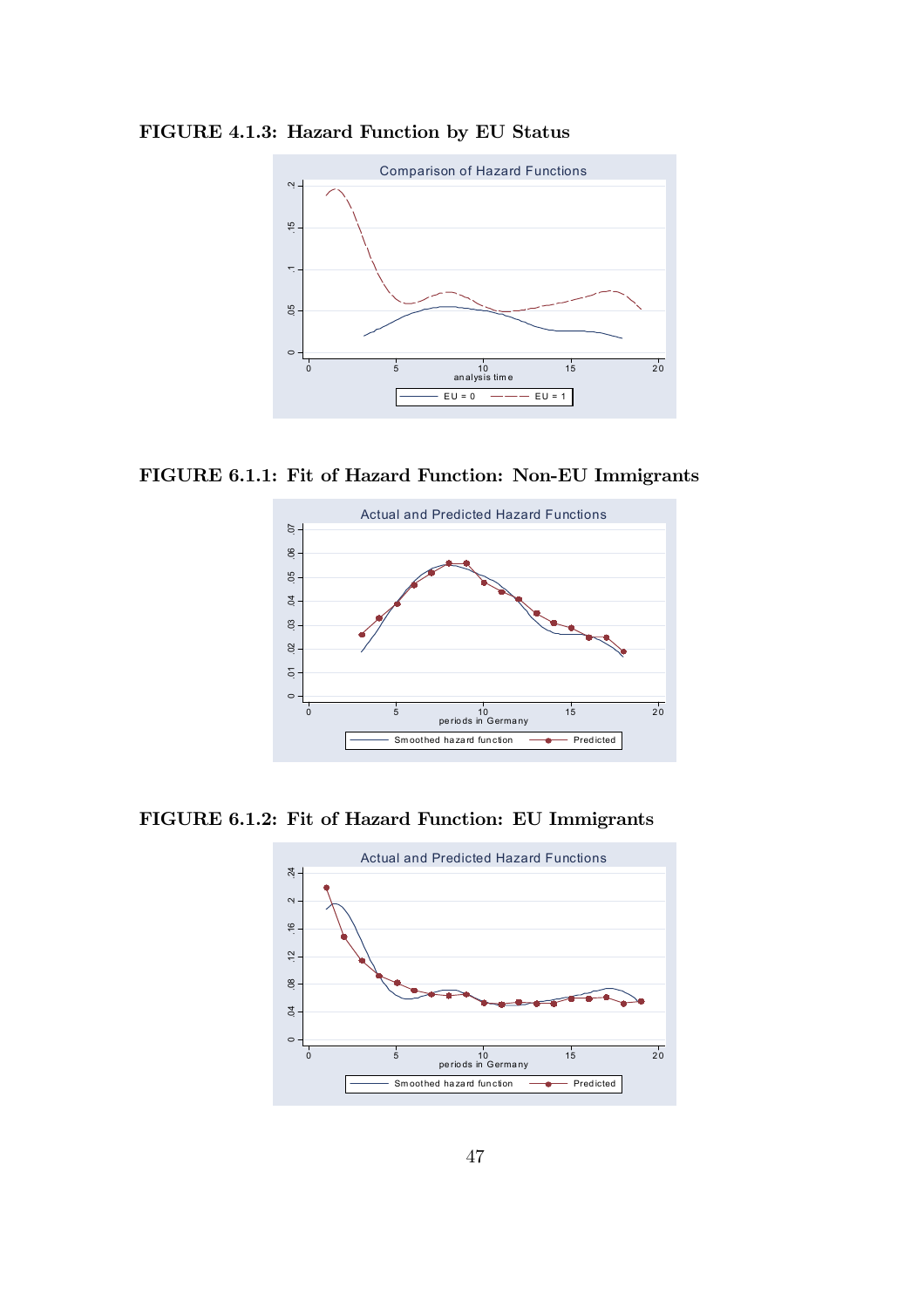

FIGURE 6.1.3: Fit of Mean Savings by EU Status

TABLE 6.2.1: A Ranking Characterization of Unobserved Types

|                  | Initial Psychic | Acclimatization | Bequest | Marginal Utility | Labor Market |
|------------------|-----------------|-----------------|---------|------------------|--------------|
|                  | Cost            | Rate            | Motive  | of Consumption   | Ability      |
| Type 1           |                 |                 |         |                  |              |
| $T$ ype 2        |                 |                 |         |                  |              |
| Type 3<br>Type 4 |                 |                 |         |                  |              |
|                  |                 |                 |         |                  |              |



FIGURE 6.2.1: Return and Saving Decisions by Types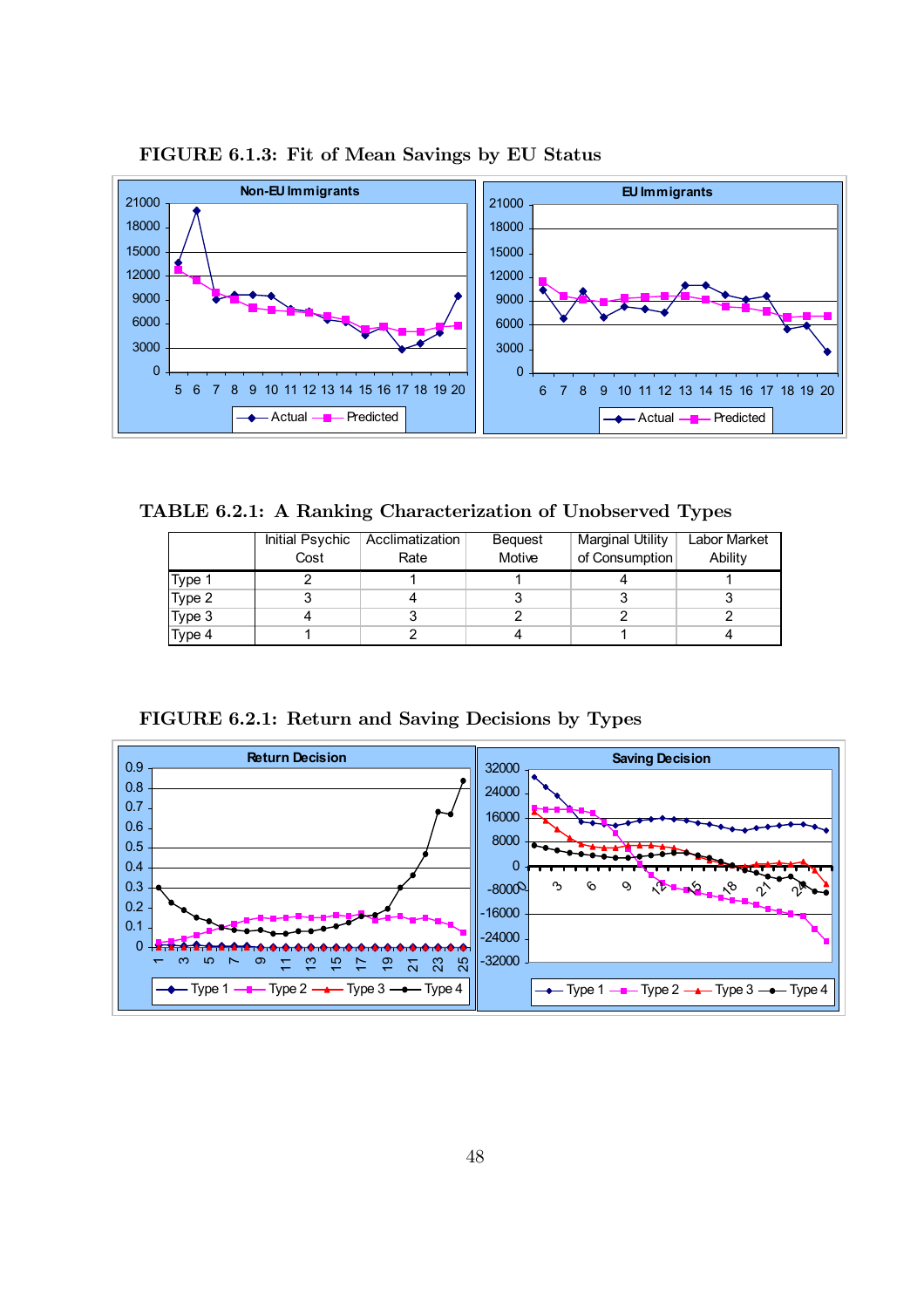| period | 0              | 5     | 10             | 15    | 20    | 25    |  |  |  |  |  |
|--------|----------------|-------|----------------|-------|-------|-------|--|--|--|--|--|
|        | <b>TURKISH</b> |       |                |       |       |       |  |  |  |  |  |
| Type 1 | 0.033          | 0.363 | 0.049          | 0.064 | 0.080 | 0.100 |  |  |  |  |  |
| Type 2 | 0.559          | 0.517 | 0.343          | 0.180 | 0.097 | 0.076 |  |  |  |  |  |
| Type 3 | 0.349          | 0.413 | 0.575          | 0.725 | 0.806 | 0.824 |  |  |  |  |  |
| Type 4 | 0.059          | 0.034 | 0.033          | 0.031 | 0.017 | 0.000 |  |  |  |  |  |
|        |                |       | ex-YUGOSLAVIAN |       |       |       |  |  |  |  |  |
| Type 1 | 0.048          | 0.050 | 0.058          | 0.066 | 0.076 | 0.091 |  |  |  |  |  |
| Type 2 | 0.320          | 0.284 | 0.176          | 0.096 | 0.052 | 0.039 |  |  |  |  |  |
| Type 3 | 0.551          | 0.614 | 0.720          | 0.800 | 0.852 | 0.870 |  |  |  |  |  |
| Type 4 | 0.082          | 0.052 | 0.046          | 0.038 | 0.020 | 0.000 |  |  |  |  |  |
|        | <b>GREEK</b>   |       |                |       |       |       |  |  |  |  |  |
| Type 1 | 0.039          | 0.057 | 0.084          | 0.126 | 0.216 | 0.368 |  |  |  |  |  |
| Type 2 | 0.433          | 0.510 | 0.410          | 0.266 | 0.146 | 0.084 |  |  |  |  |  |
| Type 3 | 0.105          | 0.159 | 0.238          | 0.353 | 0.492 | 0.547 |  |  |  |  |  |
| Type 4 | 0.423          | 0.275 | 0.269          | 0.255 | 0.147 | 0.001 |  |  |  |  |  |
|        |                |       | <b>ITALIAN</b> |       |       |       |  |  |  |  |  |
| Type 1 | 0.083          | 0.203 | 0.254          | 0.299 | 0.409 | 0.572 |  |  |  |  |  |
| Type 2 | 0.022          | 0.041 | 0.027          | 0.013 | 0.007 | 0.003 |  |  |  |  |  |
| Type 3 | 0.116          | 0.293 | 0.373          | 0.437 | 0.424 | 0.422 |  |  |  |  |  |
| Type 4 | 0.779          | 0.463 | 0.346          | 0.252 | 0.161 | 0.003 |  |  |  |  |  |
|        |                |       | <b>SPANISH</b> |       |       |       |  |  |  |  |  |
| Type 1 | 0.066          | 0.116 | 0.178          | 0.275 | 0.490 | 0.733 |  |  |  |  |  |
| Type 2 | 0.299          | 0.416 | 0.344          | 0.248 | 0.149 | 0.088 |  |  |  |  |  |
| Type 3 | 0.030          | 0.056 | 0.087          | 0.128 | 0.175 | 0.175 |  |  |  |  |  |
| Type 4 | 0.606          | 0.412 | 0.391          | 0.349 | 0.186 | 0.003 |  |  |  |  |  |

TABLE 6.2.2: Type Proportions over Duration of Residence

FIGURE 7.1.1: Net Contributions by Age at Entry and Country of Origin

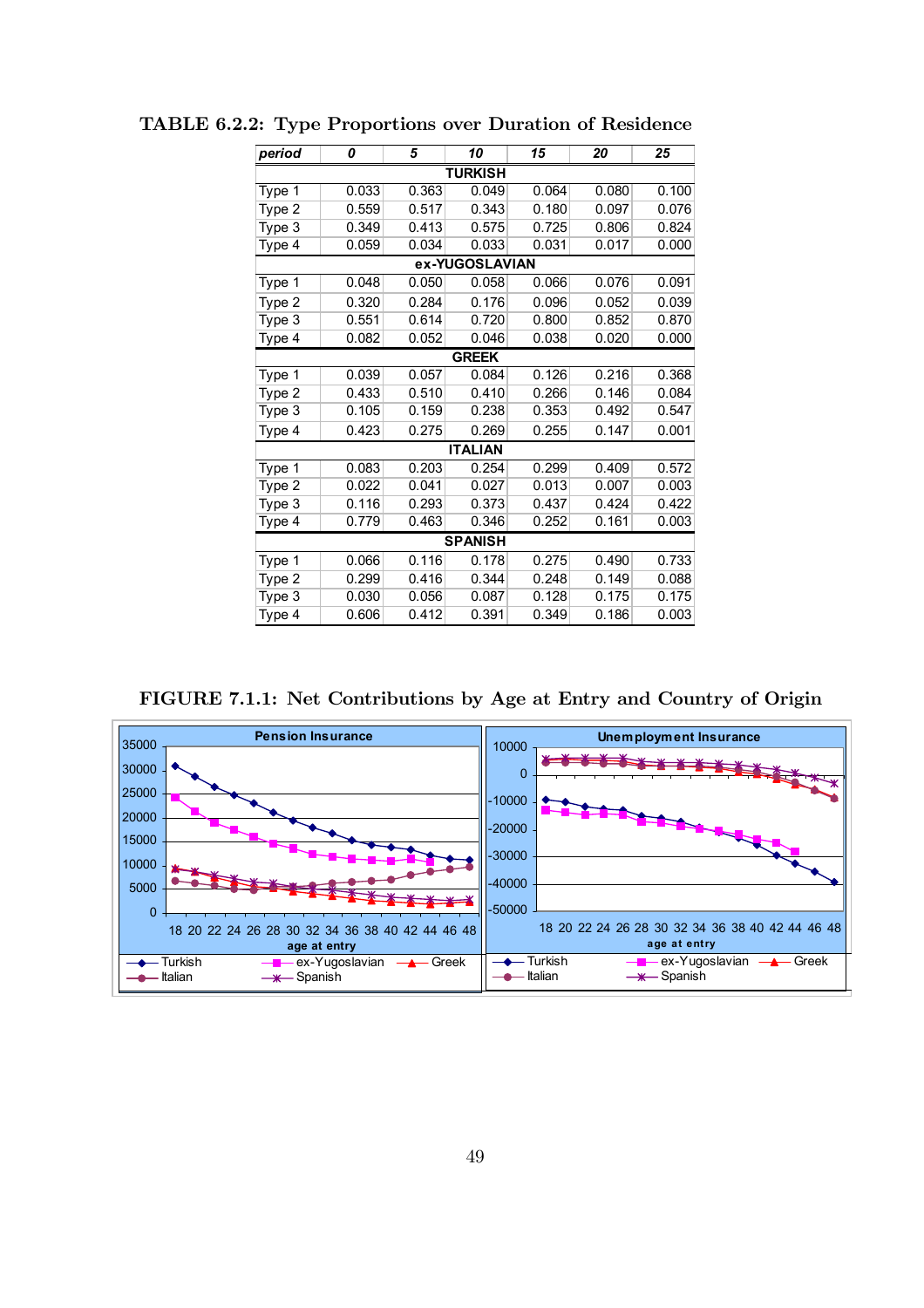FIGURE 7.1.2: Total Net Contributions to the Pension and Unemployment Insurance Systems by Age at Entry and Nationality



TABLE 7.1.1: Net Contributions by Country of Origin

|                               | Turkish   | ex-Yugoslavian | Greek | Italian | Spanish |
|-------------------------------|-----------|----------------|-------|---------|---------|
| Net Pension Insurance         |           |                |       |         |         |
| Contribution                  | 21,461    | 15,788         | 5,662 | 6,165   | 6,588   |
| Net Unemployment              |           |                |       |         |         |
| <b>Insurance Contribution</b> | $-15,617$ | $-16,884$      | 3,787 | 3,761   | 5,124   |
|                               |           |                |       |         |         |
| <b>Total Net Contribution</b> | 5,844     | $-1,095$       | 9.449 | 9,927   | 11,712  |

| TABLE 7.1.2: Net Contributions If Return Migration Were Exogenous |  |  |
|-------------------------------------------------------------------|--|--|
|-------------------------------------------------------------------|--|--|

|                               | Turkish   | ex-Yugoslavian | Greek | Italian | Spanish |
|-------------------------------|-----------|----------------|-------|---------|---------|
| Net Pension Insurance         |           |                |       |         |         |
| Contribution                  | 18,632    | 14,063         | 4,115 | 2.671   | 5,171   |
| Net Unemployment              |           |                |       |         |         |
| <b>Insurance Contribution</b> | $-21,177$ | $-19,816$      | 1.779 | 1,759   | 3,632   |
|                               |           |                |       |         |         |
| Total Net Contribution        | $-2.544$  | $-5,753$       | 5,895 | 4.431   | 8,803   |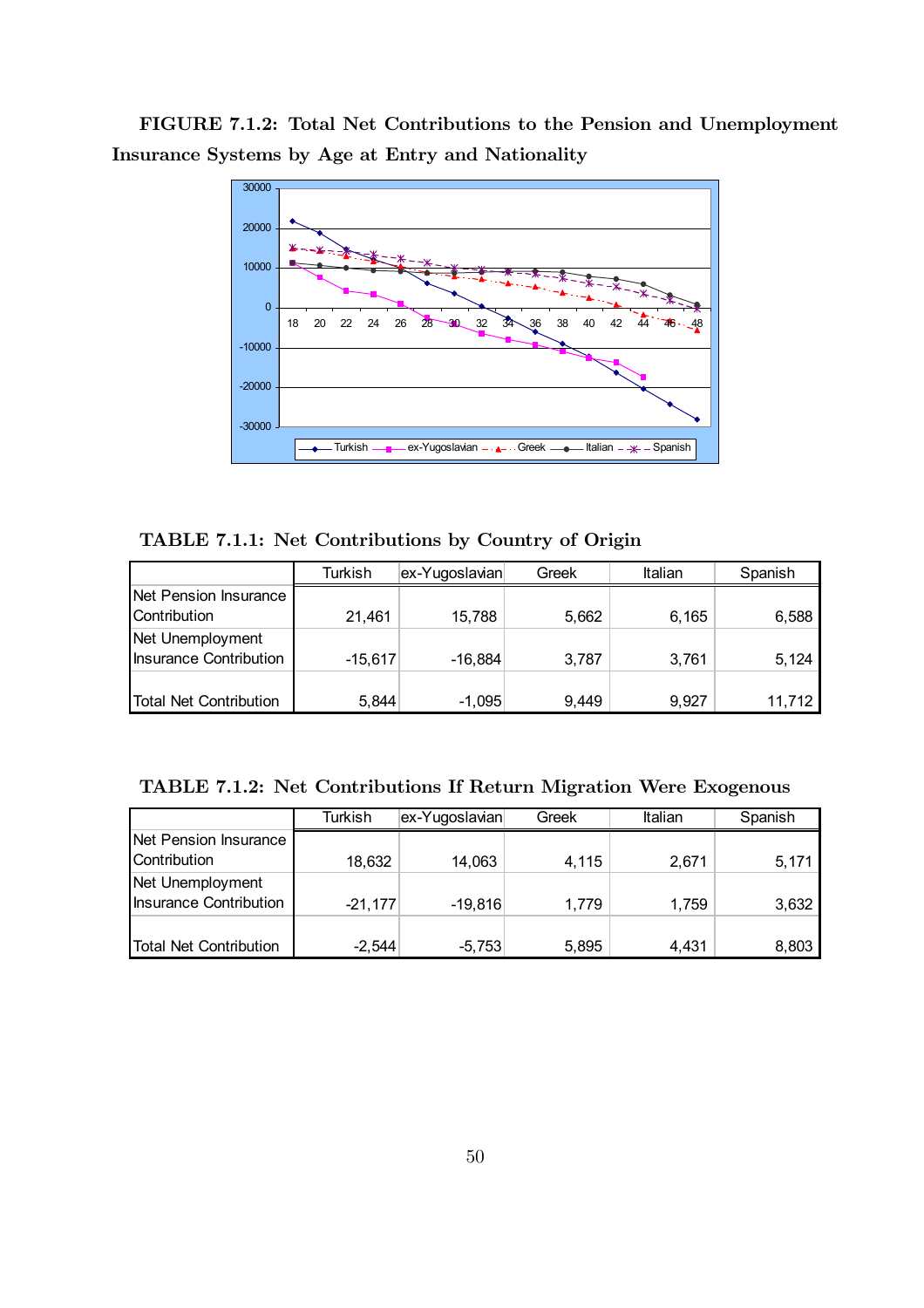

FIGURE 7.2.1: Saving Rate in Germany by EU Status

FIGURE 7.2.1: Comparison of Asset Levels of Stayers and Returners



TABLE 7.2.1: Average Asset Level of a Returner

| Turkish | ex-Yugoslavian | Greek  | Italian | Spanish |
|---------|----------------|--------|---------|---------|
| 92,857  | 91,407         | 94,093 | 42,619  | 84.129  |

TABLE 7.2.2: Average Asset Level that Returns per Emigrant

| Turkish | ex-Yugoslavian | Greek  | Italian | Spanish |
|---------|----------------|--------|---------|---------|
| 56.689  | 37.669         | 82,585 | 35,271  | 77.096  |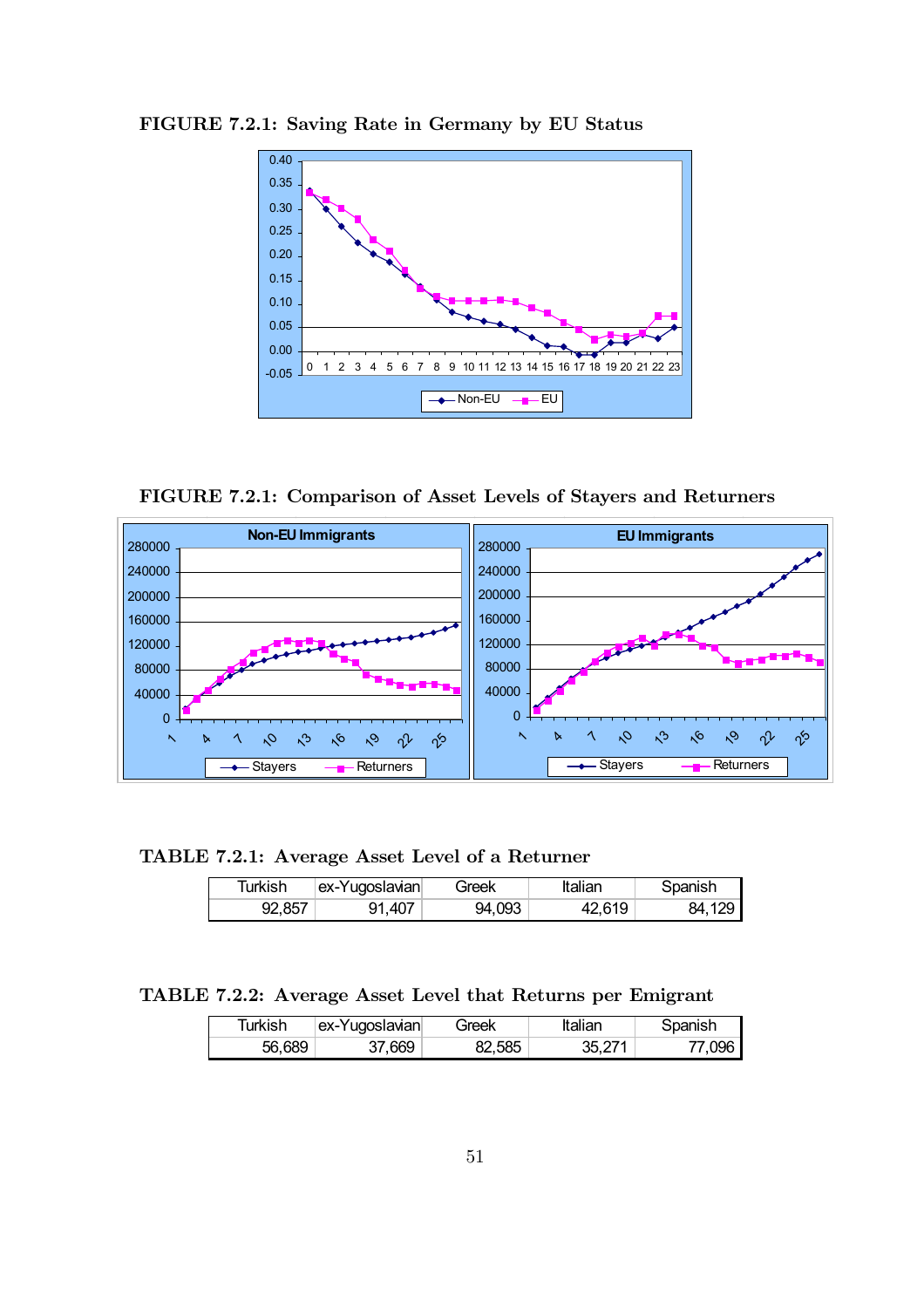|                  |                | period=4                |                |                |                  |                  |                | period=6                |                |                |                  |
|------------------|----------------|-------------------------|----------------|----------------|------------------|------------------|----------------|-------------------------|----------------|----------------|------------------|
|                  |                | <b>Turkish Yugoslav</b> | Greek          | <b>Italian</b> | Spanish          |                  |                | <b>Turkish Yugoslav</b> | Greek          | <b>Italian</b> | Spanish          |
| <b>Baseline</b>  | 5,844          | $-1,096$                | 9,450          | 9,928          | 11,713           | <b>Baseline</b>  | 5,844          | $-1,096$                | 9,450          | 9,928          | 11,713           |
| 30,000           | 5,904          | $-1,065$                | 9,451          | 9,923          | 11,713           | 25,000           | 5,950          | $-1,036$                | 9,469          | 9,933          | 11,725           |
| 35,000           | 5,916          | $-1,055$                | 9,449          | 9,919          | 11,711           | 30,000           | 5,985          | $-1,011$                | 9,476          | 9,930          | 11,725           |
| 40,000           | 5,925          | $-1,051$                | 9,445          | 9,913          | 11,708           | 35,000           | 6,023          | $-993$                  | 9,478          | 9,927          | 11,722           |
| 45,000           | 5,938          | $-1,050$                | 9,441          | 9,909          | 11,705           | 40,000           | 6,057          | $-983$                  | 9,478          | 9,924          | 11,717           |
| 50,000           | 5,943          | $-1,052$                | 9,437          | 9,905          | 11,699           | 45,000           | 6,065          | $-979$                  | 9,475          | 9,919          | 11,710           |
| 55,000           | 5,938          | $-1,057$                | 9,430          | 9,896          | 11,696           | 50,000           | 6,057          | $-983$                  | 9,467          | 9,912          | 11,704           |
|                  |                | period=8                |                |                |                  |                  |                | period=10               |                |                |                  |
|                  |                | <b>Turkish Yugoslav</b> | Greek          | <b>Italian</b> | Spanish          |                  |                | <b>Turkish Yugoslav</b> | Greek          | <b>Italian</b> | Spanish          |
| <b>Baseline</b>  | 5,844          | $-1,096$                | 9,450          | 9,928          | 11,713           | <b>Baseline</b>  | 5,844          | $-1,096$                | 9,450          | 9,928          | 11,713           |
| 30,000           | 5,970          | $-1,030$                | 9,467          | 9,937          | 11,719           | 30,000           | 5,920          | $-1,017$                | 9,483          | 9,937          | 11,725           |
| 35,000           | 6,003          | $-1,005$                | 9,478          | 9,938          | 11,721           | 35,000           | 5,943          | $-981$                  | 9,494          | 9,941          | 11,734           |
| 40,000           | 6,034          | $-991$                  | 9,485          | 9,935          | 11,718           | 40,000           | 5,964          | $-947$                  | 9,510          | 9,942          | 11,738           |
| 45,000           | 6,053          | $-989$                  | 9,479          | 9,930          | 11,714           | 45,000           | 5,980          | $-938$                  | 9,520          | 9,940          | 11,733           |
| 50,000           | 6,033          | $-998$                  | 9,470          | 9,922          | 11,706           | 50,000           | 5,972          | $-943$                  | 9,510          | 9,939          | 11,723           |
| 55,000           | 5,997          | $-1,010$                | 9,461          | 9,917          | 11,697           | 55,000           | 5,945          | $-957$                  | 9,492          | 9,936          | 11,714           |
|                  |                | period=12               |                |                |                  |                  |                | period=14               |                |                |                  |
|                  |                |                         |                |                |                  |                  |                |                         |                |                |                  |
|                  | <b>Turkish</b> | Yugoslav                | Greek          | <b>Italian</b> | <b>Spanish</b>   |                  |                | <b>Turkish Yugoslav</b> | Greek          | <b>Italian</b> | Spanish          |
| <b>Baseline</b>  | 5,844          | $-1,096$                | 9,450          | 9,928          | 11,713           | <b>Baseline</b>  | 5,844          | $-1,096$                | 9,450          | 9,928          | 11,713           |
| 30,000           | 5,891          | $-1,009$                | 9,525          | 9,953          | 11,779           | 40,000           | 5,891          | $-991$                  | 9,503          | 9,974          | 11,732           |
| 35,000           | 5,906          | $-972$                  | 9,544          | 9,963          | 11,779           | 45,000           | 5,915          | $-955$                  | 9,514          | 9,985          | 11,732           |
| 40,000           | 5,924          | $-927$                  | 9,553          | 9,964          | 11,780           | 50,000           | 5,919          | $-945$                  | 9,529          | 9,998          | 11,738           |
| 45,000           | 5,941          | $-901$                  | 9,562          | 9,967          | 11,785           | 55,000           | 5,893          | $-951$                  | 9,541          | 10,003         | 11,735           |
| 50,000           | 5,934          | $-904$                  | 9,568          | 9,965          | 11,777           | 60,000           | 5,857          | $-970$                  | 9,543          | 10,000         | 11,726           |
| 55,000           | 5,904          | $-921$                  | 9,553          | 9,963          | 11,766           | 65,000           | 5,821          | $-998$                  | 9,538          | 9,986          | 11,715           |
|                  |                | period=16               |                |                |                  |                  |                | period=18               |                |                |                  |
|                  |                | <b>Turkish Yugoslav</b> | Greek          | <b>Italian</b> | Spanish          |                  |                | <b>Turkish Yugoslav</b> | Greek          | <b>Italian</b> | Spanish          |
| <b>Baseline</b>  | 5,844          | $-1,096$                | 9,450          | 9,928          | 11,713           | <b>Baseline</b>  | 5,844          | $-1,096$                | 9,450          | 9,928          | 11,713           |
| 25,000           | 5,854          | $-1,071$                | 9,472          | 9,949          | 11,715           | 20,000           | 5,846          | $-1,096$                | 9,452          | 9,933          | 11,711           |
| 30,000           | 5,853          | $-1,070$                | 9,473          | 9,945          | 11,711           | 25,000           | 5,846          | $-1,096$                | 9,452          | 9,930          | 11,711           |
| 35,000           | 5,853          | $-1,067$                | 9,472          | 9,944          | 11,708           | 30,000           | 5,847          | $-1,096$                | 9,452          | 9,932          | 11,711           |
| 40,000           | 5,860          | $-1,063$                | 9,467          | 9,953          | 11,706           | 35,000           | 5,847          | $-1,097$                | 9,451          | 9,931          | 11,711           |
| 45,000           | 5,866          | $-1,052$                | 9,465          | 9,958          | 11,706           | 40,000           | 5,848          | $-1,097$                | 9,451          | 9,931          | 11,709           |
| 50,000           | 5,867          | $-1,051$                | 9,464          | 9,966          | 11,703           | 45,000           | 5,848          | $-1,098$                | 9,449          | 9,928          | 11,709           |
| 55,000<br>60,000 | 5,855<br>5,837 | $-1,054$<br>$-1,065$    | 9,456<br>9,456 | 9,969<br>9,959 | 11,697<br>11,696 | 50,000<br>55,000 | 5,848<br>5,846 | $-1,099$<br>$-1,101$    | 9,448<br>9,446 | 9,926<br>9,925 | 11,709<br>11,707 |

|                                     |  | TABLE 8.1.1: Total Net Pension and Unemployment Insurance Contribu- |  |
|-------------------------------------|--|---------------------------------------------------------------------|--|
| tions with a One-Time Bonus $^{30}$ |  |                                                                     |  |

TABLE 8.1.2: Baseline and Bonus Unemployment Rates of Turkish Immigrants

| Period   |         |         |         |         | g     | 10       |
|----------|---------|---------|---------|---------|-------|----------|
| Baseline | $2.7\%$ | 4.1%    | 5.8%    | $8.4\%$ | 11.7% | 16.3%    |
| Bonus    | $2.7\%$ | $3.4\%$ | $5.3\%$ | 8.0%    | 11.3% | $16.0\%$ |

<sup>&</sup>lt;sup>30</sup>In this policy experiment, bonuses are restricted to those younger than 58. Therefore, the last period an immigrant can receive a bonus is period 19.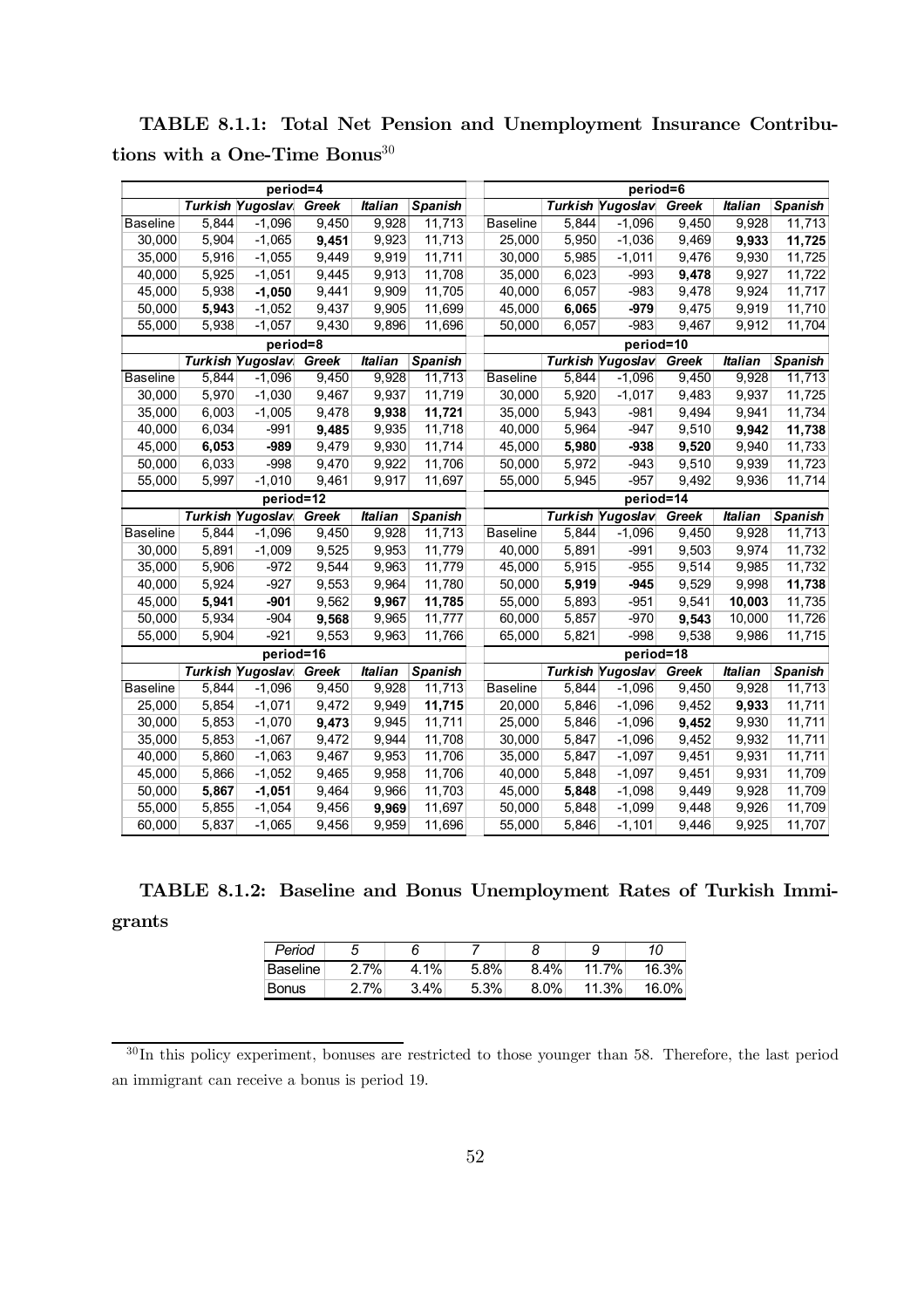TABLE 8.1.2: Total Net Pension and Unemployment Insurance Contribu-

tions

|                 | Age $< 54$ |                  |       |         |         | Age $<$ 56 |                  |       |         |         |
|-----------------|------------|------------------|-------|---------|---------|------------|------------------|-------|---------|---------|
|                 |            | Turkish Yugoslay | Greek | Italian | Spanish |            | Turkish Yugoslay | Greek | Italian | Spanish |
| <b>Baseline</b> | 5,844      | $-1,096$         | 9,450 | 9,928   | 11,713  | 5,844      | $-1,096$         | 9,450 | 9,928   | 11,713  |
| 5,000           | 5,846      | $-1,064$         | 9,476 | 9,938   | 11,718  | 5,832      | $-1,066$         | 9,473 | 9,945   | 11,706  |
| 10,000          | 5,833      | $-1,037$         | 9,479 | 9,964   | 11,705  | 5,797      | $-1,044$         | 9,483 | 9,961   | 11,701  |
| 15,000          | 5,827      | $-1,005$         | 9,484 | 9,970   | 11,694  | 5,743      | $-1,026$         | 9,475 | 9,976   | 11,693  |
| 20,000          | 5,817      | $-985$           | 9,488 | 9,972   | 11,683  | 5,709      | $-1,011$         | 9,479 | 9,980   | 11,670  |
| 25,000          | 5,790      | $-970$           | 9,472 | 9,961   | 11,677  | 5,647      | $-1,010$         | 9,461 | 9,947   | 11,652  |
| 30,000          | 5,750      | $-961$           | 9,458 | 9,928   | 11,651  | 5,563      | $-1,027$         | 9,421 | 9,929   | 11,622  |
| 35,000          | 5,690      | $-978$           | 9,427 | 9,907   | 11,628  |            |                  |       |         |         |
|                 |            |                  |       |         |         |            |                  |       |         |         |
|                 | Age $< 50$ |                  |       |         |         | Age $< 52$ |                  |       |         |         |
|                 |            | Turkish Yugoslay | Greek | Italian | Spanish |            | Turkish Yugoslay | Greek | Italian | Spanish |
| <b>Baseline</b> | 5,844      | $-1,096$         | 9,450 | 9,928   | 11,713  | 5,844      | $-1,096$         | 9,450 | 9,928   | 11,713  |
| 5,000           | 5,848      | $-1,075$         | 9,467 | 9,943   | 11,714  | 5,849      | $-1,068$         | 9,469 | 9,944   | 11,717  |
| 10,000          | 5,859      | $-1,045$         | 9,462 | 9,963   | 11,715  | 5,858      | $-1,037$         | 9,478 | 9,968   | 11,703  |
| 15,000          | 5,875      | $-1,027$         | 9,471 | 9,969   | 11,705  | 5,868      | $-1,007$         | 9,485 | 9,967   | 11,697  |
| 20,000          | 5,882      | $-996$           | 9,467 | 9,957   | 11,695  | 5,878      | $-983$           | 9,480 | 9,963   | 11,688  |
| 25,000          | 5,877      | $-975$           | 9,456 | 9,946   | 11,693  | 5,872      | $-962$           | 9,473 | 9,954   | 11,681  |
| 30,000          | 5,878      | -958             | 9,456 | 9,936   | 11,678  | 5,839      | $-941$           | 9,463 | 9,932   | 11,669  |
| 35,000          | 5,876      | $-953$           | 9,445 | 9,918   | 11,653  | 5,807      | $-943$           | 9,447 | 9,920   | 11,647  |
| 40,000          | 5,846      | $-953$           | 9,428 | 9,892   | 11,641  |            |                  |       |         |         |
|                 |            |                  |       |         |         |            |                  |       |         |         |
|                 | Age $< 46$ |                  |       |         |         | Age $<$ 48 |                  |       |         |         |
|                 |            | Turkish Yugosla  | Greek | Italian | Spanish |            | Turkish Yugosla  | Greek | Italian | Spanish |
| <b>Baseline</b> | 5,844      | $-1,096$         | 9,450 | 9,928   | 11,713  | 5,844      | $-1,096$         | 9,450 | 9,928   | 11,713  |
| 5,000           | 5,858      | $-1,087$         | 9,460 | 9,941   | 11,714  | 5,856      | $-1,081$         | 9,466 | 9,948   | 11,711  |
| 10,000          | 5,864      | $-1,071$         | 9,457 | 9,942   | 11,712  | 5,862      | $-1,058$         | 9,466 | 9,954   | 11,708  |
| 15,000          | 5,863      | $-1,059$         | 9,457 | 9,944   | 11,707  | 5,873      | $-1,041$         | 9,468 | 9,956   | 11,701  |
| 20,000          | 5,873      | $-1,051$         | 9,450 | 9,934   | 11,701  | 5,889      | $-1,024$         | 9,461 | 9,945   | 11,693  |
| 25,000          | 5,880      | $-1,036$         | 9,450 | 9,927   | 11,696  | 5,890      | $-1,004$         | 9,455 | 9,939   | 11,684  |
| 30,000          | 5,878      | $-1,025$         | 9,442 | 9,915   | 11,685  | 5,888      | $-993$           | 9,454 | 9,924   | 11,672  |
| 35,000          | 5,865      | $-1,016$         | 9,426 | 9,903   | 11,667  | 5,886      | $-984$           | 9,440 | 9,908   | 11,656  |
| 40,000          | 5,863      | $-1,017$         | 9,413 | 9,886   | 11,656  | 5,872      | -983             | 9,422 | 9,887   | 11,641  |
| 45,000          |            |                  |       |         |         | 5,846      | $-996$           | 9,398 | 9,858   | 11,624  |

TABLE 8.1.3: Total Net Pension and Unemployment Insurance Contributions When Bonus Can Be Received Only in the First Ten Years of Residence

|                           | Turkish | ex-Yugoslaviar | Greek | Italian | Spanish |
|---------------------------|---------|----------------|-------|---------|---------|
| <b>Baseline</b>           | 5.844   | $-1,096$       | 9,450 | 9,928   | 11,713  |
| 5,000                     | 5,866   | $-1,086$       | 9,448 | 9,929   | 11,712  |
| 10,000                    | 5,881   | $-1,074$       | 9,444 | 9,929   | 11,710  |
| 15,000                    | 5,894   | $-1,065$       | 9,440 | 9,930   | 11,707  |
| 20,000                    | 5.913   | $-1,055$       | 9,437 | 9.924   | 11,703  |
| 25,000                    | 5,925   | $-1,044$       | 9,431 | 9,919   | 11,699  |
| 30.000                    | 5,939   | $-1,039$       | 9,425 | 9,909   | 11,690  |
| 35.000                    | 5,949   | $-1,041$       | 9,416 | 9,897   | 11,678  |
| 40,000                    | 5.948   | $-1,048$       | 9,405 | 9,882   | 11,668  |
| Also restricted to age<56 |         |                |       |         |         |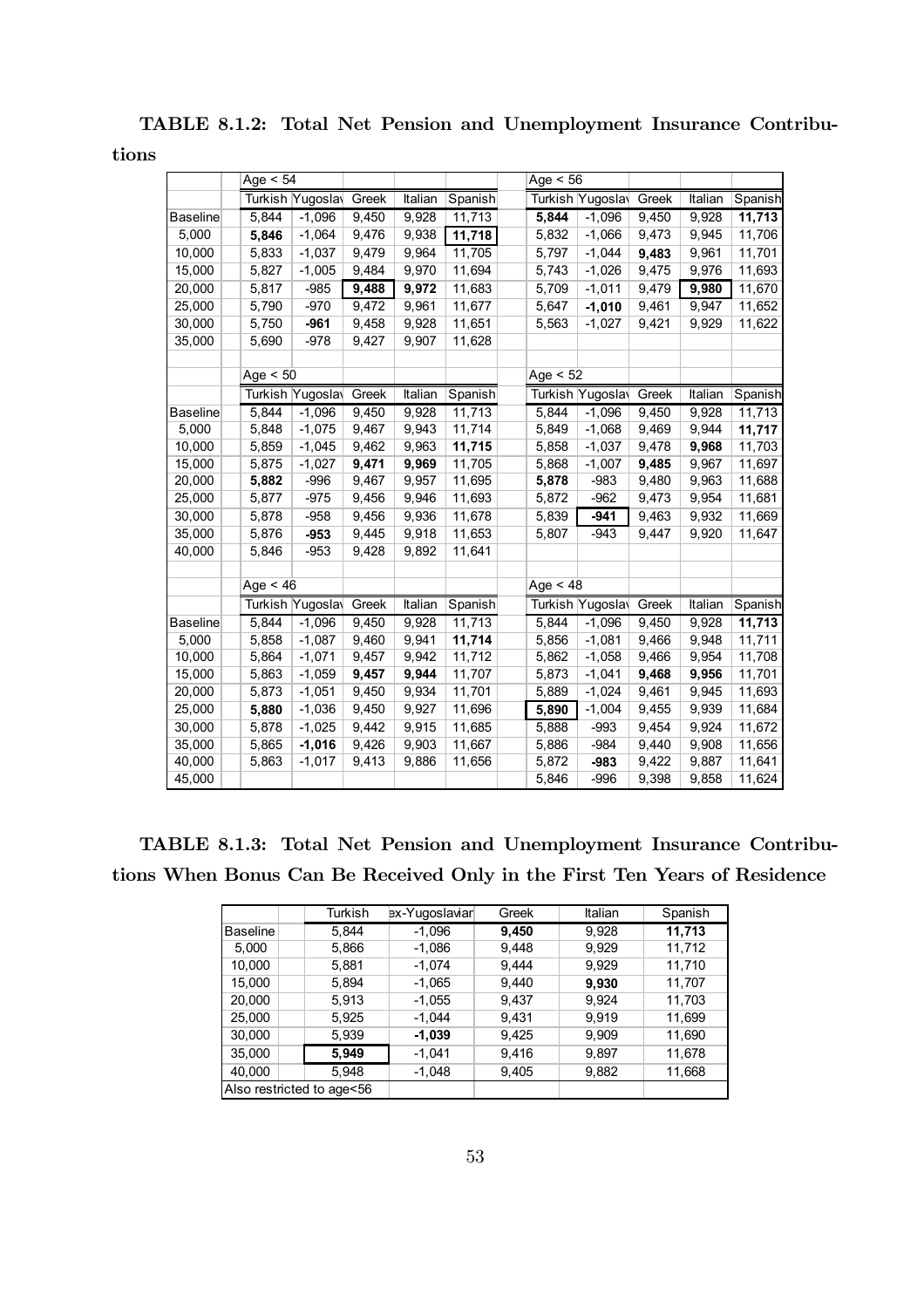TABLE 8.3.1: Effect of a Exchange Rate Premium on the Return of Wealth to the Source Countries

|                                | Turkish | Yugoslavian | Greek  | Italian | Spanish |
|--------------------------------|---------|-------------|--------|---------|---------|
| <b>BASELINE</b>                |         |             |        |         |         |
| <b>Survivor Rate</b>           | 0.3895  | 0.5879      | 0.1223 | 0.1724  | 0.0836  |
| Average Wealth of Returners    | 92.857  | 91.407      | 94.093 | 42.619  | 84.128  |
| <b>Average Returned Wealth</b> | 56.689  | 37,669      | 82.585 | 35.271  | 77,095  |
| 5% PREMIUM                     |         |             |        |         |         |
| <b>Survivor Rate</b>           | 0.3874  | 0.5869      | 0.1218 | 0.1727  | 0.0832  |
| Average Wealth of Returners    | 91.793  | 90.251      | 93.281 | 42.848  | 83,805  |
| <b>Average Returned Wealth</b> | 56.232  | 37.283      | 81.919 | 35,448  | 76,832  |

FIGURE 9.1.1 : Impact of an Increase in German Wages on Hazard Function



FIGURE 9.1.2: Impact of an Increase in German Wages on Savings Profile

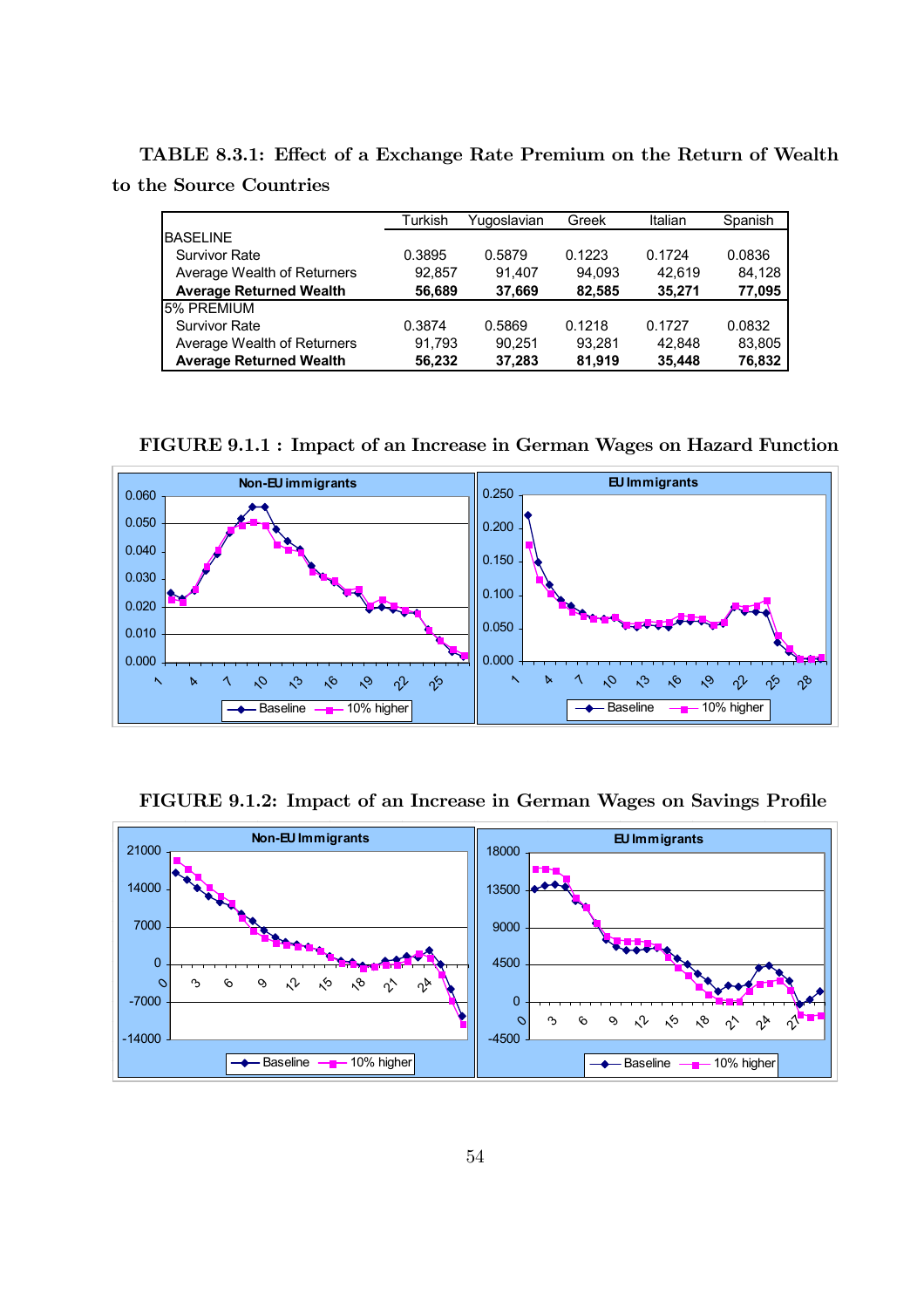TABLE 9.1.1: Lifetime Survivor Rate After an Increase in German Wages

|                 | <b>Non-EU</b> | EU    |
|-----------------|---------------|-------|
| <b>Baseline</b> | 0.463         | 0.144 |
| 10% Increase    | 0.467         | 0.142 |

FIGURE 9.2.1: Impact of an Increase in Home Country Wages on Hazard Functions



FIGURE 9.2.1: Impact of an Increase in Home Country Wages on Saving Profile

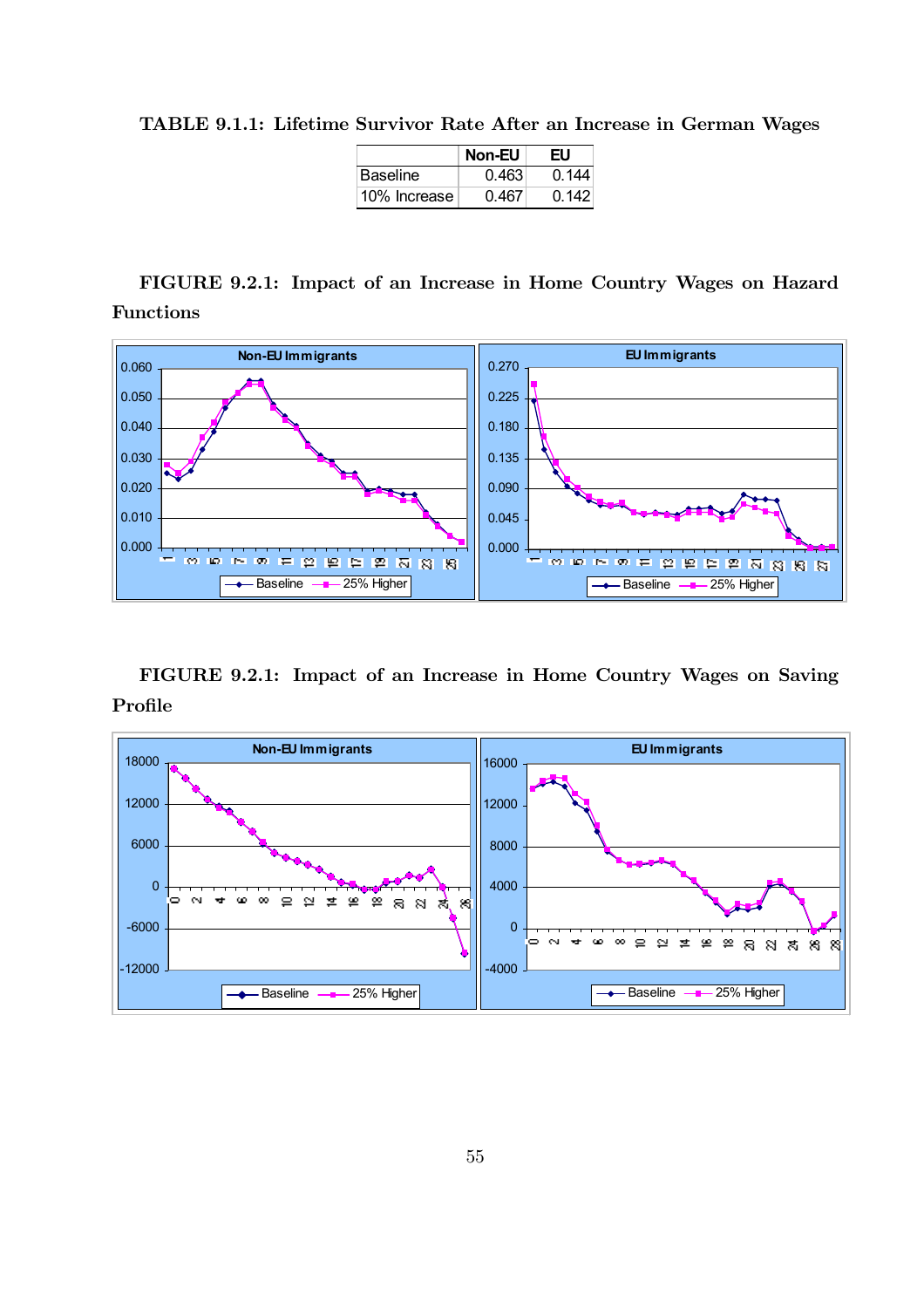TABLE 9.2.1: Lifetime Survivor Rate After an Increase in Home Country Wages

|                 | <b>Non-EU</b> | EU    |
|-----------------|---------------|-------|
| <b>Baseline</b> | 0.463         | በ 144 |
| 25% Increase    | በ 464         | በ 148 |

FIGURE 9.3.1: Hazard Function with Different PPP : All Immigrants



TABLE 9.3.1: Lifetime Survivor Rate After an Increase in PPP

|                 | <b>Non-EU</b> | EU    |
|-----------------|---------------|-------|
| <b>Baseline</b> | 0.463         | 0.144 |
| 125% Increase   | 0.456         | በ 144 |

FIGURE 9.3.2: Mean Savings Profiles with Different PPP : All Immigrants

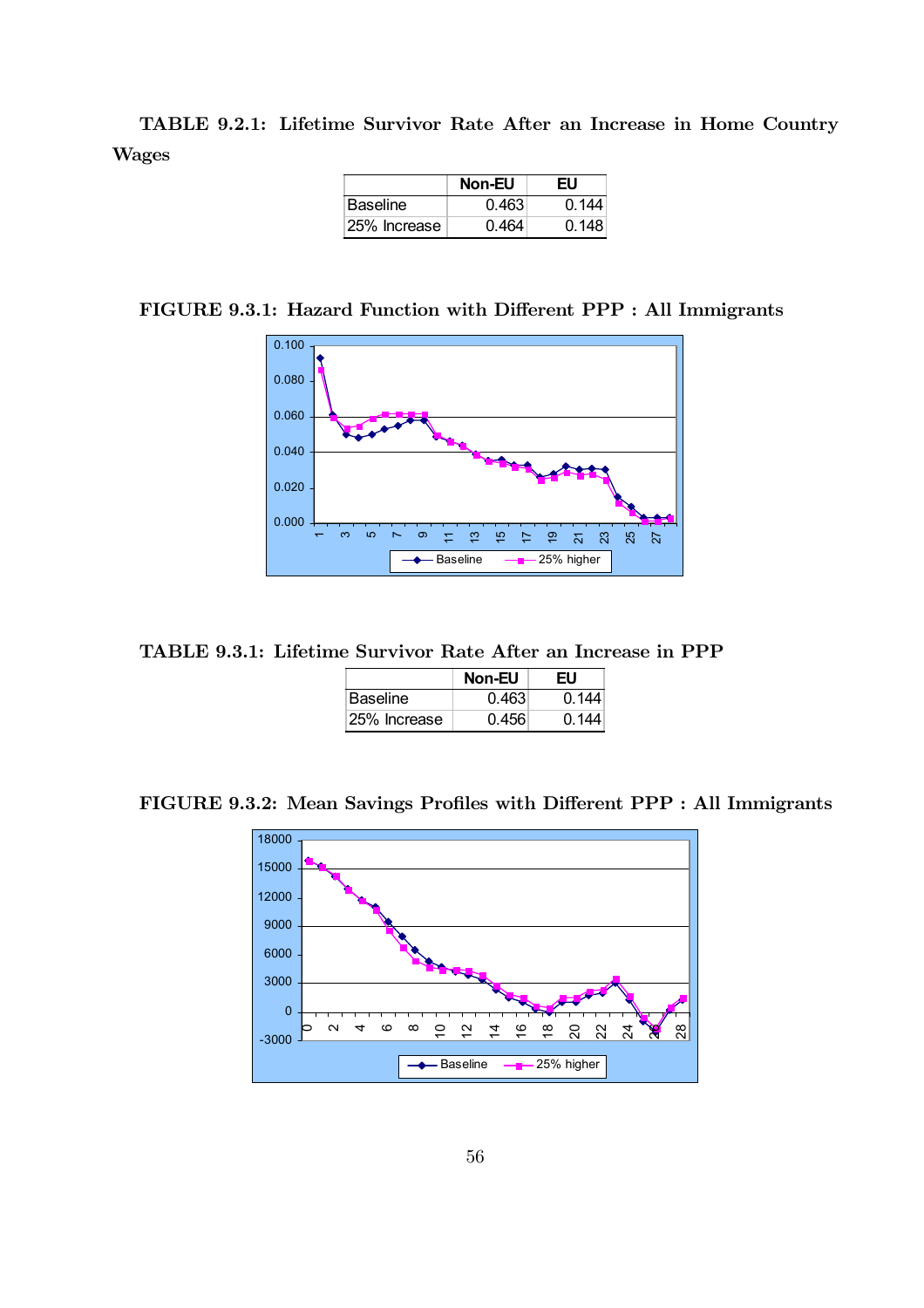# APPENDIX

# A EMPIRICAL SPECIFICATIONS

## A.1 Marginal Utility of Consumption in Germany

$$
\mu_t = \sum_{k=1}^4 \mu_k I(type = k) \exp\left[\begin{array}{c} \mu_5 I(l_t = 0) + \mu_2 I(l_6 = 2) + \mu_7 I(age \le 24) + \\ \mu_8 I(age \le 30) + \mu_9 I(age \ge 60) + \mu_{10} I(age \ge 70) \end{array}\right]
$$

### A.2 Psychic Costs in Germany

$$
\rho_t = \sum_{k=1}^4 (\rho_k I(type = k) + \rho_{4+k} I(type = k)t + \rho_{8+k} I(type = k)t^2) +
$$
  

$$
\rho_{13} I(l_t = 0) + \rho_{14} I(l_t = 2) + \rho_{15} age_0 + \rho_{16} age_0^2
$$

### A.3 Bequest Function

$$
B(.) = \beta_0 \left[ 1 - \exp\left(\sum_{k=1}^4 \beta_k I(type = k) A_{T+1}\right) \right]
$$

### A.4 Employment Transition

Employment transition before one becomes eligible for retirement is modeled as a probit.

$$
l_t^* = \alpha_0 + \alpha_1 l_{t-1} + \alpha_2 age_t + \alpha_3 age_t^2 + \alpha_4 I(age_t \ge 60) + \alpha_5 age_0 + \sum_{z=2}^5 \alpha_{4+z} I(country = z) + \sum_{k=2}^4 \alpha_{8+k} I(type = k) + \varepsilon
$$
  

$$
l_t = 1 [l_t^* > 0]
$$

## A.5 Employment Transition with Retirement

I use a multinomial logit model for employment transition when retirement is possible.

$$
P(l = j) = \exp(\gamma_{4(j-1)+1} + \gamma_{4(j-1)+2}age_0 + \gamma_{4(j-1)+3}I(l_{t-1} = 0) + \gamma_{4(j-1)+4}age_t) / \newline \left[1 + \sum_{h=1}^{2} \exp(\gamma_{4(h-1)+1} + \gamma_{4(h-1)+2}age_0 + \gamma_{4(h-1)+3}I(l_{t-1} = 0) + \gamma_{4(h-1)+4}age_t)\right]
$$
\n
$$
j = 1, 2
$$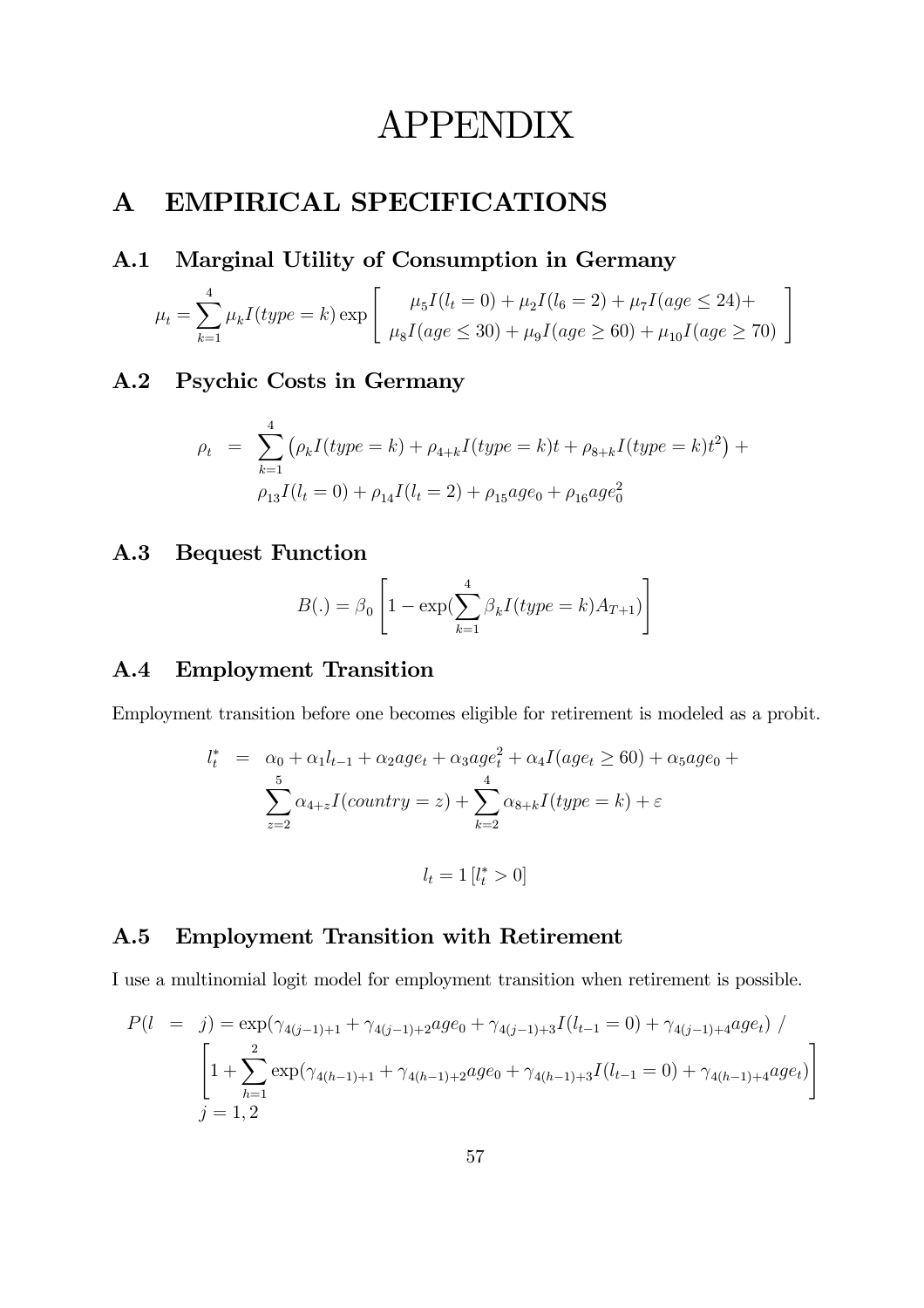$$
P(l=0) = 1 / \left[1 + \sum_{j=1}^{2} \exp(\gamma_{4(j-1)+1} + \gamma_{4(j-1)+2}age_0 + \gamma_{4(j-1)+3}I(l_{t-1}=0) + \gamma_{4(j-1)+4}age_t)\right]
$$

### A.6 Human Capital

$$
H_t = v_1t + v_2t^2 + v_3age_0 + \sum_{z=2}^{5} v_{2+z}I(country = z) + \sum_{k=2}^{4} v_{6+z}I(type = k)
$$

### A.7 Distribution of Shocks

 $\boldsymbol{\eta}_t = (\eta_t^s, \eta_t^y)$ , the vector of contemporaneous shocks to preferences and earnings, have the following joint distribution.

$$
\left(\begin{array}{c}\n\boldsymbol{\eta}_t^s \\
\eta_t^y\n\end{array}\right) \sim N\left(\left(\begin{array}{c}\n0 \\
0\n\end{array}\right), \left(\begin{array}{cc}\n\sigma_s^2 \\
\sigma_{sy} & \sigma_y^2\n\end{array}\right)\right)
$$

### A.8 Preferences for Living in the Home Country

The value of living in the home country has four compenents: A baseline country dummy plus the value of accumulated wealth in Germany —where wealth is interacted with purchasing power parity between the source country and Germany—, the value of potential earnings in the home country after return -which is shifted according to the ratio of expected wages in source countries—, and the value of German pension benefits —which is adjusted according to the ratios of purchasing power parities—. Below is given the parametrization, which is explained in detail at the end of this section.

$$
V^{L}(\widetilde{S}_{t}) = \sum_{countery=z} I(z) \left( \frac{1 - \delta^{p_{age}}}{1 - \delta} \right) \pi_{0,z}
$$
  
+ 
$$
\sum_{countery=z} I(z) (\exp(\pi_{1,1}) + \exp(\pi_{1,2}) p_{age}) (1 - \exp[(\pi_{1,3} + \pi_{1,4} p_{age}) (ppp^{z} A_{t})])
$$
  
+ 
$$
\sum_{countery=z} I(z) \max \left\{ \left( \left( \frac{\hat{w}^{z}}{\hat{w}^{Turb}} \right)^{\pi_{2,1}} \pi_{2,2} + \left( \frac{\hat{w}^{z}}{\hat{w}^{Turb}} \right)^{\pi_{2,3}} (\pi_{2,4} age_{t} + \pi_{2,5} age_{t}^{2}) \right), 0 \right\}
$$
  
+ 
$$
\sum_{countery=z} I(z) I(t \ge 3) \left( \frac{ppp^{z}}{ppp^{Turb}} \right)^{\pi_{3,1}} \Delta_{age} [\pi_{3,2} [1 + \pi_{3,3} I(age_{t} \ge 64)] (1 - \exp(\pi_{3,4} t))]
$$

Above  $pp^2$  is the purchasing power parity ratio between Germany and the source country and  $\hat{w}^z$  is the expected wages in country z. Also,

$$
p_{age_t} = (last\_age - age_t)/2
$$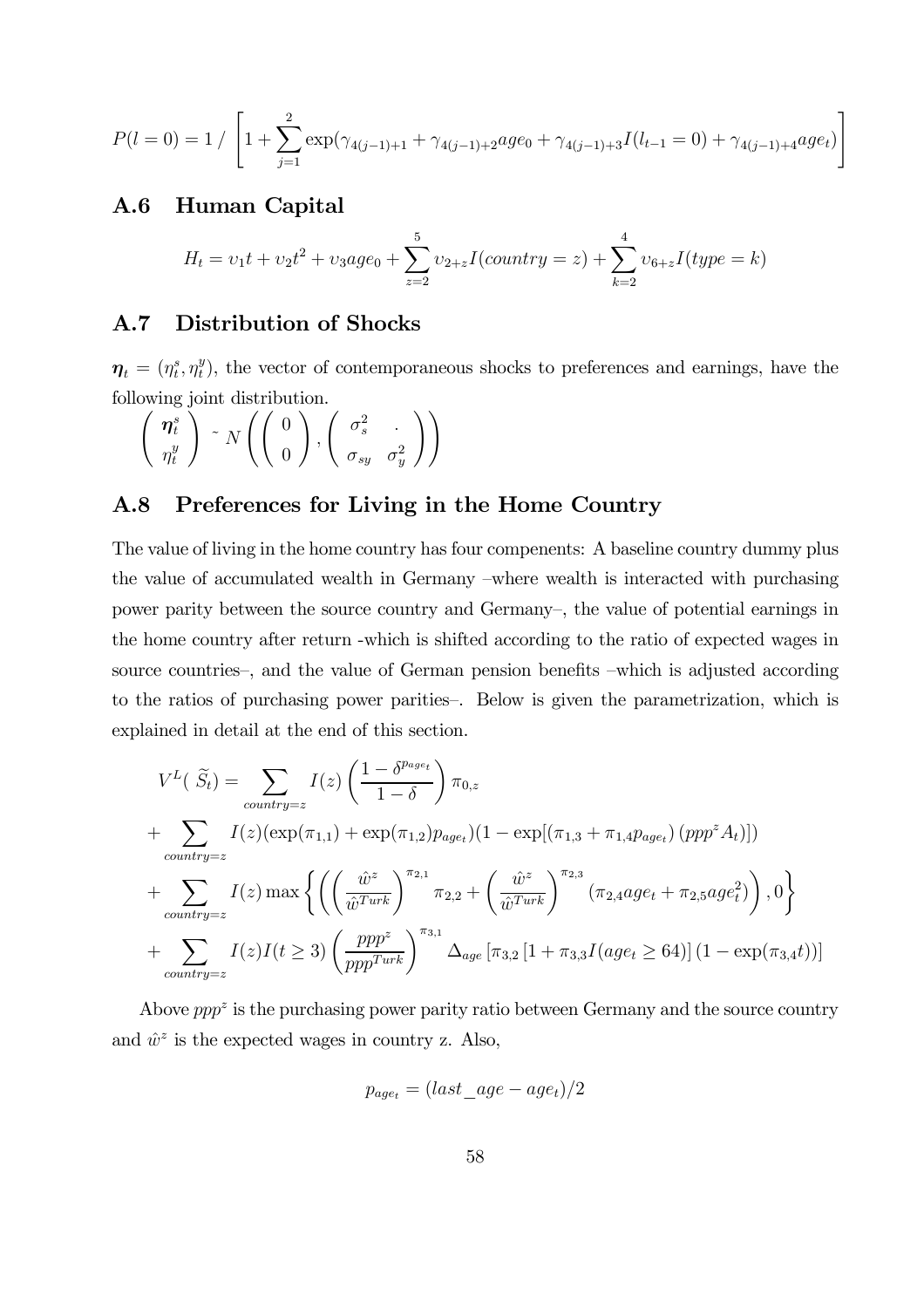is the number of periods left till death and

$$
\Delta_{age} = I(age_t \ge 64) \left( \frac{1 - \delta^{p_{age_t}}}{1 - \delta} \right) + I(age < 64) \delta^{(64 - age_t)/2} \left( \frac{1 - \delta^{p_{age_t = 64}}}{1 - \delta} \right)
$$

is the discount factor for pension benefits, which an immigrant can start receiving only after age 64.

Note that the variation in the above value according to nationality is limited to three sources:  $\pi_{0,z}$  is the baseline country dummy,  $ppp^z$  determines the purchasing power in the source country compared to Germany,  $\hat{w}^z/\hat{w}^{Turk}$  shifts the value of expected earnings in the source countries according to expected wages in each country when the baseline country is taken as Turkey.

The following is an explanation of the individual terms in the above equation.

1st line (Country Dummy): This is a discounted sum of per period country dummy which is a measure of the general attractiveness of the source country compared to Germany. It would depend on source country characteristics like per capita income level, whether the country has a socialist regime, income inequality, political stability and so forth. This dummy also includes the transportation cost of return, which would vary by country of origin according to its distance from Germany. In addition, it accounts for the institutional difference between the EU and non-EU countries in that non-EU immigrants can not engage in repeat migration to Germany after they make a permanent return to their home countries.

2nd line (Value of Accumulated Assets): The value of accumulated wealth varies according to wealth intereacted with ppp in an inverse exponential form. Both parameters of the inverse exponential function varies with the age of the migrant because in his home country a migrant's per period consumption of the wealth he acquired in Germany would depend on the remaining length of his life.

3rd line (Value of Potential Earnings at Home): The present discounted value of immigrants' utility from their earnings in their home country after return would depend on their age at return as well as the country they return. Both the constant term and the slope of the decrease in the discounted value by age varies by  $\left(\frac{\hat{w}^z}{\hat{w}^{Turb}}\right)$ , which is the ratio of the average earnings level in country z to that in Turkey.

4th line (Value of German Pension Benefits): In order to qualify for German pension benefits, one must have worked for at least 5 years (which is 3 periods in our model).  $\Delta_{age}^2$  discounts the value to the period an immigrant is making the return decision.  $\left(\frac{ppp^z}{ppp^{Turk}}\right)$  accounts for the different purchasing power of German pension benefits in different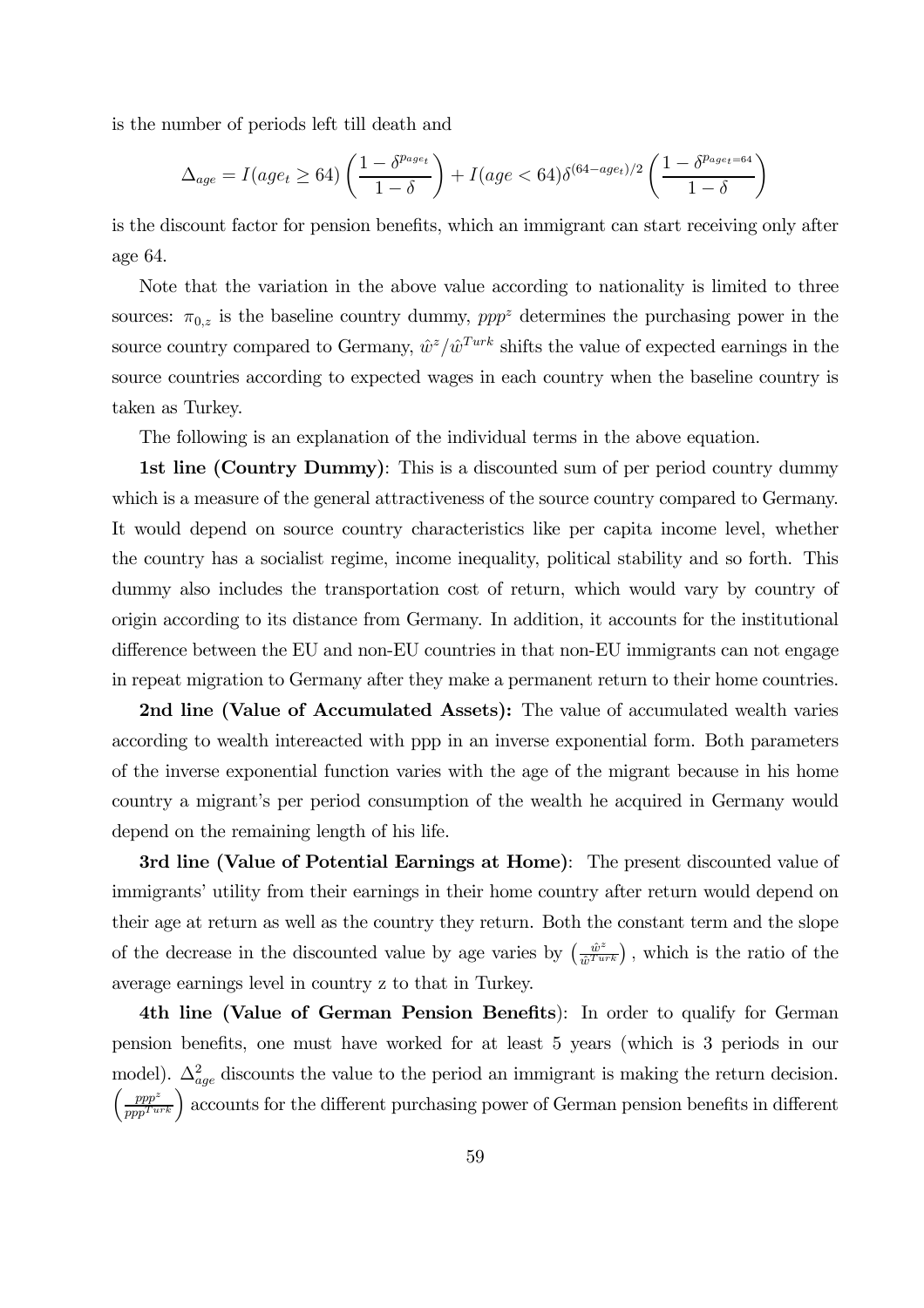source countries. (Turkey is taken as the baseline country.) Pension benefits depend on immigrants' duration of residence in an inverse exponential functional form. (Periods of unemployment are counted toward the contribution period. Since in the model, immigrants are always in the labor market, duration of time in the labor market is equal to duration of residence.)

# B DETAILS OF THE ESTIMATION METHOD

The classification error parameters and parameters that characterize the distribution of measurement errors are estimated along with the other parameters of the model.

### B.1 Classification Errors

### B.1.1 Unbiased Classification Error in the Labor Market Outcomes:

Classification errors are unbiased when the probability of a particular outcome is the same in the simulations and in the data.

Let  $l_{it}^*$  denote the observed labor market outcome in the data and  $l_{it}$  denote the true value from the simulations. Following Keane and Wolpin's (2001) methodology, I write the classification errors in the following linear form.

$$
\theta_{1,1}^l = P(l_{it}^* = 1 | l_{it} = 1) = \widetilde{E} + (1 - \widetilde{E})\widehat{P}(l_{it} = 1)
$$
\n(2)

$$
\theta_{1,\neq 1}^l = P(l_{it}^* = 1 | l_{it} \neq 1) = (1 - \widetilde{E})\widehat{P}(l_{it} = 1))
$$
\n(3)

where

$$
\widehat{P}[l_{it} = 1] = \frac{1}{N} \sum_{n=1}^{N} \Pr(l_{int} = 1)
$$

and  $\widetilde{E}$  is a parameter measuring the extent of classification error, which is transformed in the following way in estimation.

$$
\widetilde{E} = 1/[1 + \exp(E)]
$$

E is estimated along with the other parameters of the model Unbiasedness of the classification errors requires that when equations (2 and 3) are substituted into the equation below,  $P(l_{it}^* = i) = P(l_{it} = i)$  holds.

$$
P(l_{it}^* = i) = P(l_{it}^* = i | l_{it} = i) P(l_{it} = i) + P(l_{it}^* = i | l_{it} \neq i) P(l_{it} \neq i)
$$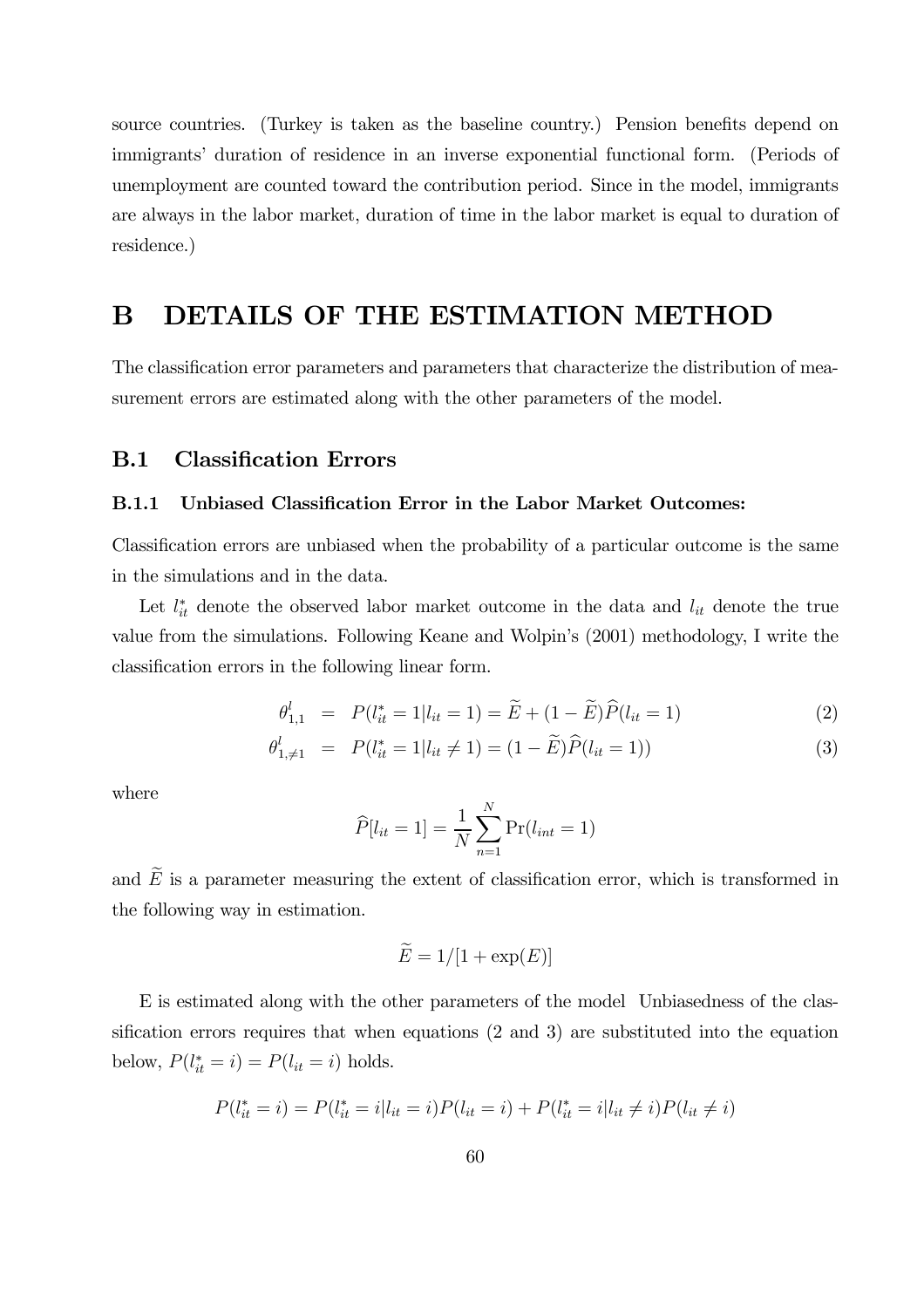### B.1.2 Biased Classification Error in Return Migration

The classification error in return migration has two important properties. First, a classification error is possible only when the reported choice is to leave because the fact that a migrant was interviewed does not leave any doubt that he was in fact in Germany. This implies that a classification error can exist only in the last period in the sample. Second, the fact that there may be a classification error only if the observed choice is to leave implies that the classification error is biased. Thus,  $P(m_t^* = 1) \neq P(m_t = 1)$ .

The following expressions, in which G is the parameter indicating the degree of misreporting, are used.

$$
\theta_{1,0}^m = P(m_t^* = 1 | m_t = 0) = \left(\frac{e^G}{1 + e^G}\right)
$$
  

$$
\theta_{0,1}^m = P(m_t^* = 0 | m_t = 1) = 0
$$

### B.2 Measurement Errors

The measurement error distributions of earnings and savings are independent and serially uncorrelated. They are specified in the following way.

### B.2.1 Measurement Error in Earnings

$$
y_t^{obs} = y_t^{sim} \exp(\varepsilon_t^y) \qquad where \ \ \varepsilon_t^{y \sim} N(0, \sigma_{y,m}^2)
$$

### B.2.2 Measurement Error in Savings

$$
(A_{t+1} - A_t)^{obs} = (A_{t+1} - A_t)^{sim} + \varepsilon_t^s \quad where \quad \varepsilon_t^{s \sim} N(0, \sigma_{s,m}^2)
$$

$$
\sigma_{s,m} = \sigma_{s,m,0} + \sigma_{s,m,1}(A_{t+1} - A_t)
$$

# B.3 Calculation of the Probabilities of Reported Spells Conditional on the Simulated Spells

# **B.3.1** Calculation of  $P(M_i^{obs}|M_{in}^{sim})$

The calculation of the probability of observing the registered spell conditional on the true spell can be categorized into four groups according to which spell ends earlier and whether or not it ends with an exit as follows: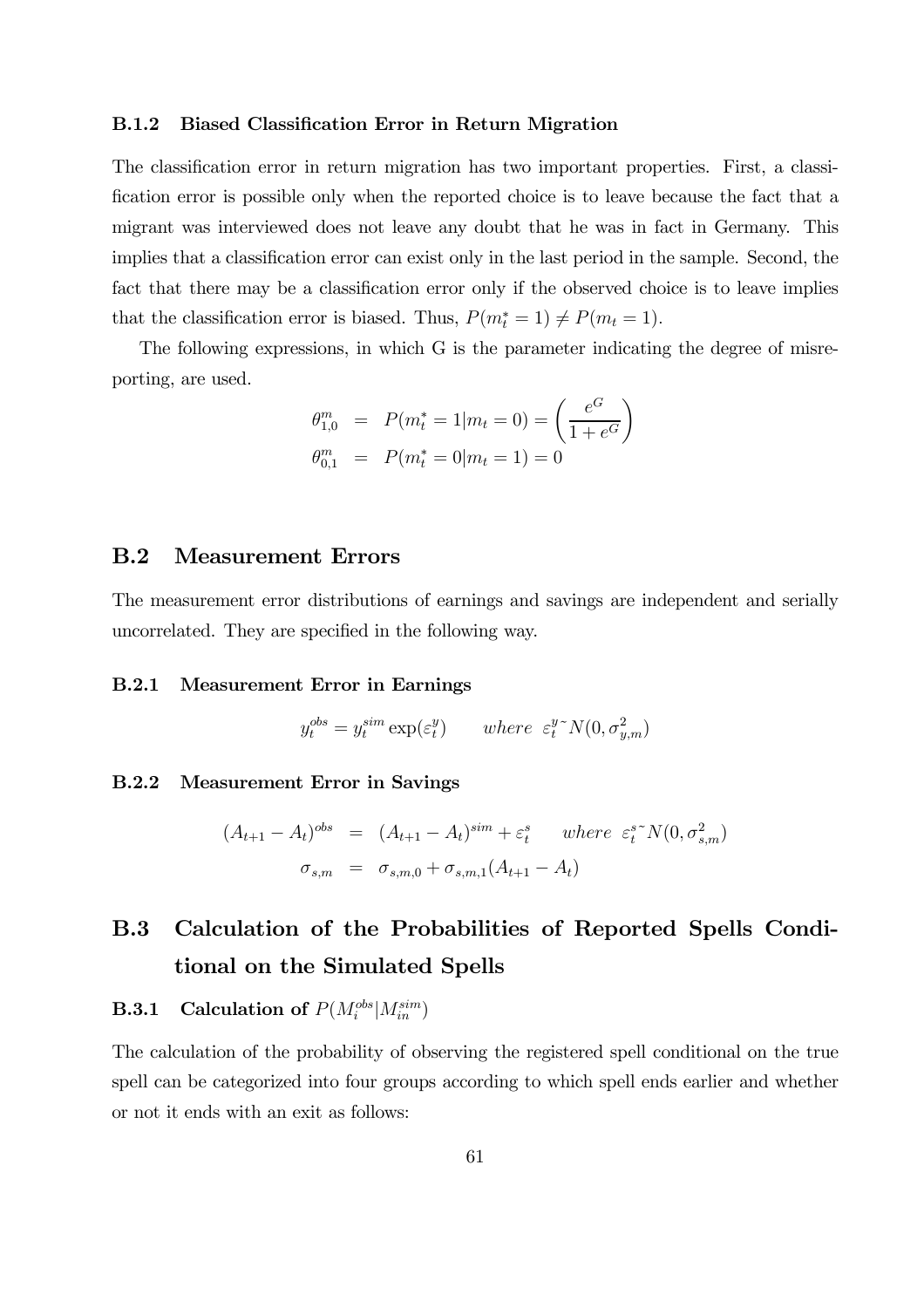Case 1: The simulated spell ends earlier with an exit. Data 0 0 0 0 X Simulated 0 0 0 1

This has zero probability because since a return took place, this person could not have been in the sample.

$$
P(M_i^{obs}|M_{in}^{sim}) = 0
$$

### Case 2: The data and simulated spell both end with an exit at the same period.

Data 0 0 0 0 1

Simulated 0 0 0 0 1

There are  $T_1$  periods of correct reporting of staying in Germany as well as correct reporting of exit.

$$
P(M_i^{obs}|M_{in}^{sim}) = (1 - \theta_{1,0}^m)^{T_1}
$$

Note that the probability of correct of reporting of an exit,  $\theta_{1,1}^m = 1$ .

Case 3: The data spell ends earlier with an exit. Data 0 0 0 0 1 . . . Simulated 0 0 0 0 0 0 0 0 0

There are  $T_1$  periods of correct reporting of staying in Germany and  $T - T_1$  periods of mismatch (classification error).

$$
P(M_i^{obs}|M_{in}^{sim}) = (1 - \theta_{1,0}^m)^{T_1} (\theta_{1,0}^m)^{T - T_1}
$$

OR

Data 0 0 0 0 1 . . Simulated 0 0 0 0 0 0 0 1

There are  $T_1$  periods of correct reporting of staying in Germany and  $T - T_1 - 1$  periods of mismatch (classification error).

$$
P(M_i^{obs}|M_{in}^{sim}) = (1 - \theta_{1,0}^m)^{T_1} (\theta_{1,0}^m)^{T - T_1 - 1}
$$

Case 4: The data spell ends earlier without an exit. Data 0 0 0 0 0 . .  $Simulated \quad 0 \quad 0 \quad 0 \quad 0 \quad 0 \quad 0 \quad X$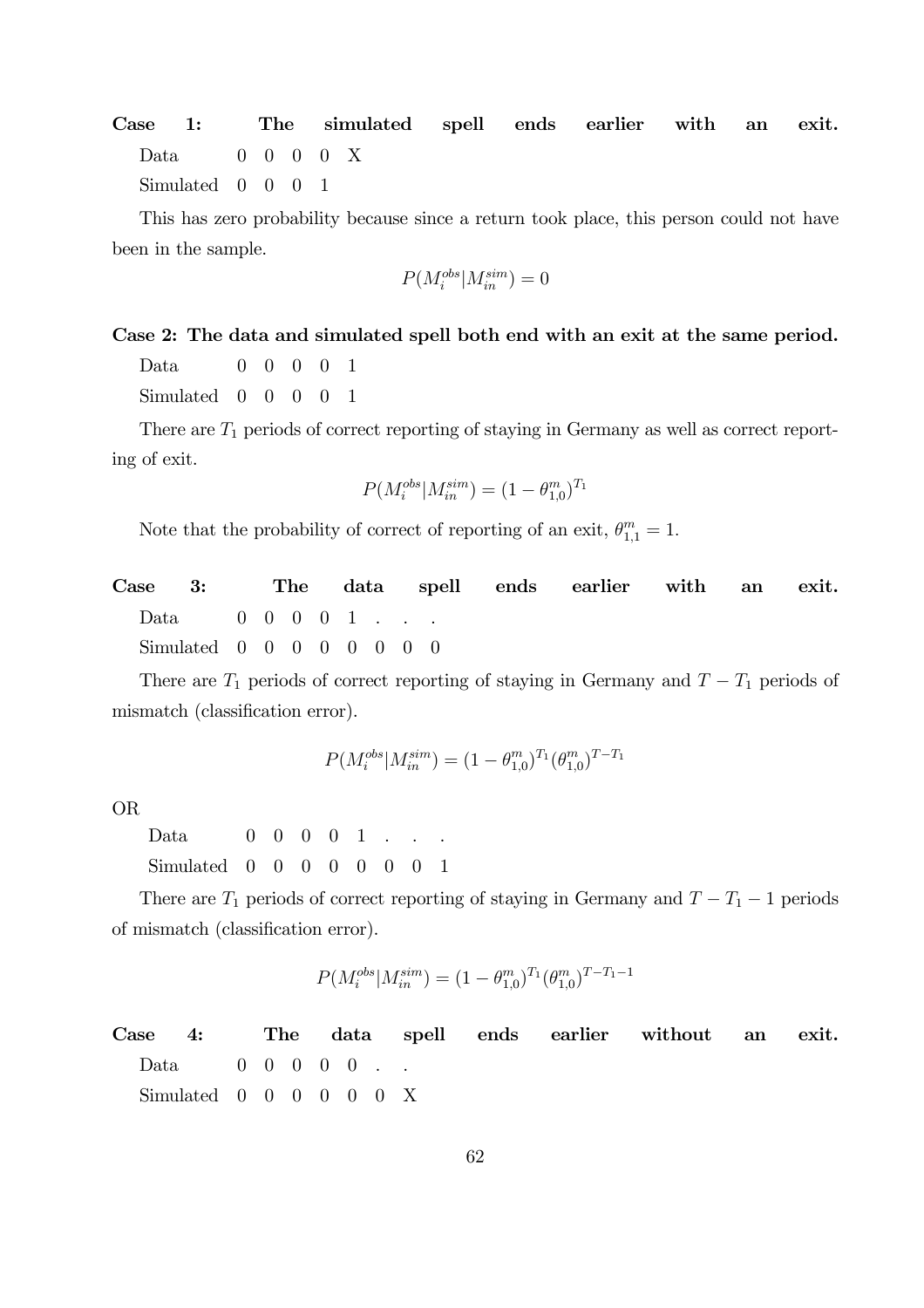There are  $T_1$  periods of correct reporting of staying in Germany and  $T - T_1$  periods of missing information.

$$
P(M_i^{obs}|M_{in}^{sim}) = (1 - \theta_{1,0}^m)^{T_1}
$$

# **B.3.2** Calculation of  $P(l_i^{obs}|l_{in}^{sim})$

Unlike the above case, a classification error in the reported labor market status can exist at any period. Therefore, the probability of observing the reported labor market status spell conditional on the simulated spell can be written as follows.

$$
Pr(l_{it}^{obs} = 1 | l_{int}^{sim} = 1) = \theta_{1,1}^{l}
$$
  
\n
$$
Pr(l_{it}^{obs} = 1 | l_{int}^{sim} \neq 1) = \theta_{1,0}^{l}
$$
  
\n
$$
Pr(l_{it}^{obs} \neq 1 | l_{int}^{sim} = 1) = 1 - \theta_{1,1}^{l}
$$
  
\n
$$
Pr(l_{it}^{obs} \neq 1 | l_{int}^{sim} \neq 1) = 1 - \theta_{1,0}^{l}
$$

**B.3.3** Calculation of  $P((A_{t+1} - A_t)_{i}^{obs}|(A_{t+1} - A_t)_{in}^{sim})$ 

The savings data in the GSOEP are censored at zero because the savings question is asked only for positive savings. (Since I aggregate the data into two year periods, there are censoring values other than zero as well.) For censored observations, the probability that  $A_{t+1}-A_t$ equals the censoring value is written:

$$
P((A_{t+1} - A_t)_{i}^{obs} | (A_{t+1} - A_t)_{in}^{sim}) = \Phi\left(\frac{(A_{t+1} - A_t)_{i}^{obs} - (A_{t+1} - A_t)_{in}^{sim}}{\sigma_{s,m}}\right)
$$

Above  $\Phi$  is the standard normal cumulative distributive function. For uncensored observations,

$$
P((A_{t+1} - A_t)_i^{obs}| (A_{t+1} - A_t)_{in}^{sim}) = \frac{1}{\sigma_{s,m}} \phi \left( \frac{(A_{t+1} - A_t)_i^{obs} - (A_{t+1} - A_t)_{in}^{sim}}{\sigma_{s,m}} \right)
$$

where  $\phi$  is the standard normal density.

# **B.3.4** Calculation of  $P(y_i^{obs}|y_{in}^{sim})$ :

$$
P(y_i^{obs}|y_{in}^{sim}) = \prod_{t=1}^{T_i} \frac{1}{\sigma_{y,m}} \phi\left(\frac{y_{it}^{obs} - y_{int}^{sim}}{\sigma_{y,m}}\right)
$$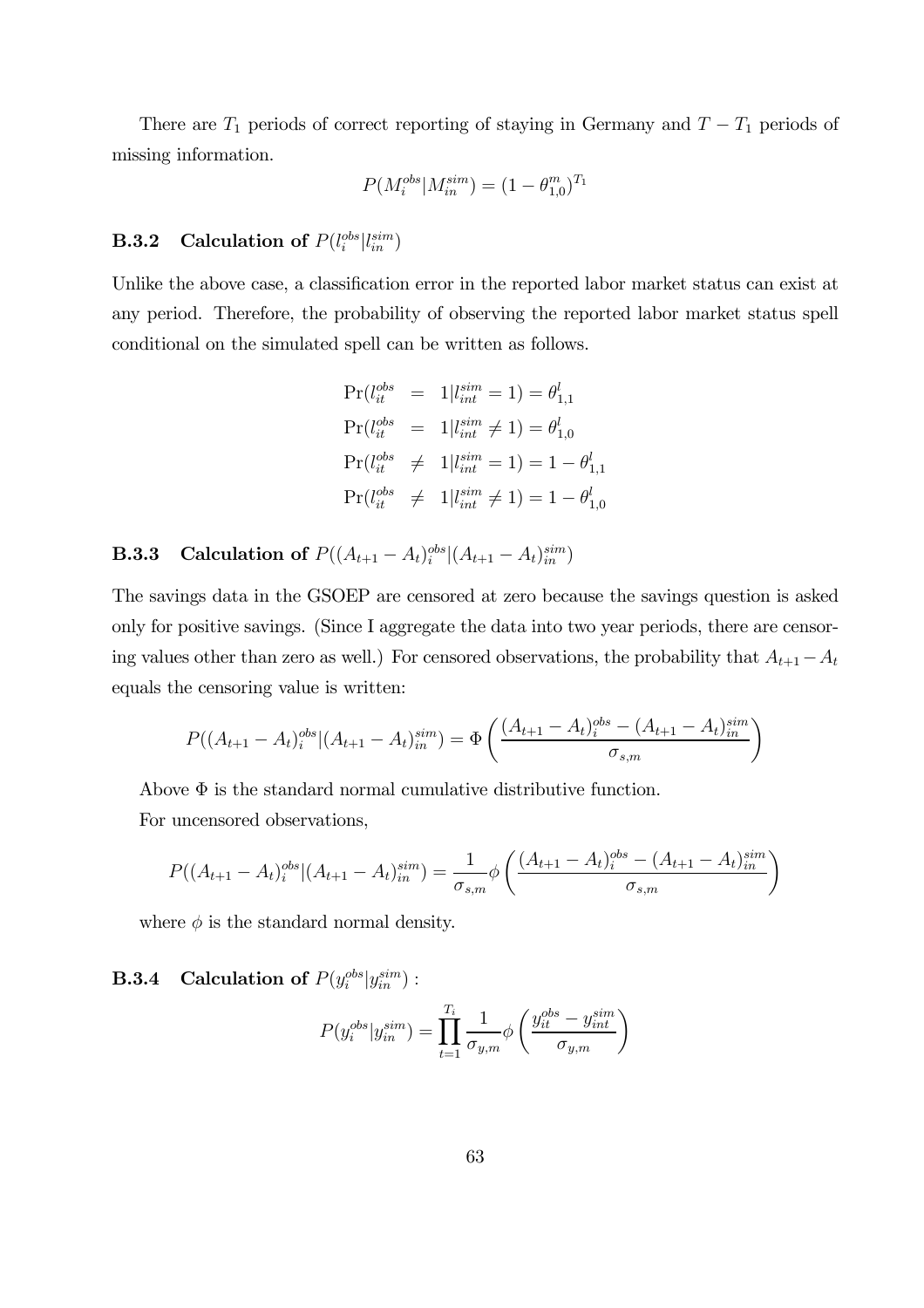# C SUBSISTENCE INCOME

In this section, I explain how subsistence income is calculated using demographic features of immigrants and the German institutional rules. I calculate the probability of being married by age and the mean number of children by age for each nationality. Then, I smooth both the probability of being married and mean number of children profiles using lowess smoothing and use these smoothed values in the following subsistence level income formula:

 $520 * [1 + 0.8(prob\_married) + 0.7(no\_children)]^{31}$ 

The results are displayed in the below table.

| Age | Turkish | Yugoslavian | Greek  | Italian | Spanish |
|-----|---------|-------------|--------|---------|---------|
| 18  | 14,080  | 14,465      | 12,480 | 12,851  | 13,298  |
| 20  | 16,747  | 15,734      | 13,430 | 14,429  | 14,823  |
| 22  | 19,451  | 17,451      | 15,286 | 16,615  | 16,514  |
| 24  | 22,091  | 19,267      | 17,229 | 18,906  | 18,211  |
| 26  | 24,613  | 21,054      | 19,196 | 21,145  | 19,916  |
| 28  | 26,988  | 22,801      | 21,100 | 23,216  | 21,554  |
| 30  | 29,152  | 24,440      | 22,910 | 25,071  | 23,071  |
| 32  | 30,970  | 25,866      | 24,571 | 26,668  | 24,429  |
| 34  | 32,346  | 27,023      | 26,034 | 27,928  | 25,596  |
| 36  | 33,247  | 27,863      | 27,213 | 28,775  | 26,519  |
| 38  | 33,679  | 28,320      | 28,029 | 29,176  | 27,147  |
| 40  | 33,667  | 28,380      | 28,452 | 29,128  | 27,428  |
| 42  | 33,220  | 28,076      | 28,504 | 28,678  | 27,344  |
| 44  | 32.434  | 27,451      | 28,226 | 27,919  | 26,968  |
| 46  | 31,450  | 26,592      | 27,663 | 26,964  | 26,382  |
| 48  | 30,324  | 25,628      | 26,912 | 25,898  | 25,662  |
| 50  | 29,122  | 24,703      | 26,109 | 24,797  | 24,895  |
| 52  | 27,956  | 23,893      | 25,409 | 23,750  | 24,156  |
| 54  | 26,915  | 23,155      | 24,918 | 22,842  | 23,494  |
| 56  | 26,043  | 22,463      | 24,675 | 22,120  | 22,939  |
| 58  | 25,309  | 21,832      | 24,644 | 21,598  | 22,545  |
| 60  | 24,590  | 21,238      | 24,652 | 21,251  | 22,346  |
| 62  | 23,862  | 20,625      | 24,577 | 21,043  | 22,266  |
| 64  | 23,168  | 19,938      | 24,387 | 20.962  | 22,239  |
| 66  | 22,478  | 19,135      | 24,101 | 21,002  | 22,232  |
| 68  | 21,748  | 18,199      | 23,717 | 21,155  | 22,246  |
| 70  |         | 17,053      | 23,224 | 21,414  | 22,300  |
| 72  |         |             | 22,722 | 21,758  | 22,385  |
| 74  |         |             | 22,464 | 22,159  | 22,451  |

### TABLE C.1: SUBSISTENCE INCOME BY AGE AND ORIGIN

<sup>&</sup>lt;sup>31</sup>Children, in fact, receive 50 to 90 percent of the baseline amount depending on their age. We average this as 70 percent.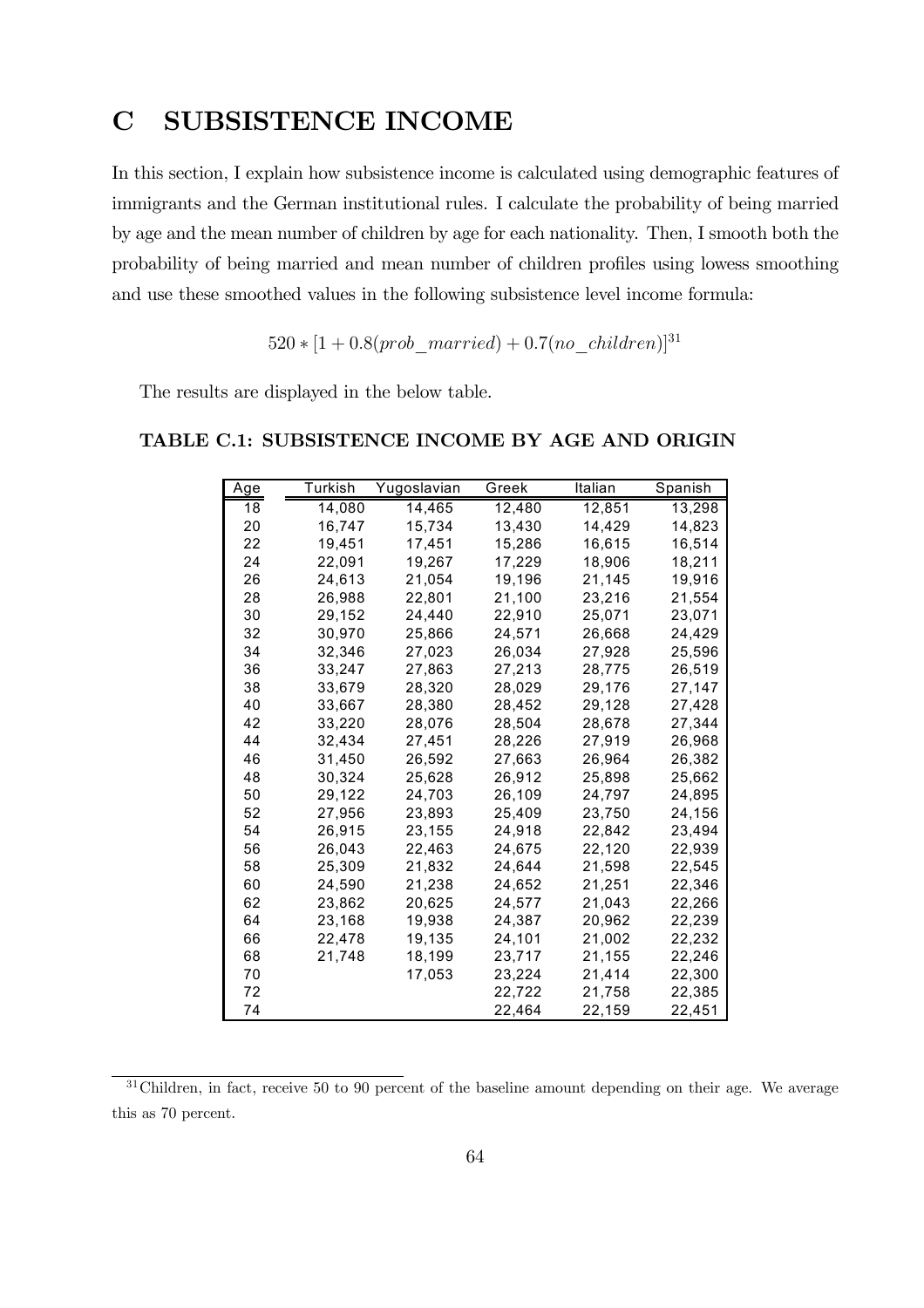# D PARAMETER ESTIMATES

# Marginal Utility Parameters

| $\mu_1$       | $\mu_2$                            | $\mu_3$       | $\mu_4$       | $\mu_5$       | $\mu_6$                                   | $\mu_7$       | $\mu_8$                                                               | $\mu_{9}$     | $\mu_{10}$ |
|---------------|------------------------------------|---------------|---------------|---------------|-------------------------------------------|---------------|-----------------------------------------------------------------------|---------------|------------|
| 4.115         | 4.546                              | 5.289         | 5.349         | $-0.0877$     | $-0.1372$                                 | $-0.323$      | $-0.086$                                                              | 0.0126        | 0.0865     |
| (0.189)       | (0.130)                            | (0.371)       | (0.328)       |               | $(0.0047)$ $(0.0071)$ $(0.879)$ $(0.013)$ |               |                                                                       | (0.0027)      | (0.0085)   |
|               | Psychic Cost Parameters            |               |               |               |                                           |               |                                                                       |               |            |
| $\rho_1$      | $\rho_2$                           | $\rho_3$      | $\rho_4$      | $\rho_5$      | $\rho_6$                                  | $\rho_7$      | $\rho_8$                                                              |               |            |
| 5,671         | 4,157                              | 3,250         | 6,989         | $-380.4$      | $-12.05$                                  | $-176.9$      | $-351.9$                                                              |               |            |
| (110.3)       | (112.8)                            | (670.7)       | (59.13)       | (19.42)       | (3.648)                                   | (17.49)       | (21.27)                                                               |               |            |
| $\rho_9$      | $\rho_{10}$                        | $\rho_{11}$   | $\rho_{12}$   | $\rho_{13}$   | $\rho_{14}$                               | $\rho_{15}$   | $\rho_{16}$                                                           |               |            |
| 3.172         | $-0.177$                           | $-1.035$      | 6.704         | $-46.06$      | 634.9                                     | $-2.417$      | $-0.1589$                                                             |               |            |
| (1.373)       | (0.284)                            | (6.009)       | (0.480)       | (36.60)       | (104.8)                                   | (1.1343)      | (0.0396)                                                              |               |            |
|               | <b>Bequest Function Parameters</b> |               |               |               |                                           |               |                                                                       |               |            |
| $\beta_1$     | $\beta_2$                          | $\beta_3$     | $\beta_4$     |               | $\beta_5^c$                               | $\beta_6^b$   | $\beta_7^c$                                                           | $\beta_8^b$   |            |
| 11.378        | 10.369                             | 11.011        | 9.252         |               | $-0.00425$                                | $-0.0292$     | $-0.00207$                                                            | $-0.00158$    |            |
| (0.1138)      |                                    |               |               |               |                                           |               | $(0.0717)$ $(0.2259)$ $(15.069)$ $(0.000429)$ $(0.0456)$ $(0.000184)$ | (0.3955)      |            |
|               | Value Home Parameters              |               |               |               |                                           |               |                                                                       |               |            |
| $\pi_{01}$    | $\pi_{02}$                         | $\pi_{03}$    | $\pi_{04}$    | $\pi_{05}$    | $\pi_{11}$                                | $\pi_{12}$    | $\pi_{13}^c$                                                          | $\pi^d_{14}$  |            |
| $-1,861$      | $-2,377$                           | 916.6         | 587.6         | 608.4         | 9.420                                     | 8.049         | $-0.0114$                                                             | 0.0381        |            |
| (160.4)       | (263.3)                            | (36.76)       | (152.8)       | (75.07)       | (0.108)                                   | (0.034)       | (0.00023)                                                             | (0.00116)     |            |
| $\pi^f_{21}$  | $\pi^c_{22}$                       | $\pi_{23}$    | $\pi_{24}$    | $\pi_{25}$    | $\pi^f_{31}$                              | $\pi_{32}$    | $\pi_{33}$                                                            | $\pi_{34}$    |            |
| $-1.067$      | $-0.0145$                          | 16,586        | $-248.0$      | $-8.765$      | 0.0283                                    | 614.8         | 6.356                                                                 | $-0.1087$     |            |
| (0.6168)      | (41.95)                            | (1, 137)      | (130.6)       | (4.276)       | (0.1598)                                  | (89.92)       | (0.817)                                                               | (0.0223)      |            |
|               | <b>Type Probability Function</b>   |               |               |               |                                           |               |                                                                       |               |            |
| $\kappa_1$    | $\kappa_2$                         | $\kappa_3$    | $\kappa_4$    | $\kappa_5$    | $\kappa_6$                                | $\kappa_7$    | $\kappa_8$                                                            | $\kappa_9$    |            |
| 3.097         | 0.00313                            | 0.0541        | $-0.9073$     | $-1.235$      | $-4.921$                                  | $-2.138$      | $-0.0497$                                                             | 0.0433        |            |
|               |                                    |               |               |               |                                           |               |                                                                       |               |            |
| (0.651)       | (0.0519)                           | (0.0711)      | (0.7089)      | (0.9981)      | (1.077)                                   | (1.057)       | (0.1064)                                                              | (0.1258)      |            |
| $\kappa_{10}$ | $\kappa_{11}$                      | $\kappa_{12}$ | $\kappa_{13}$ | $\kappa_{14}$ | $\kappa_{15}$                             | $\kappa_{16}$ | $\kappa_{17}$                                                         | $\kappa_{18}$ |            |
| 2.061         | 0.0284                             | 0.0606        | $-0.1134$     | $-2.049$      | $-2.647$                                  | $-3.852$      | $-0.00015$                                                            | $-0.00133$    |            |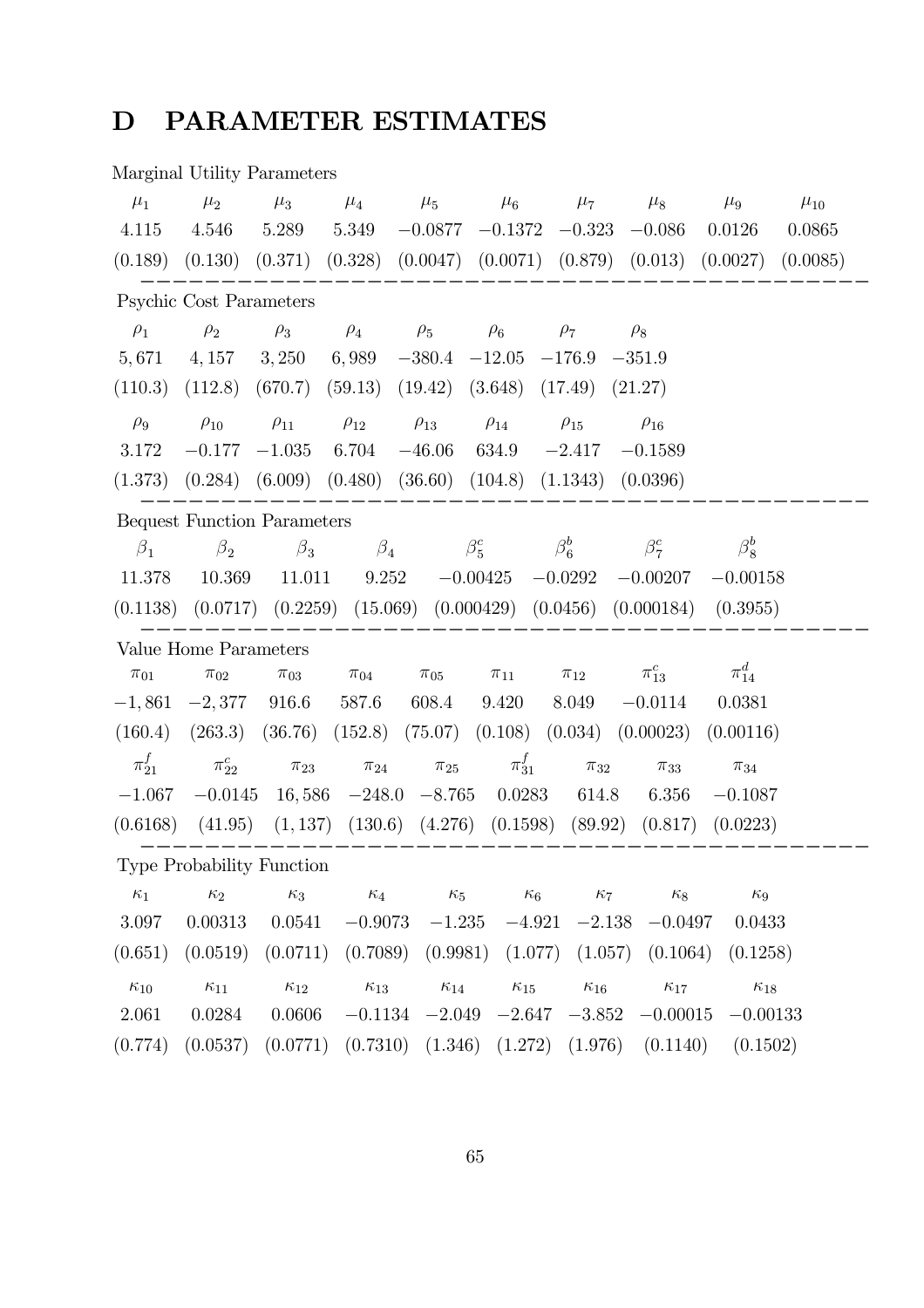| $\kappa_{19}$ | $\kappa_{20}$                | $\kappa_{21}$                                                     | $\kappa_{22}$        | $\kappa_{23}$    | $\kappa_{24}$    | $\kappa_{25}$ | $\kappa_{26}$        | $\kappa_{27}$ |          |
|---------------|------------------------------|-------------------------------------------------------------------|----------------------|------------------|------------------|---------------|----------------------|---------------|----------|
| 0.6315        | $-0.0031$                    | $-0.0400$                                                         | $-0.0319$            | 2.141            | 1.924            | 1.977         | $-0.0033$            | $-0.00012$    |          |
| (1.242)       |                              | $(0.0726)$ $(0.0861)$ $(0.8882)$ $(1.327)$                        |                      |                  | (1.336)          |               | $(1.365)$ $(0.1734)$ | (0.1862)      |          |
|               |                              | Labor Market Transition After Age 60                              |                      |                  |                  |               |                      |               |          |
| $\gamma_1$    | $\gamma_2$                   | $\gamma_3$                                                        | $\gamma_4$           | $\gamma_5$       | $\gamma_6$       | $\gamma_7$    | $\gamma_8$           |               |          |
| 18.024        | $-0.0530$                    | $-43.010$ $-0.2156$ $-5.3138$ $-0.1460$                           |                      |                  |                  | $-0.2913$     | 0.1899               |               |          |
| (0.413)       |                              | $(0.0072)$ $(30.491)$ $(0.0069)$ $(0.6059)$ $(0.0159)$ $(0.2571)$ |                      |                  |                  |               | (0.0066)             |               |          |
|               | <b>Employment Transition</b> |                                                                   |                      |                  |                  |               |                      |               |          |
| $\alpha_1$    | $\alpha_2$                   | $\alpha_3$                                                        | $\alpha_4^b$         | $\alpha_5$       | $\alpha_6$       |               |                      |               |          |
| $-1.1635$     | 4.6915                       | 0.1535                                                            | $-0.4025$            | 0.0215           | 0.0472           |               |                      |               |          |
| (0.0321)      | (0.0591)                     | (0.0012)                                                          | (0.00058)            | (0.0277)         | (0.0013)         |               |                      |               |          |
| $\alpha_7$    | $\alpha_8$                   | $\alpha_9$                                                        | $\alpha_{10}$        | $\alpha_{11}$    | $\alpha_{12}$    | $\alpha_{13}$ |                      |               |          |
| 0.3308        | 1.6521                       | 2.1306                                                            | 2.0876               | $-0.0784$        | 0.2432           | $-1.3867$     |                      |               |          |
| (0.0832)      | (0.1146)                     | (0.1140)                                                          | (0.1574)             | (0.0231)         | (0.0489)         | (0.1162)      |                      |               |          |
| Human Capital |                              |                                                                   |                      |                  |                  |               |                      |               |          |
| $v_1^b$       | $v_2^c$                      | $v_3^b$                                                           | $v_4$                | $v_5$            | $v_6$            | $v_7$         | $v_8$                | $v_9$         | $v_{10}$ |
| 0.086         | $-0.0013$                    | $-0.1022$                                                         | 0.0366               | 0.175            | 0.160            | 0.227         | $-0.253$             | $-0.0176$     | $-0.904$ |
| (0.010)       | (0.0011)                     | (0.0043)                                                          | $(0.0057)$ $(0.018)$ |                  | (0.018)          | (0.021)       | (0.015)              | (0.0022)      | (0.023)  |
|               |                              | Classification and Measurement Errors                             |                      |                  |                  |               |                      |               |          |
| E             | $\,F$                        | $\,G$                                                             | $\sigma_{y,m}$       | $\sigma_{s,m,0}$ | $\sigma_{s,m,1}$ |               |                      |               |          |
| $-9.6717$     | $-0.1115$                    | $-2.8648$                                                         | 0.5661               | 9,551            | 0.0805           |               |                      |               |          |
| (5.5092)      | (680.9)                      | (0.1805)                                                          | (0.0068)             | (351.3)          | (0.0178)         |               |                      |               |          |
|               | Other Parameters             |                                                                   |                      |                  |                  |               |                      |               |          |
| $\delta$      | $\overline{r}$               |                                                                   | $\lambda$            | $p^e$            | $\sigma_y^2$     | $\sigma_s^2$  | $\sigma_{sy}$        |               |          |
| 0.98068       | 0.01634                      |                                                                   | 0.6339               | 11.633           | 1.3850           | 0.001035      | 0.01061              |               |          |
| (0.000731)    | (0.000638)                   |                                                                   | (0.00323)            | (0.0139)         | (0.0279)         | (0.000974)    | (0.00113)            |               |          |

NOTES: a - Parameter multiplied by 10.

b - Parameter multiplied by 100.

c - Parameter multiplied by 1000.

d - Parameter multiplied by 100,000.

e - Parameter in the model is defined as exponential transformation of this.

f - Parameter in the model is defined as logistic tranformation of this.